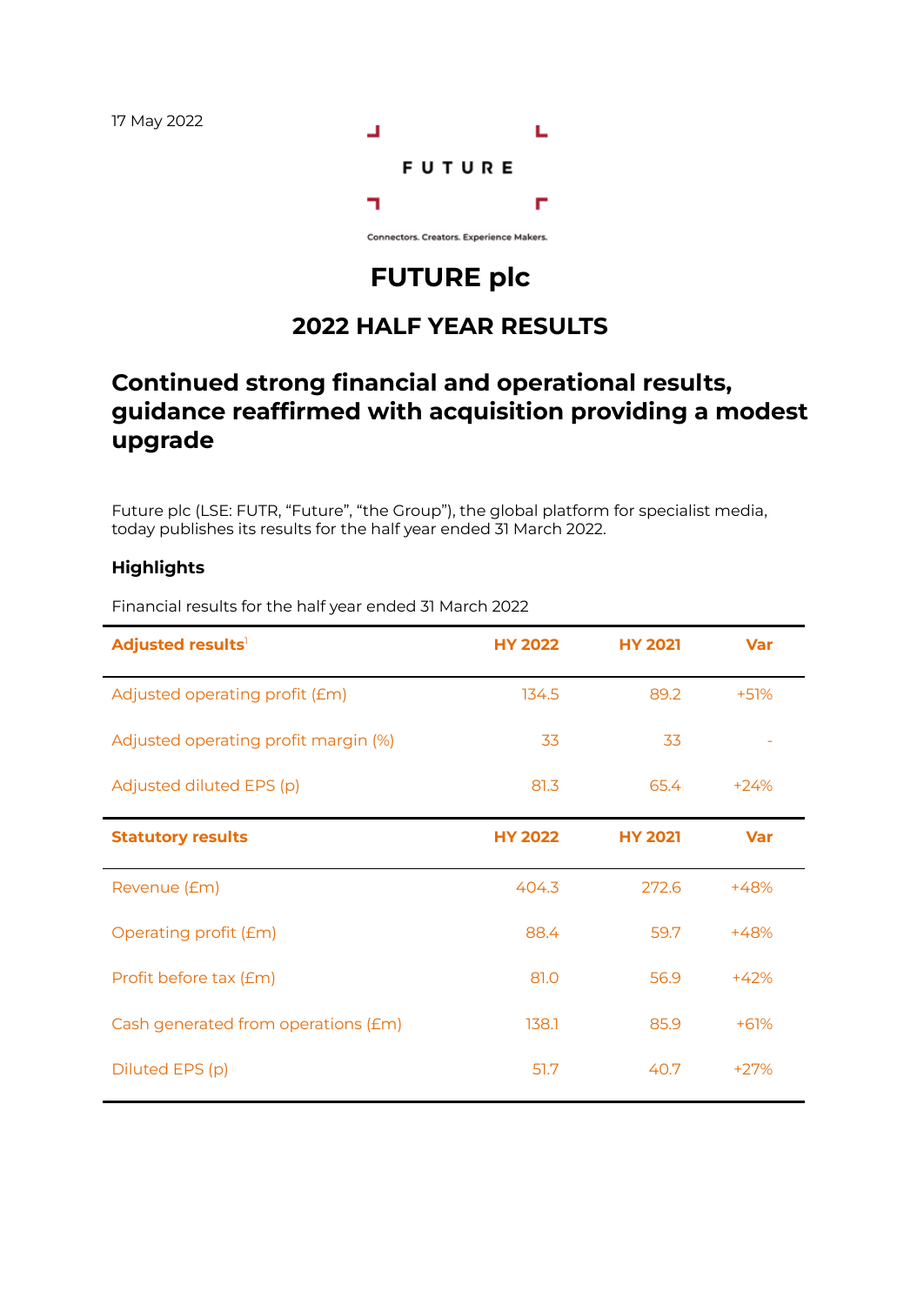#### **Financial highlights**

- H1 revenue up 48% to £404.3m (HY 2021: £272.6m), reflecting a combination of continued organic<sup>2</sup> growth and contribution from acquisitions, with organic<sup>2</sup> growth of 4% in the half, and average $^{\text{lo}}$  of the two half-years of 13%. Media organic $^{\text{2}}$ growth was 5% in the half, a pleasing performance given the prior year benefit from COVID (up 18% on average for the two half-years<sup>10</sup>) driven by a strong digital advertising organic <sup>2</sup> growth of 10%.
- Excellent H1 results with adjusted operating profit<sup>1</sup> up 51% to £134.5m (HY 2021: £89.2m), and statutory operating profit up 48% to £88.4m (HY 2021: £59.7m).
- Future's platform effect continues to deliver, with an improvement in adjusted operating profit<sup>1</sup> margin to 33%, an expansion of 1% over full year FY 2021 of 32% (HY 2021: 33%) absorbing the material inflationary pressures in H1 2022 and initial dilutive impact of acquisitions.
- The Group remains highly cash generative with adjusted free cash flow*<sup>3</sup>* of £137.8m (HY 2021: £93.9m), representing 102% of adjusted operating profit 1 (HY 2021: 105%). Cash generated from operations was £138.1m (HY 2021: £85.9m).
- Leverage<sup>4</sup> of 1.46x (FY 2021: 0.8x and down from 1.9x following the Dennis acquisition on 1 October). This reflects continued rapid de-levering, resulting in net debt <sup>9</sup> at the end of the half year of £388.7m (FY 2021: £176.3m). In May 2022, we extended our RCF facilities by £100m, with total facilities of £690m.

#### **Operational and strategic highlights**

- **Driving organic revenue growth through expansion of audience in existing and new content verticals.** Our leadership position means that we are able to deliver premium monetisation and growth, despite organic online audience declines of 10% largely due to Covid comparators and demonstrating the resilience of the model through economic cycles. Highlights in the first half include:
	- US audience reach increased by 2ppt year-on-year to 35% (HY 2021: 33%), on track to achieve our aim of reaching 1 in 2 in the US in the mid term.
	- Future's consumer technology portfolio is the market leader in the US and UK (source: ComsCore).
	- Future's newest high growth verticals have shown positive momentum, notably in our US reach (source: ComsCore):
		- Women's Beauty & Fashion portfolio is gaining momentum with MarieClaire featuring in the top 10 in the US and Canada.
		- Homes is now inside the top ten websites in the category, up from #19 in March 2021.
	- Strategic traction in our latest content vertical Wealth & Savings with the addition of acquired brands including Kiplinger and The Money Week and the fast growth of The Money Edit, our organic launch.
- **● Creating value from acquisitions** with 4 acquisitions announced since October 2021, adding capability in data, video and subscribers, while helping to enable leadership positions in Women's Lifestyle and Wealth content. We have allocated over £400m of capital while remaining disciplined in approach to leverage.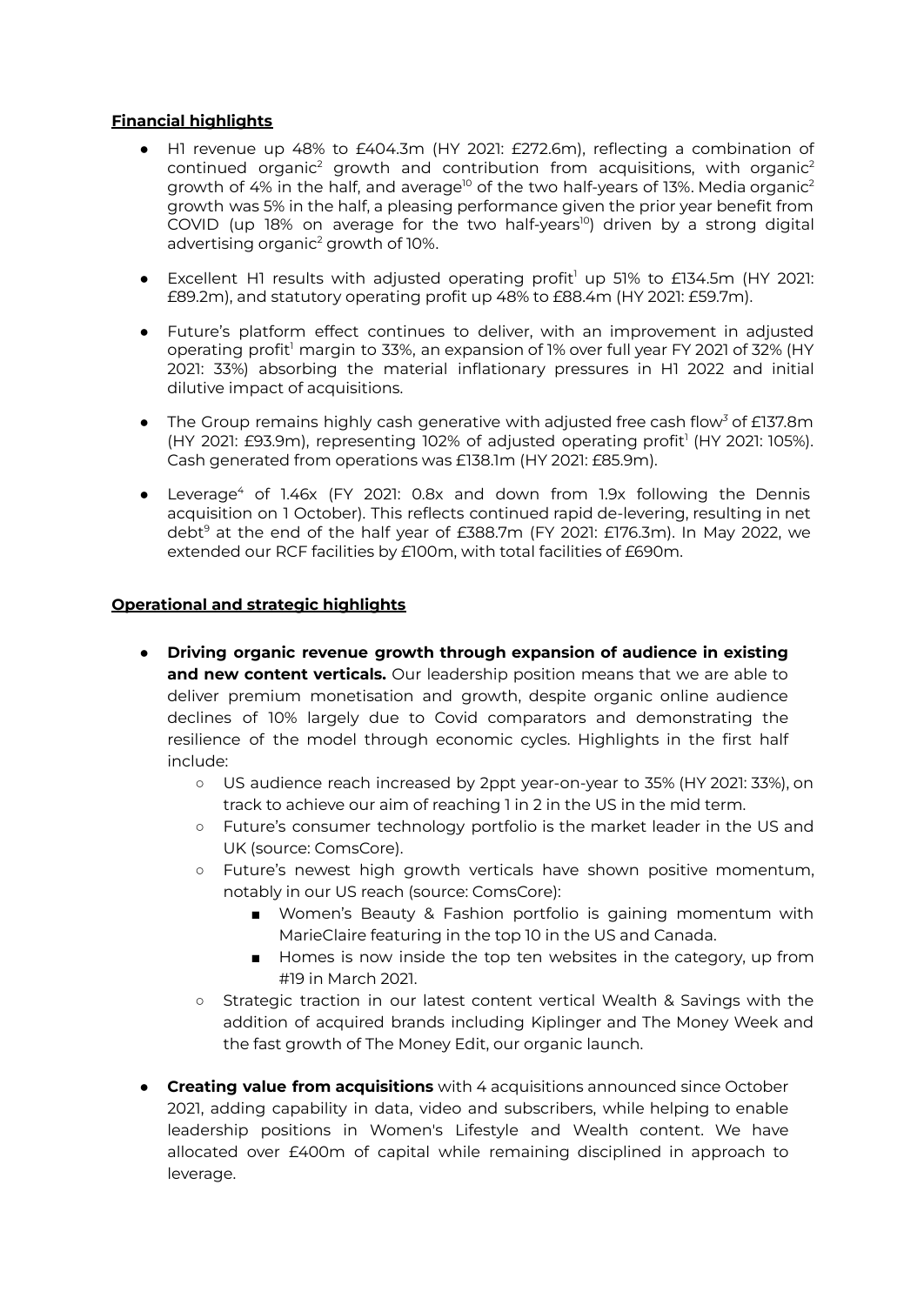**●** Our Future, Our Responsibility - our **ESG strategy** - was launched in December 2021 and we are making good progress against our ambition.

#### **Outlook**

- A modest upgrade to our FY 2022 guidance, which reflects:
	- Ongoing resilience of the underlying business, despite the inflationary backdrop with the Group on track to deliver year-on-year margin progression as previously anticipated
	- A return to positive audience momentum in H2
	- Benefit of the recent acquisition of WhoWhatWear
- Longer-term, we are confident that our diversified strategy will continue to deliver significant value for shareholders, with our investment in new content verticals and capabilities underpinning our growth ambitions.

#### **Zillah Byng-Thorne, Future's Chief Executive, said:**

*"Our strategy is underpinned by our diversified revenues, our global reach and the platform effect we generate. Through the continued execution of our strategy, we have delivered robust year-on-year growth despite an inflationary environment and prior year comparators enhanced by the impact of COVID-19.*

*"The strength of our specialist, trusted content continues to attract a high value audience, making us a partner of choice for advertisers. Our newest verticals, including Homes, Women's Beauty & Fashion, and Wealth & Savings have performed well and generated strong brand awareness. Furthermore, our US-first mindset continues to bear* fruit, and we see vast growth potential as we aim to reach 1 in 2 users online in the US.

*"In what has been a busy period, we were delighted to acquire and complete the integration of Dennis, and to acquire WhatCulture.com and Waive, which add incremental value. We also look forward to bringing our latest acquisition, WhoWhatWear, into the Group, which enhances our leadership position in the Women's vertical.*

*"We are pleased to be on track to deliver another strong full-year of profitable growth despite the wider macroeconomic outlook. Looking ahead, we enter H2 with positive momentum and growing audience numbers, which further underpins our confidence for the remainder of FY 2022."*

#### **Presentation**

A live webcast of the analyst presentation will be available at 09.00 am (UK time) today at [https://stream.brrmedia.co.uk/broadcast/62603bcf67e322082fa859c5#](https://stream.brrmedia.co.uk/broadcast/62603bcf67e322082fa859c5)

A copy of the presentation will be available on our website at: https://www.futureplc.com/investor-results/

A recording of the webcast will also be made available.

The definitions below apply throughout the document.

1) Adjusted results are adjusted to exclude share-based payments (relating to equity settled share awards with vesting periods longer than 12 months) and associated social security costs, exceptional items, amortisation of intangible assets arising on acquisitions and any related tax effects.

2) Organic growth defined as the like for like portfolio excluding acquisitions and disposals made during HY 2021 and HY 2022 and including the impact of closures and new launches at constant FX rates. Constant FX rates is defined as the average rate for HY 2022.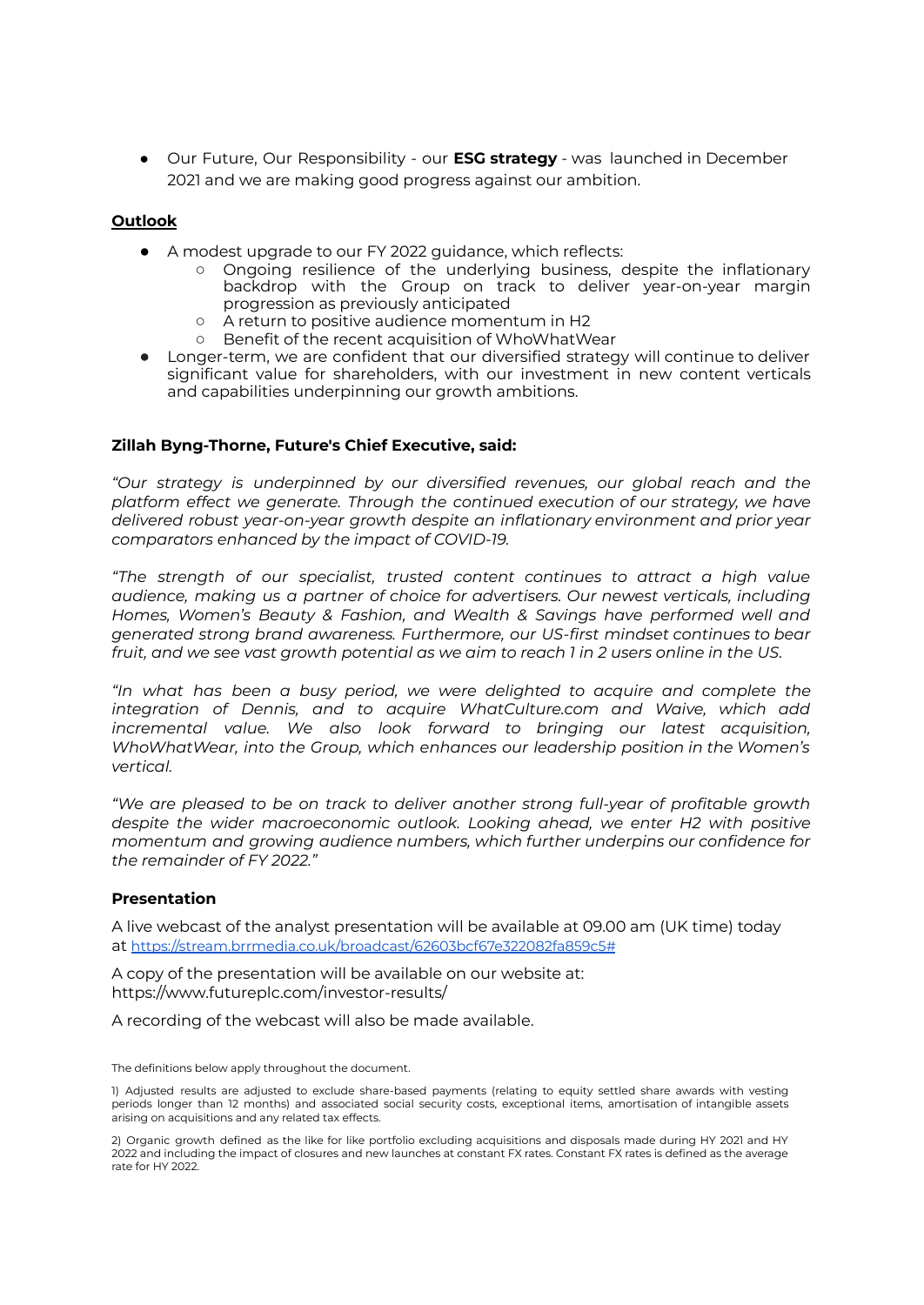3) Adjusted free cash flow is defined as adjusted operating cash inflow less capital expenditure. Capital expenditure is defined as cashflows relating to the purchase of property, plant and equipment and purchase of computer software and website development. Adjusted operating cash inflow represents cash generated from operations adjusted to exclude cash flows relating to exceptional items and payment of employer's taxes on share based payments relating to equity settled share awards with vesting periods longer than 12 months, and to include lease repayments following adoption of IFRS 16 *Leases*.

4) Leverage is defined as Net debt as defined in 9) below (excluding capitalised bank arrangement fees and including any non-cash ancillaries), as a proportion of Adjusted EBITDA adjusted for the impact of IFRS 16 and including the 12 month trailing impact of acquired businesses (in line with the Group's bank covenants definition). Adjusted EBITDA is defined as earnings before interest, tax, depreciation and amortisation adjusted for the items referenced in 1) above where applicable.

5) Audience reach includes: online users (excluding forums), print and digital magazine and bookazines circulation, email newsletter subscribers, social media followers and event attendees.

6) Online users defined as monthly online users from Google Analytics and, unless otherwise stated, is the monthly average over the financial period. Forums are excluded as they are non-commercial websites for which Future does not write content, and are not actively managed or monetised.

7) Proforma numbers compare at constant exchange rates the performance of acquisitions on a like for like (as defined above in organic growth definition) basis.

8) Reference to 'core or underlying' reflects the trading results of the Group without the impact of amortisation of acquired intangible assets, exceptional items, share-based payment expenses (relating to equity-settled share awards with vesting periods longer than 12 months), together with associated social security costs and any tax related effects. The Directors believe that adjusted results provide additional useful information on the core operational performance of the Group, and review the results of the Group on an adjusted basis internally.

9) Net debt is defined as the aggregate of the Group's cash and cash equivalents and its external bank borrowings net of capitalised bank arrangement fees. It does not include lease liabilities.

10) Average of the two half-year organic growth being the average of the HY 2021 organic growth rate and HY 2022 organic growth rate.

#### **Enquiries:**

| <b>Future plc</b>                                                                          | +44 (0)122 544 2244  |
|--------------------------------------------------------------------------------------------|----------------------|
| Zillah Byng-Thorne, Chief Executive Officer<br>Penny Ladkin-Brand, Chief Financial Officer |                      |
| Marion Le Bot, Head of Investor Relations                                                  | +44 (0) 777 564 1509 |
| Media                                                                                      |                      |
| Headland                                                                                   | +44 (0) 203 805 4822 |
| Stephen Malthouse, Rob Walker, Charlie Twigg                                               |                      |
| future@headlandconsultancy.com                                                             |                      |

#### *About Future*

*Future is a global platform business for specialist media with diversified revenue streams. Its content reaches 1 in 3 adults online in the UK and US.*

*The Media division is high-growth with complementary revenue streams including eCommerce for products and services, events, and digital advertising (including advertising within newsletters and video). It operates in a number of sectors including technology, games & entertainment, music, home & gardens, sports, TV & film, real life, knowledge, wealth & savings, women's lifestyle and B2B. Its brands include TechRadar, PC Gamer, Tom's Guide, Android Central, Truly, The Week, Kiplinger, GoCompare, Digital Camera World, Homebuilding & Renovating Show, GamesRadar+, The Photography Show, Top Ten Reviews, Marie Claire, Live Science, Guitar World, MusicRadar, Space.com, What to Watch, Gardening Etc, Adventure and Tom's Hardware.*

*The Magazine division focuses on publishing specialist content, with a combined global circulation of over 3 million delivered through more than 131 magazines, and 735 bookazines published a year. The portfolio spans technology, knowledge, games & entertainment, sports, music, photography & design, homes & garden, country lifestyle, TV & film and B2B. Its titles include Country Life, Wallpaper\*, Woman & Home, The Week, Classic Rock, Decanter, Guitar Player, FourFourTwo, Homebuilding & Renovating, Digital Camera, Guitarist, How It Works, Total Film, What Hi-Fi? and Music Week.*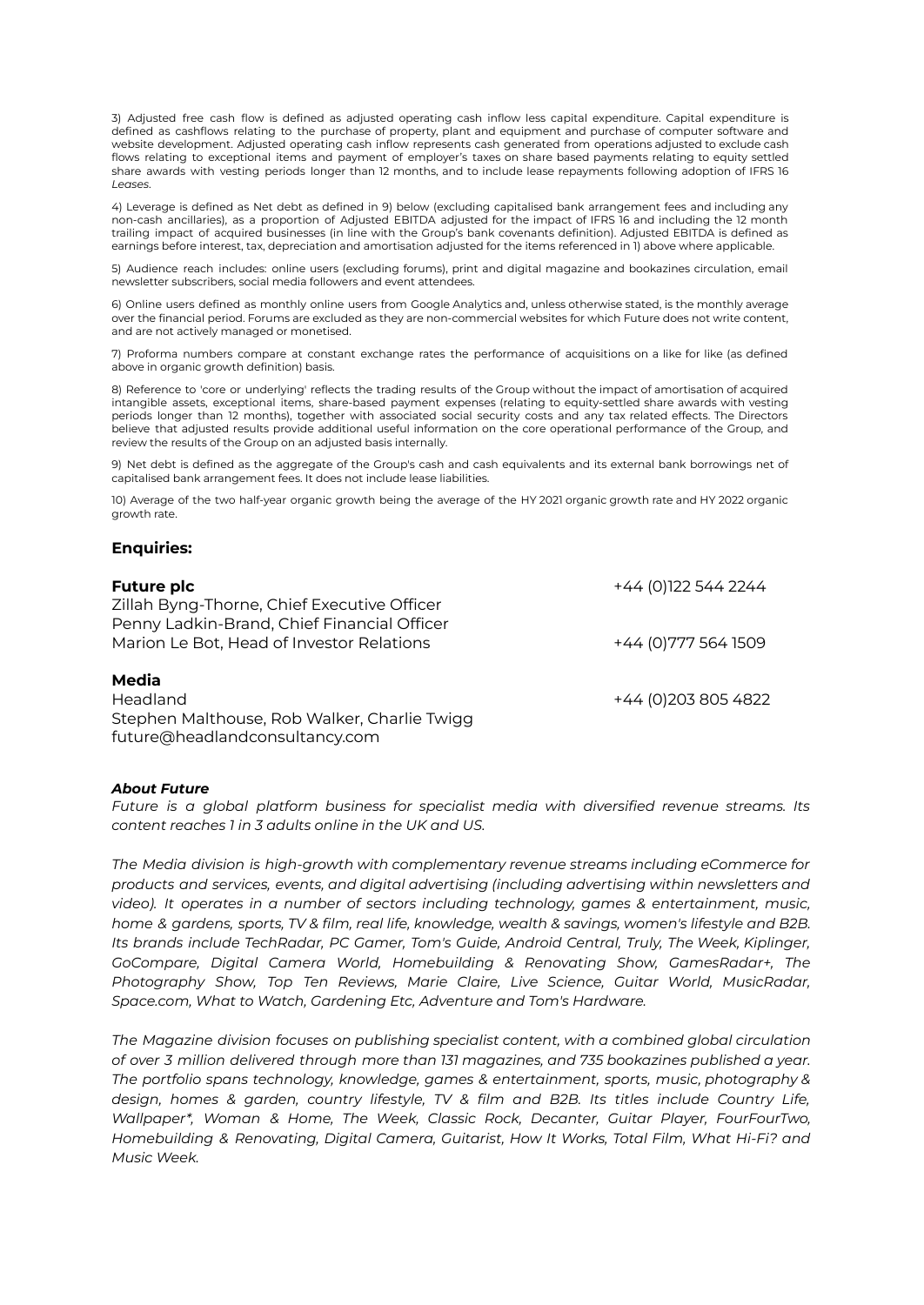#### **Strategic and operational update**

Future is a global platform for intent-led specialist media underpinned by technology, enabled by data; with diversified revenue streams. The business model has a strong track record in driving consistent quality revenue growth which translates into operating margin and cash. Future's strategy is to have leadership positions in the markets it operates in, expanding the reach of the platform by entering into new audience verticals and increasing market share in the vertical markets in which it operates through new content topics, creating further opportunities for the Group.

We have a relentless focus on the sustainable execution of our strategy. Our high-quality expert content is the fuel that drives our engine, attracting audiences to connect with our retail and advertising partners. We are focused on organic growth to drive long-term value through operating leverage and excellent cash conversion. The strategy is accelerated with acquisitions. Acquisitions are integrated in full, deploying our operating model including our global approach to our content, our technology platform and our audience reach, driving further platform effect.

Over the past two years, we have expanded our addressable audience's and markets from Technology and Gaming into Women's, Homes and Wealth & Savings. Our strategy is to grow our audience in these vertical markets in order to take market share and hold leadership positions. Being a market leader means that we are a must-have partner enabling monetisation optimisation and resilience through economic cycles. This resilience is reinforced by the diversified nature of the Group, both from content verticals, geographical locations and monetisation capabilities.

Our continued focus on execution translates into a repeatable, efficient value creation model as testifies our exceptional track record of doubling the business approximately every two years since 2014.

#### **Meeting our audience's needs**

Meeting the needs of our audience is paramount and is at the centre of our strategy. We are a trusted expert that helps our audience do the things they love, including making buying decisions.

Growing our audience is a key focus and driver of performance. At our full year 2021 results update in 2021 we stated our medium term goal of reaching 1 in 2 Americans online each month. It is very pleasing that we have grown the share of US online users by 2ppt in the half, as we now reach 35% of the US online users (HY 2021: 33%), despite the challenging comparators, evidencing the US opportunity. Overall audience declined a modest 2%, to 306m (HY 2021: 311m) on a reported basis, reflecting the impact of the exceptional and atypical audience during 2021. As a consequence, our average growth over the past two half years is 15%, more in keeping with the longer term trends we have experienced. As we move into H2, we are seeing an improvement in audience year-on-year performance with a return to online audience growth in April and positive momentum into Q3. These performances highlight the benefit and strength of the content vertical diversification of the Group, enabling us to absorb unusual market trends and continue to grow audience share and revenues.

In Technology and Gaming, our most mature verticals, we have continued to perform strongly in challenging market conditions with Future remaining #1 in Technology in both the US and the UK. Our Technology vertical was a notable beneficiary of the US stimulus checks in HY 2021 and the lack of consoles in HY 2021 drove exceptional audiences to our sites. Our world-class content is delivered by our expert editorial teams who thrive in responding to audience demands for relevant, useful and engaging content (both online and in print). Our ability to use data and analytics, recently bolstered by the acquisition of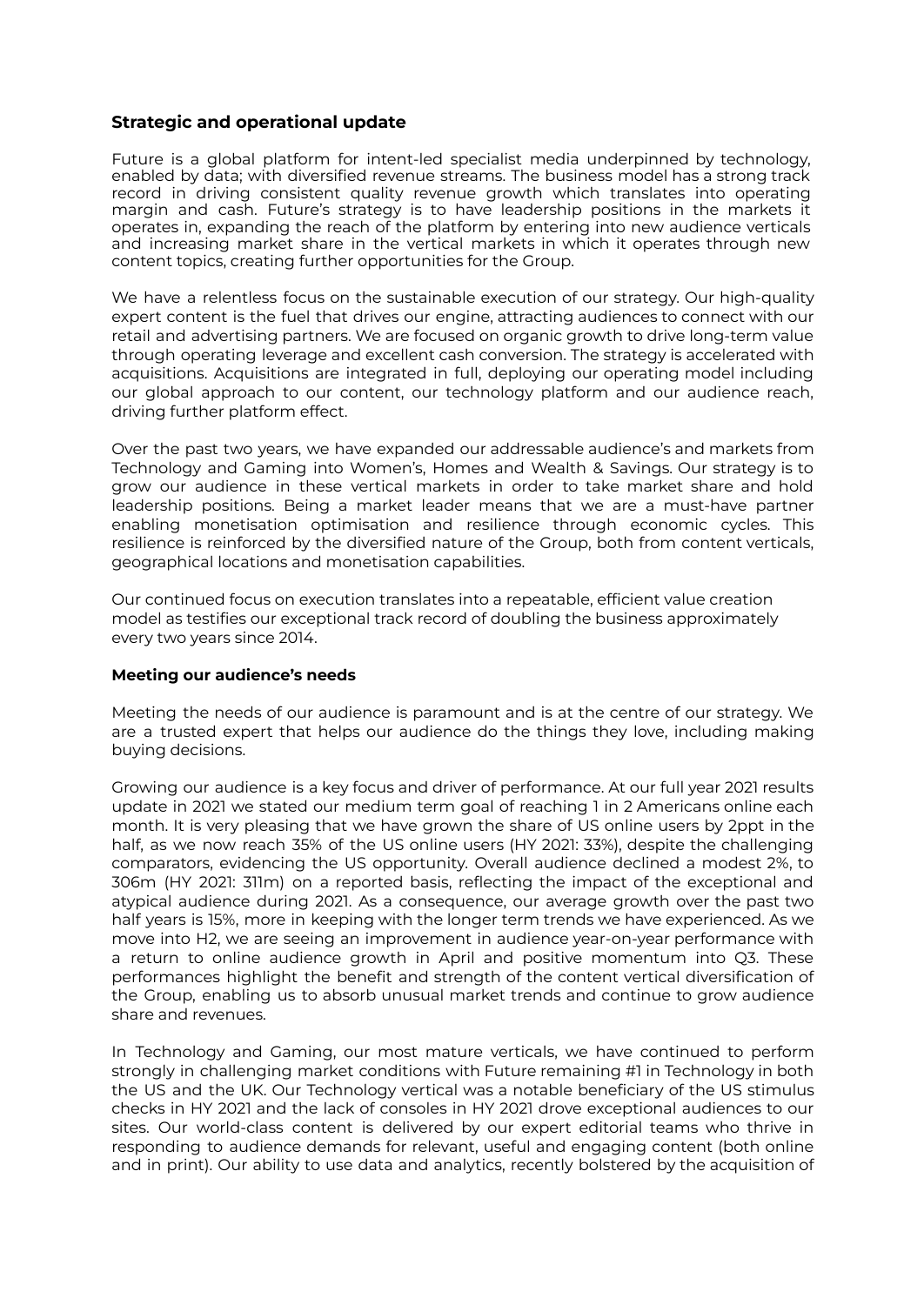Waive in February 2022, combined with the expertise of our editorial teams, reaches high-intent audiences at scale, responding to advertisers and eCommerce demand.

Media revenues grew organically by 18% on a two half-years average growth with organic growth on the comparator period of 5%. Organic growth was supported by the continued strong growth in advertising, despite the decline in online users, demonstrating the strong demand from advertisers for contextually relevant audiences in a brand safe environment. Affiliate performance benefited from product enhancements although as expected revenue was lower due to the brought forward demand from the prior year. Events recovered from previous years' restrictions and are seeing strong demand.

|                                         | <b>HY 2022</b> | <b>HY 2021</b> | 2 half-year<br>average |
|-----------------------------------------|----------------|----------------|------------------------|
| Audience (reported)                     | +5%            | $+7%$          | $+6%$                  |
| Online users (reported)                 | $(2)$ %        | $+31%$         | +15%                   |
| <b>Organic revenue growth</b>           |                |                |                        |
| Digital ads                             | $+10%$         | $+26%$         | $+18%$                 |
| <b>Affiliates</b>                       | $(10)\%$       | +56%           | $+23%$                 |
| Events, digital licensing, other online | +86%           | $(56)$ %       | $+15%$                 |
| <b>Media revenue</b>                    | $+5%$          | +30%           | $+18%$                 |
| <b>Magazine revenue</b>                 | $+3%$          | $(15)\%$       | $(6)$ %                |
| <b>Total organic revenue growth</b>     | $+4%$          | $+21%$         | +13%                   |

**Digital advertising** revenue has continued to perform strongly, growing 10% organically in the period. The US was especially strong with growth of 12%, underpinning the benefit of a leadership position. Our endemic brands and global scale coupled with our proprietary high-intent data has enabled us to leverage the knowledge of our audience's interests, preferences and intent to deliver a strong fundamental offering for advertisers. This has translated into an overall yield progression of 5% year on year but also 7% half over half. This strong result is the result of our proprietary technology, notably through Aperture which allows the creation of super-segments that advertisers can use to target their specific audience. Future Studios also contribute to yield expansion with video yield on content sites 4x the average yield and growing by 40% organically year-on-year. The combination of technology with our endemic sales force that can market direct campaigns effectively with the benefit of data, scale and leadership positions in a brand safe environment.

**Affiliates** revenue has seen exceptional growth over the past two half-years with average organic growth of 23%. In the period we saw an organic decline of 10% or £6m, broadly in line with the benefit we saw from the pandemic related income of £5m in the prior year that we had noted in previous results. Affiliates benefited from a strong peak trading performance, and we have continued to enhance our eCommerce affiliates tools to improve the user experience and drive conversion via evergreen page improvements, and optimisations made to Live Deals Blogs during Peak Trading. We have continued to make progress on further diversifying revenue with the Women's Lifestyle affiliate revenue doubling year-on-year, and new categories such as sleep and fitness growing strongly in the period.

**Other media** revenue grew by 86% organically, driven by events which recovered in the half as restrictions were lifted. During the period, we hosted 27 events with strong rebookings.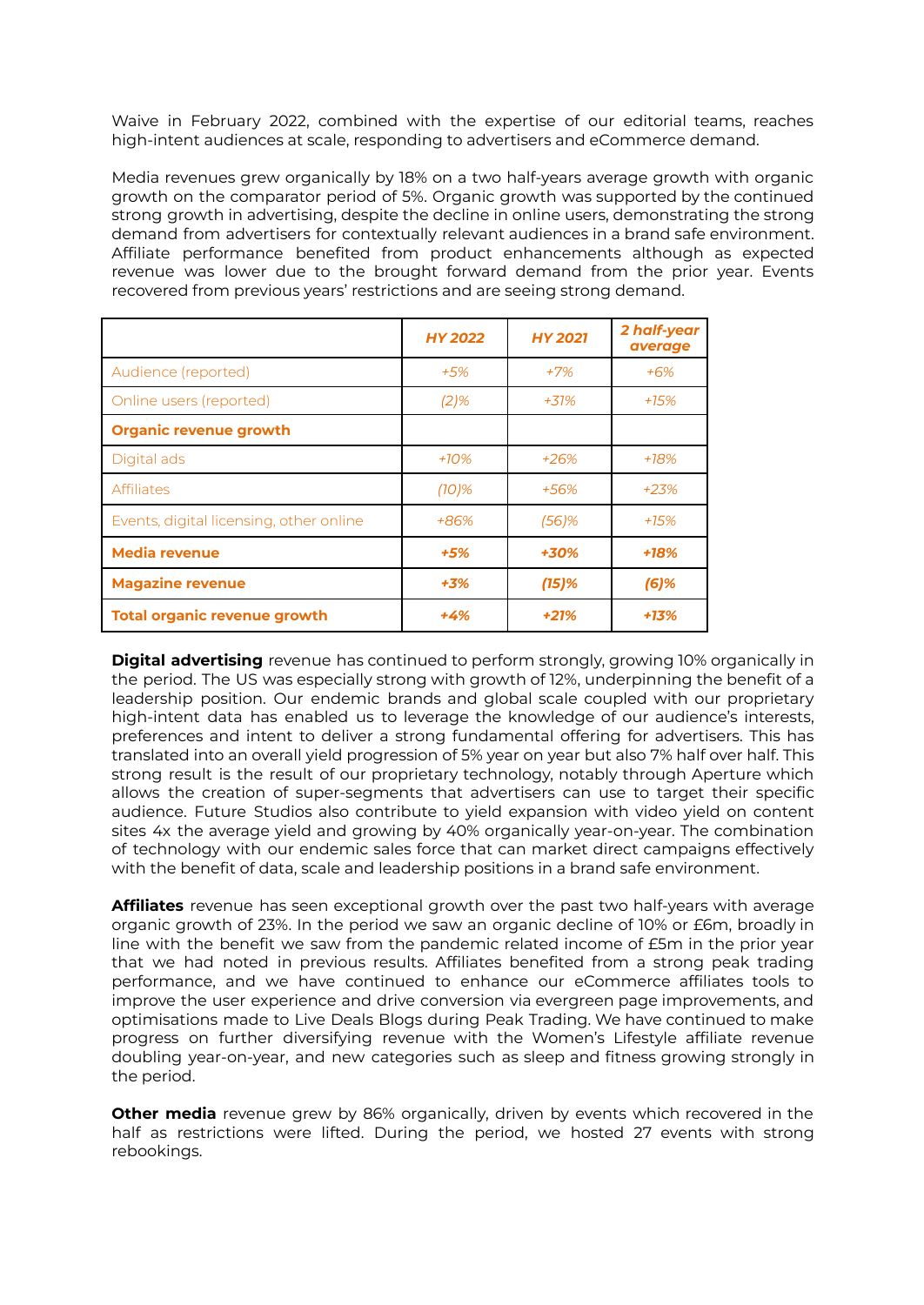**Magazines** organic revenue growth of 3% reflected the already mentioned unusual set of comparators vs HY 2021, and reflects a strong recovery following the impact of store closures reducing newsstand sales in the prior year. The average organic decline for magazines over a two half-year period was (6)%, more in line with our longer term trends. With the acquisition of Dennis in October 2021, subscriptions now represent 48% of the magazines division. This adds recurring, predictable revenue with low price elasticity, helping to mitigate the secular decline in magazines. Subscription revenues grew organically 5% in the period and on a proforma basis the Dennis subscription revenues grew 12%.

#### **The Platform Effect drives strong operating margin**

The platform effect is more than operating leverage and growing the bottom line, it is about the multiplier impact of the organic and inorganic capabilities that deliver unique value creation, both top and bottom lines.

Our financial results evidence our successful and diversified monetisation model as well as our ability to deploy the Future operating model to drive scalability and operating leverage. A core part of our strategy is ensuring that over the long term we continue to deliver profitable growth. Critical to enabling this is the continued investment in our technology and people. These investments are leveraged across the business driving the Platform Effect.

We believe our **proprietary technology platform** is a key source of competitive advantage. The benefit of having a common platform translates into our ability to leverage the benefit of continuous investment rapidly across our estate. We now have a total of 45 sites on the Vanilla website platform (HY 2021: 40). During the half, we have continued to enrich our data audience platform Aperture, notably through the GoCo acquisition, which when combined with our scale and the high-intent of our audiences, positions us very well in an environment with increased focus on first party data and consumer privacy. For example, using the rich first-party data from GoCo on cars, we have created valuable segments of car intenders enabling us to attract car advertisers to our network of brands.

**Content** is at the heart of our purpose and we continuously invest in content creation to ensure we remain the trusted, authoritative expert for our audiences. Quality, expert, intent led, content is also a source of operating leverage with over 55% of our revenue from content being produced in the prior periods.

Our **centres of excellence** reduce duplications and provide access to talent in lower cost locations, delivering efficiency of spend and agility in an ever-changing landscape, while creating teams of like-minded experts within the organisation. We recently announced the opening of a new US hub based in Atlanta to create a new centre of excellence and its proximity to universities ensures we can attract and retain talent as we grow. The hub is now up and running and will be the North America base for our Video content strategy. The centre of excellence approach also enables us to share best practices across the Group. For example, the SmartBrief email newsletter technology is being used by GoCompare as a new marketing channel and enabled the re-platforming of the LookAfterMyBills proposition. There are now 260 newsletters utilising the Smartbrief email technology platform across the Group.

Whilst continuing to invest in our business and our people, our scalable operating model and disciplined approach to the integration of our acquisitions has driven exceptional profit results. The cost synergies delivered through the recent acquisitions coupled with our focus on process re-engineering has enabled us to continue to invest organically. We have been able to maintain margin despite continued investment in content, people, technology and infrastructure. Our business model allows us to absorb salary increases to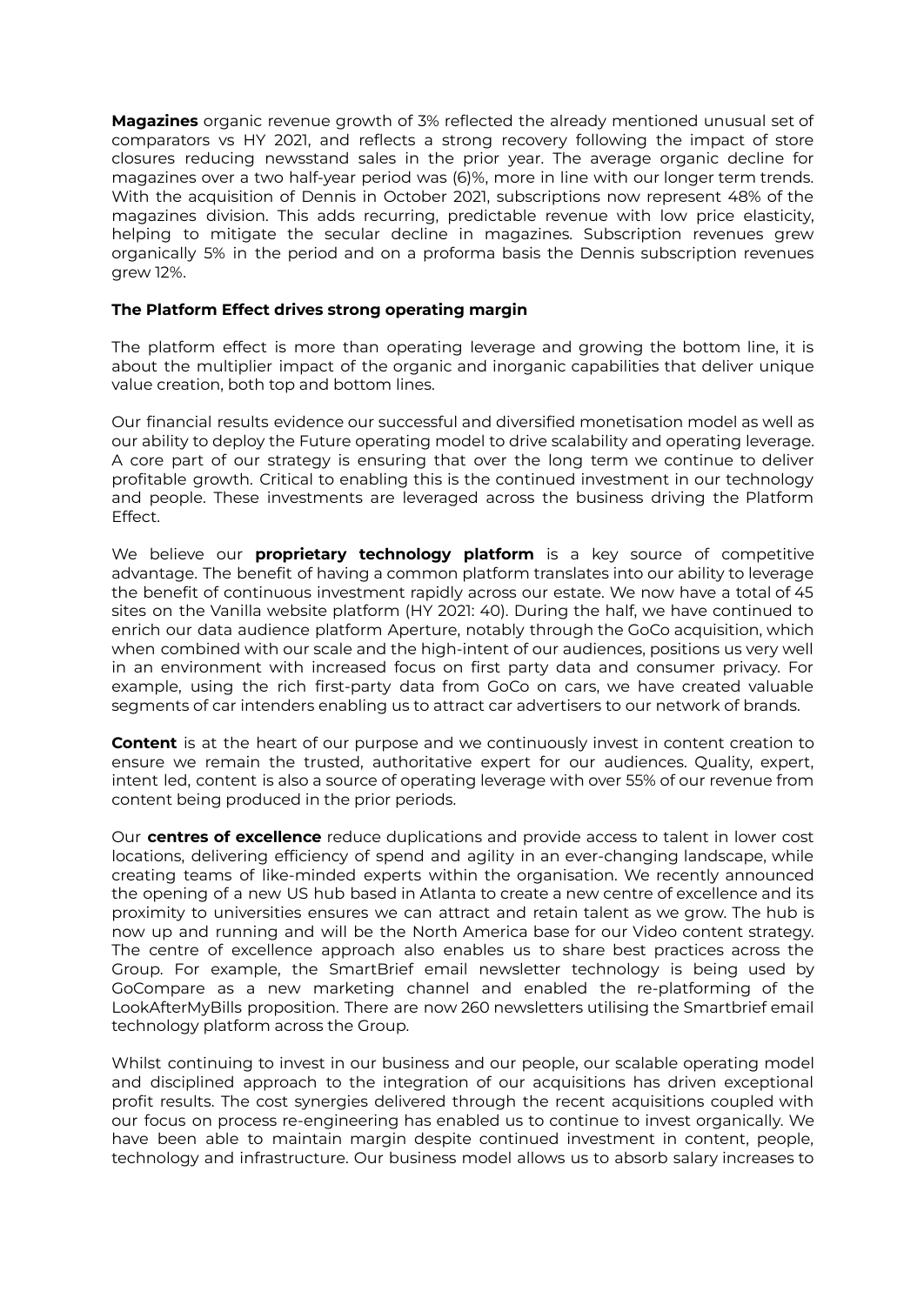help our employees mitigate the impact of inflation as well as cost of sales increases some of them temporary, notably in our magazine division.

#### **Creating value through acquisitions**

Accelerating the execution of our strategy with value creating acquisitions is a key part of our capital allocation. We remain highly disciplined when it comes to acquisitions with 25 deals reviewed for each transaction we executed in the past 12 months as we want to ensure that acquisitions have strong strategic alignment and drive additional value creation.

#### *GoCo Group and Mozo - Further diversifying our business model - eCommerce services*

Future's diversification strategy continued, with the acquisitions of GoCo and Mozo in February 2021. We now have more opportunities to champion the needs of our customers through our move into a new attractive content vertical of Wealth & Savings. Leveraging industry leading technology and knowledge, these businesses provide customers with an expert service of clear and impartial advice, providing comparison services across the products that meet their needs. This new vertical is in line with the high-intent characteristic of our audiences and our purpose of sharing our knowledge and expertise with others, helping them make important decisions about their homes and their finances.

As we enter the second year of ownership of GoCo, we are pleased with the performance and we have seen continued signs of success in HY 2022. Our SEO expertise has already delivered improvement with consistent progress on car and home insurance, combined with using our email newsletter capability to drive further engagement. The rich first-party data from GoCo is enriching Aperture, our data platform, allowing us to create super-segments for premium advertising. Additionally, we have made further progress on diversifying away from car insurance with now 32% of revenue from verticals other than car insurance (up +3ppt year on year) whilst we have improved market shares of car insurance by 2ppt and home insurance by 4ppt year-on-year. This has resulted in GoCompare growing revenues at 3% in the period on a proforma basis. Finally, the widgetisation of the comparator technology is progressing and we are on track to launch this proposition on the Future content websites later this year.

The Mozo business, an Australian price comparison website focused on personal finance products, has been integrated into the existing Future operations in Australia, providing the opportunity to invest in a new strengthened local leadership team as we gain scale. Mozo is also collaborating with the GoCo teams and launched a broadband comparison proposition in May, amongst a number of initiatives.

#### *Marie Claire US - enhancing our Women's Lifestyle vertical in North America*

In May 2021, the Group acquired a joint venture between MCA and Hearst operating the website MarieClaire.com and its assets. Simultaneously, the Group entered into a five-year licence agreement with Marie Claire Album S.A.S. to operate the title in the US and Canada. Marie Claire US is now integrated into our fast, brand safe platform having migrated to Vanilla at the end of 2021 and is performing well with double digit improvement on advertising yield.

#### *Dennis - strengthening our Wealth & Savings, Knowledge and B2B verticals and our North American footprint*

In October 2021, we completed the acquisition of Dennis, a leading consumer media subscriptions business, which includes trusted Wealth, Knowledge and B2B technology specialist titles such as, Kiplinger, MoneyWeek, The Week & IT Pro.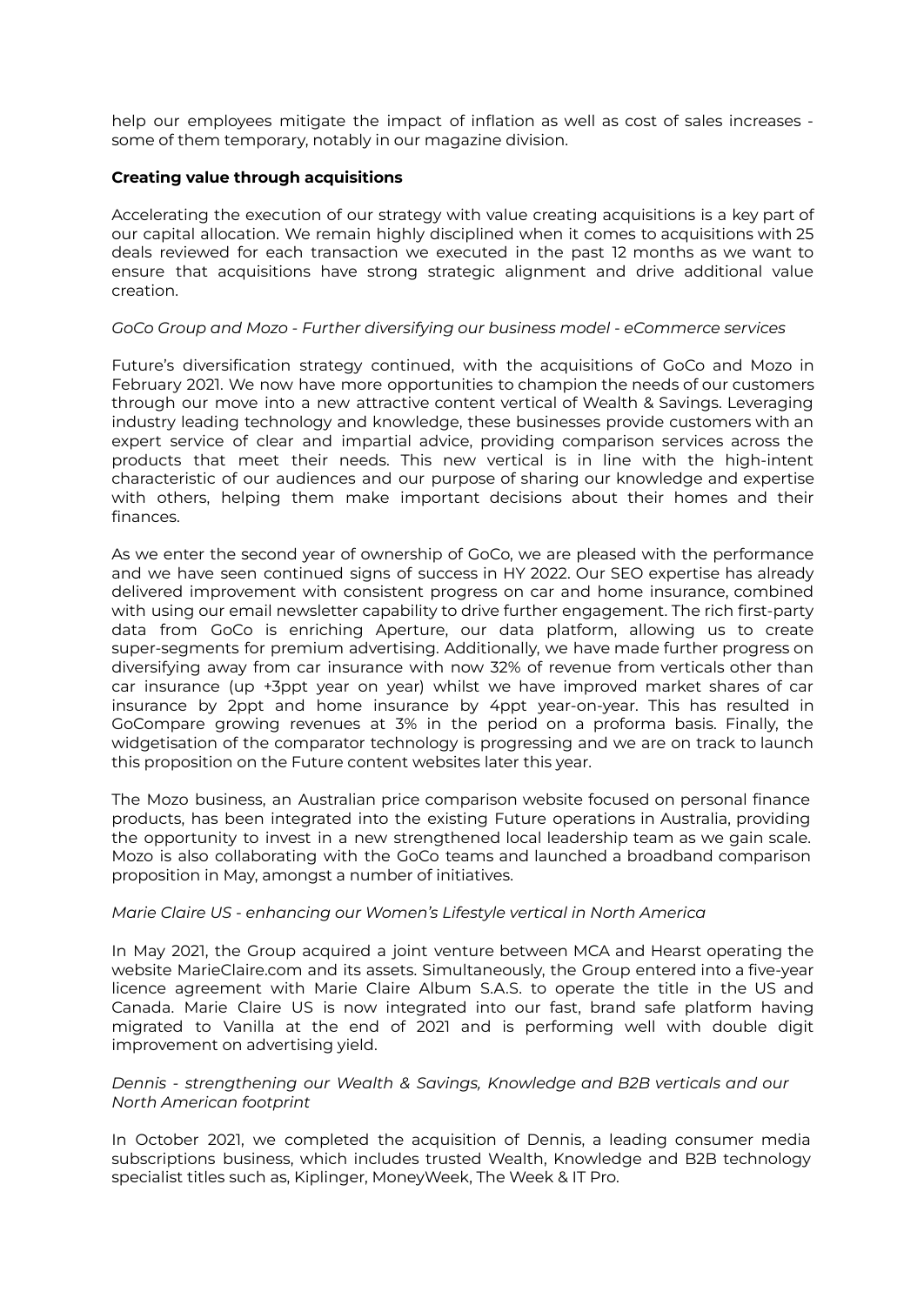The acquisition will enable the Group to scale its Wealth & Savings vertical through the MoneyWeek and Kiplinger brands, further diversify the Group's revenue by materially increasing the Group's recurring revenues through subscriptions, and further extend the Group's reach in the North American market.

The integration of Dennis has completed and the combined teams are already working to deliver the strategic plan of the acquisition. Our proprietary ad tech Hybrid has been deployed across the Dennis brands, translating into double digit improvement in yields and the new Wealth bureau is enabling new wealth content to sit on other websites such as Woman&Home with its Smart With Money channel.

#### *Waive - strengthening data insight capabilities*

In February 2022, we completed the acquisition of Waive. Waive is an artificial intelligence enabled platform which provides intelligence on emerging content trends. This acquisition will extend Future's "Aperture" data platform and enhanced data science capabilities.

*WhatCulture.com - enhancing our Entertainment verticals and video monetisation capabilities*

On 23 March 2022, we completed the acquisition of WhatCulture.com, a digital-only publisher focused on gaming and entertainment.

This acquisition further strengthens Future's position in video, notably with its expertise in the monetisation on YouTube. WhatCulture will benefit from the Future proprietary technology stack and operating model to drive the platform effect whilst bolstering Future's gaming and entertainment vertical. The integration is well progressed with payroll, IT and most financial systems already migrated. The base in Newcastle provides the opportunity for a Northern hub for video creation across the group going forward.

On 10 May 2022, we announced the acquisition of *WhoWhatWear,* a leading digital-only Women's lifestyle publisher. The transaction is expected to close next month. The acquisition further strengthens Future's position in the Women's Lifestyle vertical and gives the Group greater scale and reach in North America to further monetise its audience. Combined with the Group's existing business, Future will become the 6th largest Beauty and Fashion publisher in the US (source: ComScore). With Future's content already reaching 1 in 3 adults online in the US, the transaction will accelerate Future's scale and revenue opportunities in the US. The Group's existing Women's Lifestyle brands will benefit from WhoWhatWear's leading direct advertising sales capabilities, whilst WhoWhatWear will benefit from Future's proprietary technology stack and operating model to drive the platform effect.

#### **Execution underpinned by values**

Future operates as a purpose-driven organisation creating value for all stakeholders. Our strategy is to operate as a responsible business and everything we do is underpinned by our purpose and values which fosters an aligned culture across the organisation.

Being a responsible employer is an important part of our strategy and this year in January we put in place two tiers of cost of living increases of 2 and 4%, with the higher amount for colleagues paid less. In all our markets, we are proud of the fact that we have a Future base level wage that is higher than any central or local government standard.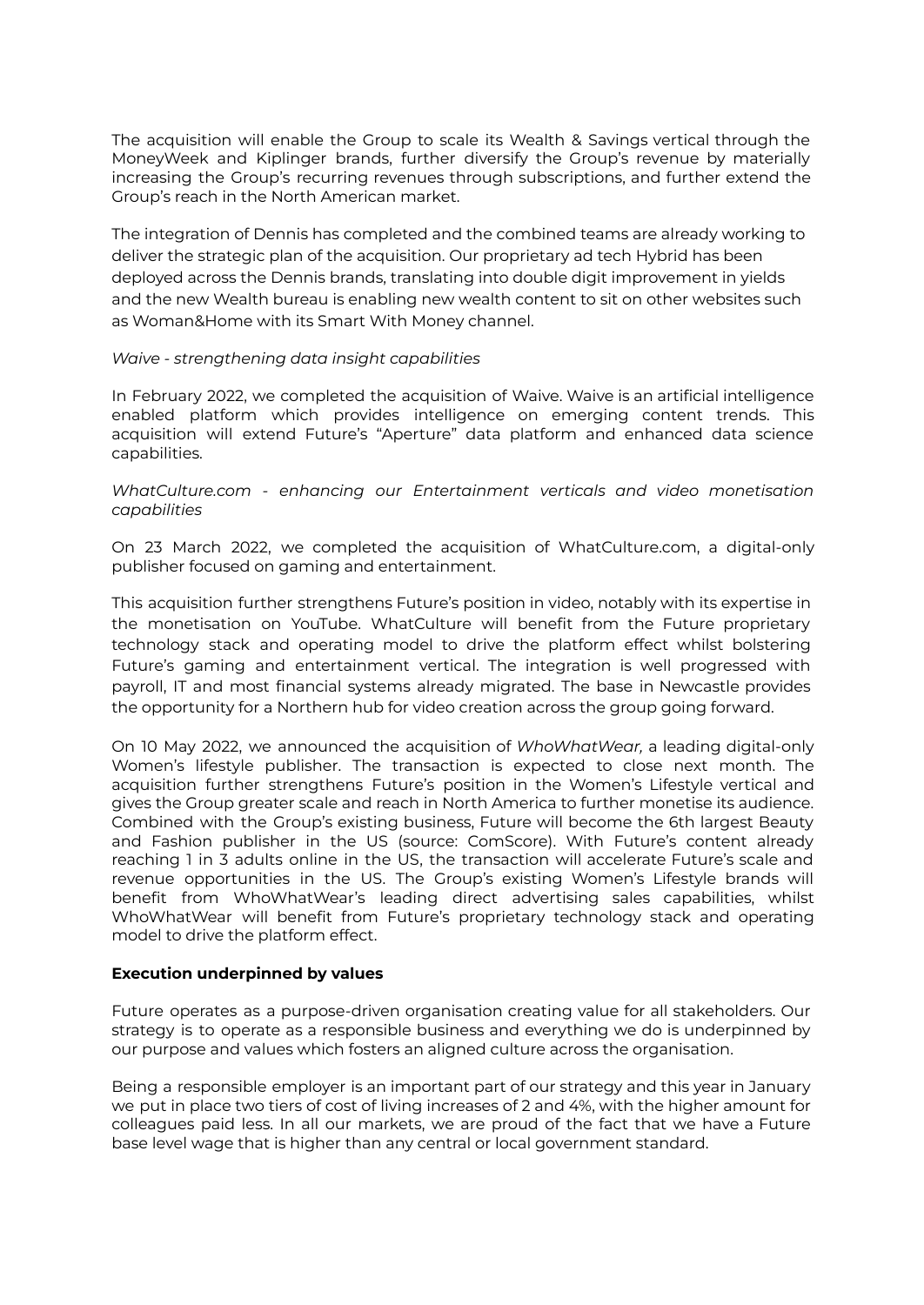This year we will be paying our all-staff annual profit pool bonus scheme in two instalments to help mitigate the immediate inflationary pressures we are seeing. All colleagues except the Executive Leadership Team will receive an initial payment equivalent to 40% of their full-year bonus in June. Subject to performance, the remainder of the annual profit pool bonus will be paid after the financial year has ended.

We remain proud of and thankful to our colleagues for their hard work and ongoing support in these continued challenging times.

In December 2021, we launched our Responsibility strategy - Our Future, Our Responsibility. Our strategy is articulated around 4 pillars which fall under 2 headers: the Foundations pillars which incorporates Taking Responsibility and The Culture behind the Company and the Differentiation pillars which consist of Shaping the Future and Expanding Horizons. Each pillar is sponsored by a member of the Executive Team. The Executive Team hosted during the period some "lunch & learn" sessions to ensure the strategy was communicated across the Group and that all employees are part of the delivery of Our Future, Our Responsibility.

In the period, we have used our content to help our audience both online and in print, as part of our Expanding Horizons pillar. This included money saving tips to help our audience during this inflationary period as well as articles on The Week Junior to help parents talk to their children about the war in Ukraine. As part of Shaping the Future, we fight fake news and we now have our first brand that obtained the NewsGuard accreditation.

Looking at the Foundation pillars, we have made significant progress to drive a positive impact for our communities and environment by supporting and amplifying individual fundraising with £16k matched in the half (including over £14k for Ukraine). Our paper is FSC & PEFC certified, we package in recyclable materials, we recycle unsold copies and we do not use plastic covermounts. Additionally, we have invested in 3 new data centres that are 100% powered by renewable energy.

We will continue to make progress on all pillars by improving our reporting but also translating the Responsibility strategy into many small intentional steps that will add to an ambitious programme for the Group, including zero greenhouse gas emissions in the company's control by 2026.

#### **Outlook**

- A modest upgrade to our FY 2022 guidance, which reflects:
	- Ongoing resilience of the underlying business, despite the inflationary backdrop with the Group on track to deliver year-on-year margin progression as previously anticipated
	- A return to positive audience momentum in H2
	- Benefit of the recent acquisition of WhoWhatWear
- Longer-term, we expect that our diversified strategy will continue to deliver, with our investment in new content verticals and capabilities supporting our growth ambitions.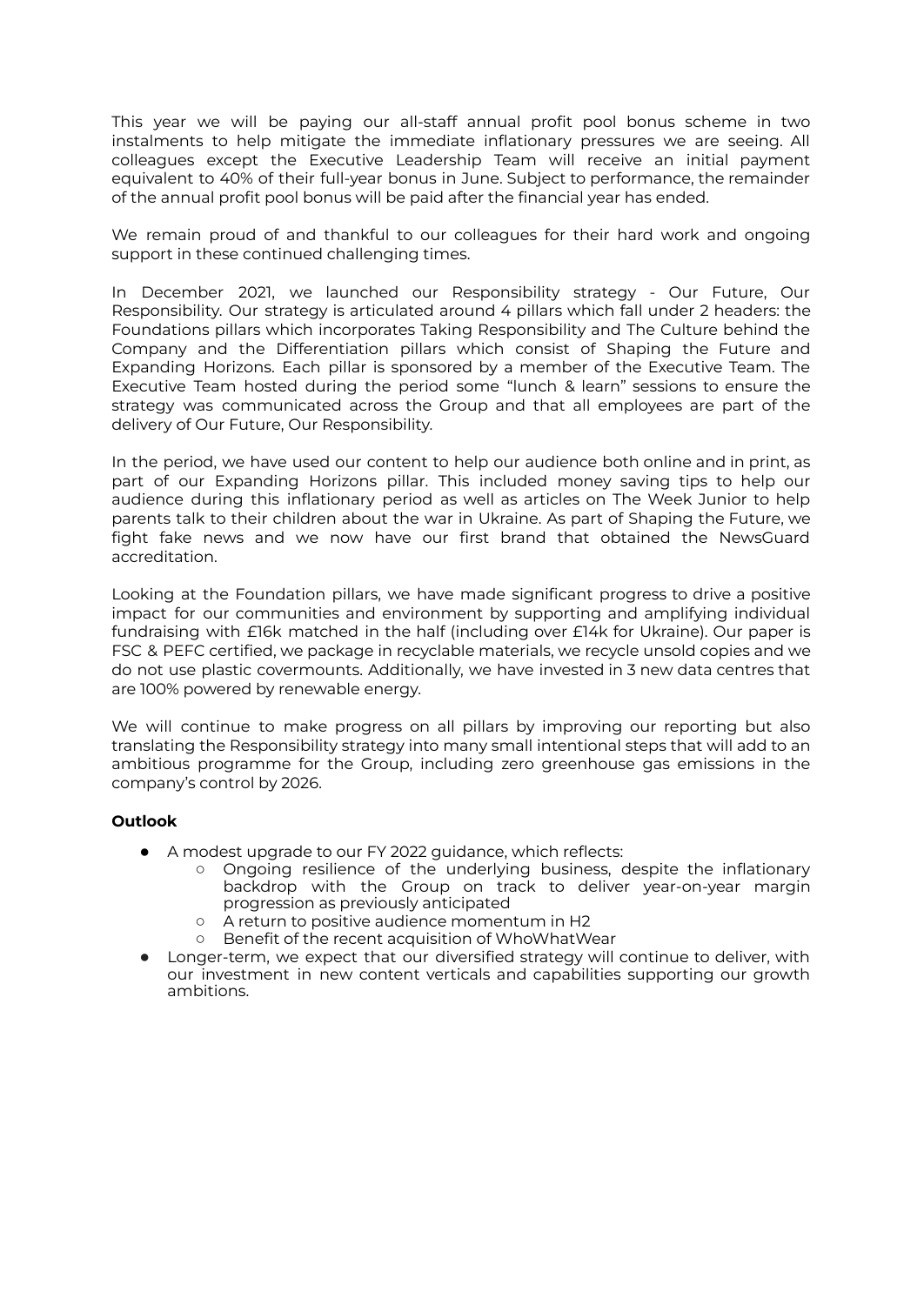#### **Financial summary**

The financial summary is based primarily on a comparison of results for the period ended 31 March 2021 with those for the period ended 31 March 2022. Unless otherwise stated, change percentages relate to a comparison of these two periods. Organic growth defined as the like for like portfolio excluding acquisitions and disposals made during HY 2021 and HY 2022 and including the impact of closures and new launches at constant FX rates. Constant FX rates is defined as the average rate for HY 2022.

|                                              | <b>HY 2022</b><br>Em | <b>HY 2021</b><br>Em |
|----------------------------------------------|----------------------|----------------------|
| <b>Revenue</b>                               | 404.3                | 272.6                |
| <b>Adjusted operating profit</b>             | 134.5                | 89.2                 |
| <b>Adjusted profit before tax</b>            | 127.1                | 86.4                 |
| <b>Operating profit</b>                      | 88.4                 | 59.7                 |
| <b>Profit before tax</b>                     | 81.0                 | 56.9                 |
| <b>Basic earnings per share (p)</b>          | 52.5                 | 41.3                 |
| <b>Diluted earnings per share (p)</b>        | 51.7                 | 40.7                 |
| <b>Adjusted basic earnings per share (p)</b> | 82.7                 | 66.4                 |
| Adjusted diluted earnings per share (p)      | 81.3                 | 65.4                 |

The Directors believe that adjusted results provide additional useful information on the core operational performance of the Group, and review the results of the Group on an adjusted basis internally. See the section below for a reconciliation between adjusted and statutory results.

A reconciliation of adjusted operating profit to profit before tax is shown below:

|                                                           | <b>HY 2022</b><br>£m | HY 2021<br>£m |
|-----------------------------------------------------------|----------------------|---------------|
| <b>Adjusted operating profit</b>                          | 134.5                | 89.2          |
| Adjusted finance costs                                    | (7.4)                | (2.8)         |
| Adjusted profit before tax                                | 127.1                | 86.4          |
| <b>Adjusting items:</b>                                   |                      |               |
| Share-based payments (including social<br>security costs) | (3.7)                | (2.7)         |
| Exceptional items (note 4)                                | (12.2)               | (11.5)        |
| Amortisation of acquired intangibles                      | (30.2)               | (15.3)        |
| <b>Profit before tax</b>                                  | 81.0                 | 56.9          |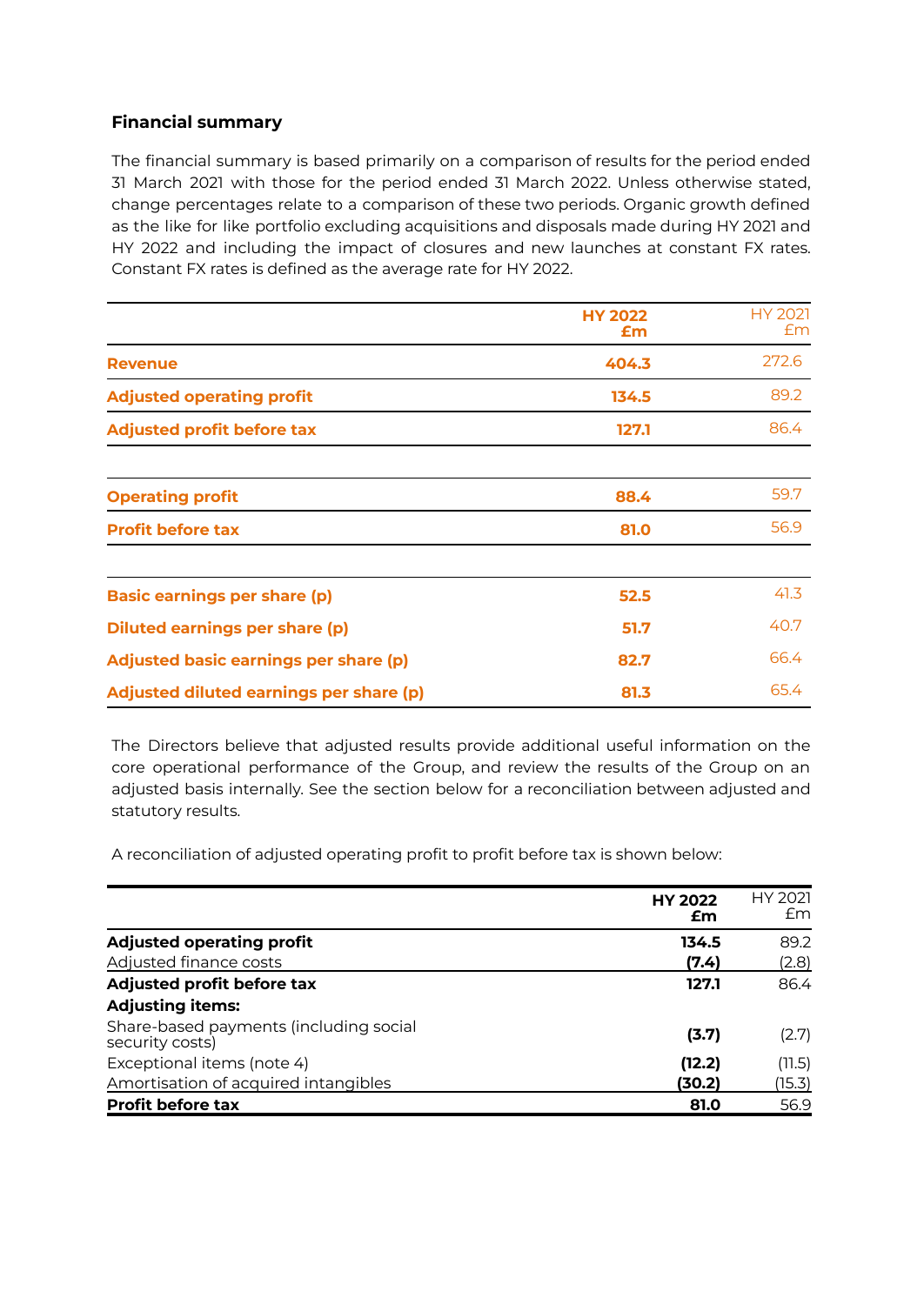#### **Revenue**

| <b>Revenue</b>                                  |           | <b>Segment</b> | <b>HY</b><br>2022<br>£m |       | Segment   | <b>HY</b><br>2021<br>Em |     |                |
|-------------------------------------------------|-----------|----------------|-------------------------|-------|-----------|-------------------------|-----|----------------|
|                                                 | <b>UK</b> | <b>US</b>      | <b>Total</b>            | UK    | <b>US</b> | Total                   | YoY | Organic        |
|                                                 | £m        | £m             | £m                      | Em    | Em        | Em                      | Var | <b>YoY Var</b> |
| Digital ads                                     | 33.2      | 74.9           | 108.1                   | 29.6  | 61.8      | 91.4                    | 18% | 10%            |
| <b>Affiliates</b>                               | 96.5      | 42.3           | 138.8                   | 41.3  | 43.9      | 85.2                    | 63% | (10%)          |
| Events, digital licensing other<br>online       | 8.9       | 2.8            | 11.7                    | 4.4   | 1.6       | 6.0                     | 95% | 86%            |
| <b>Total Media</b>                              | 138.6     | 120.0          | 258.6                   | 75.3  | 107.3     | 182.6                   | 42% | 5%             |
| Print & digital content                         | 84.0      | 29.9           | 113.9                   | 63.5  | 1.5       | 65.0                    | 75% | 2%             |
| Print advertising, licensing and<br>other print | 27.3      | 4.5            | 31.8                    | 22.7  | 2.3       | 25.0                    | 27% | 6%             |
| <b>Total Magazines</b>                          | 111.3     | 34.4           | 145.7                   | 86.2  | 3.8       | 90.0                    | 62% | 3%             |
| <b>Total revenue</b>                            | 249.9     | 154.4          | 404.3                   | 161.5 | ד.ררר     | 272.6                   | 48% | 4%             |

Group revenue increased 48% or £131.7m to £404.3m (HY 2021: £272.6m), achieved organically (increase of 4% at constant currency and 4% at actual currency) and through acquisition, with FY 2021 and HY 2022 acquisitions net of disposals contributing £144.8m to revenue in the period.

UK revenue growth of 55% or £88.4m to £249.9m (HY 2021: £161.5m) included £28.8m of revenue from the Dennis acquisition. Total UK organic revenues increased by 3% driven by both Media and Magazines revenue, both up 3% in the period. UK Media organic growth was driven by digital advertising as well as the recovery in events which were previously impacted by the pandemic. UK Magazines revenue grew in all categories, notably in subscriptions.

Performance was also strong in the US where growth of 39% or £43.3m to £154.4m (HY 2021: £111.1m). It included £34.2m of revenue from the Dennis acquisition and was supported by organic growth of 6% reflecting strong growth in digital advertising and a stronger affiliates performance despite the impact of the comparators.

Media revenue increased by £76.0m or 42% and by 5% organically. Organic digital advertising revenue grew 10% despite the impact of lower online audiences driven by an increase in yield and organic affiliate revenue was down 10%, impacted by COVID-boosted comparators. In the period, events recovered and grew by 190% to over £5m.

Magazine revenue increased by 62% to £145.7m (HY 2021: £90.0m), including the half-year impact of the Dennis acquisition. Magazine organic revenue performance increased by 3%, driven by subscriptions but also the Covid impacted comparators for newstrade.

Included below is a reconciliation between statutory revenue and organic revenue:

|               | <b>HY 2022</b> HY 2021<br>£m | fm    |
|---------------|------------------------------|-------|
| Total revenue | 404.3                        | 272.6 |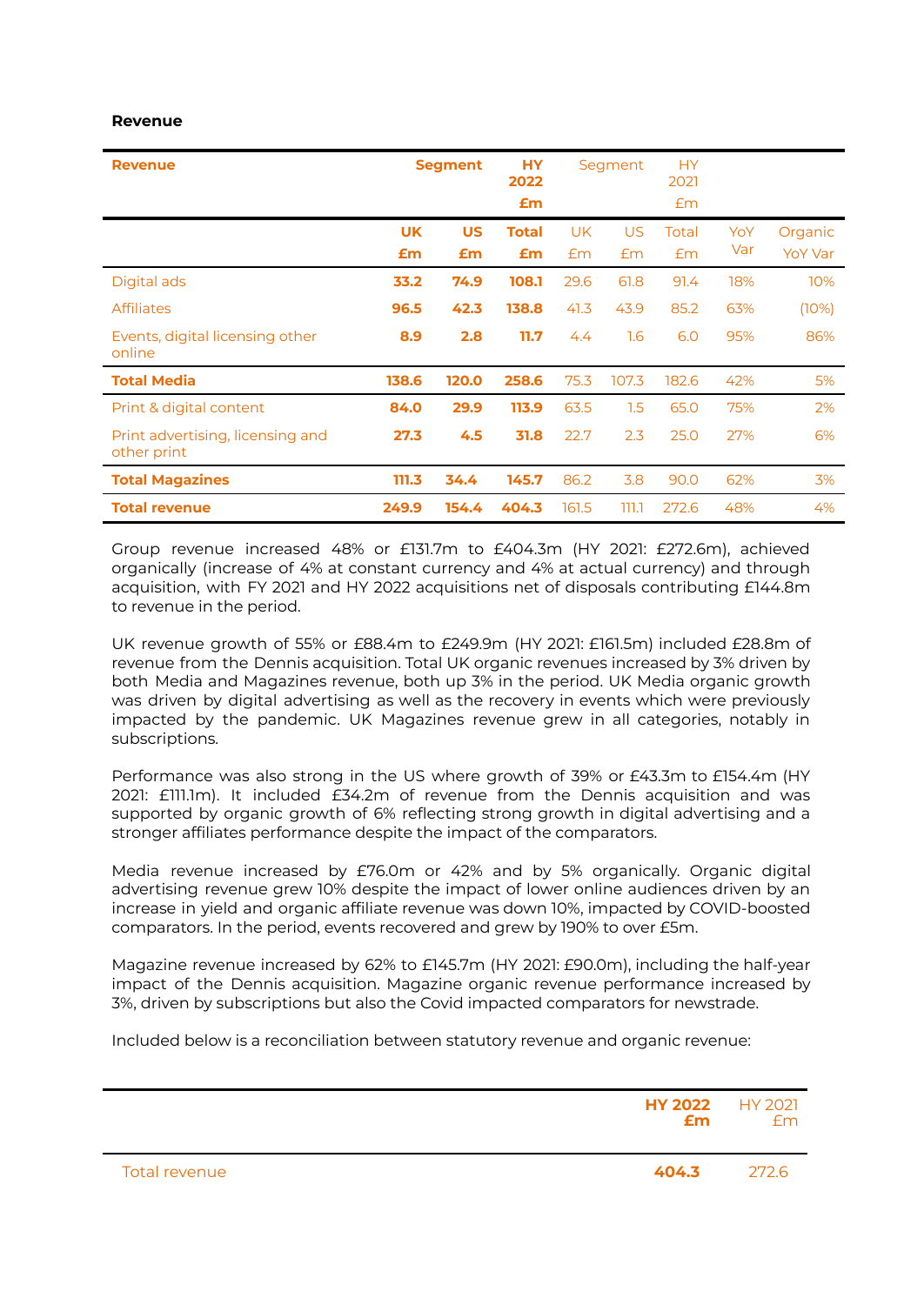| Revenue from HY 2022 and HY 2021 acquisitions | (144.8) | (23.6) |
|-----------------------------------------------|---------|--------|
| <b>Organic revenue</b>                        | 259.5   | 249 O  |
| Impact of FX at constant rates                | (0.1)   | (0.3)  |
| <b>Organic revenue at constant currency</b>   | 259.4   | -248.7 |

#### **Operating profit**

Cost of sales have increased year-on-year driven by inflation, mostly in magazines as well as costs increases on printing due to high energy prices as well as the inclusion of acquisitions. Other costs have increased due to continued investment in editorial, technology, infrastructure and people. Despite the impact of investment and inflation combined with initial dilutive impact of acquisitions, the Group has delivered a stable margin of 33% (HY 2021: 33%). This is a testament of the strength of the platform and the ability to create operating leverage. As a result, adjusted operating profit increased by £45.3m to £134.5m (HY 2021: £89.2m) driven by both organic profit growth and contributions from acquisitions. Statutory operating profit increased by £28.7m to £88.4m (HY 2021: £59.7m) and statutory operating margin stayed the same at 22% (HY 2021: 22%) driven by the performance in adjusted operating profit.

#### **Earnings per share**

|                                               | <b>HY 2022</b> HY 2021 |      |
|-----------------------------------------------|------------------------|------|
| Basic earnings per share (p)                  | 52.5                   | 41.3 |
| Adjusted basic earnings per share (p)         | 82.7                   | 66.4 |
| Diluted earnings per share (p)                | 51.7                   | 40.7 |
| Adjusted diluted basic earnings per share (p) | 81.3                   | 65.4 |

Basic earnings per share are calculated using the weighted average number of ordinary shares in issue during the period of 120.5m (HY 2021: 102.8m), the increase reflecting the weighted impact of the issue of 22.6m shares to fund the acquisition of GoCo in the prior year.

Adjusted earnings per share is based on profit after taxation which is then adjusted to exclude share-based payments (relating to equity settled share awards with vesting periods longer than 12 months) and associated social security costs, exceptional items, amortisation of intangible assets arising on acquisitions and any related tax effects. Adjusted profit after tax was £99.6m (HY 2021: £68.3m).

#### **Exceptional items**

Acquisition and integration related costs include £2.2m relating to the Dennis acquisition (HY 2021: £10.2m deal fees and £2.3m integration and restructuring costs primarily in respect of the GoCo acquisition). A total of £10.0m has been recognised in respect of onerous properties, partly reflecting extended time frames in subletting existing onerous property leases arising from M&A activity as well as £5.4m relating to properties acquired as part of the Dennis acquisition.

#### **Other adjusting items**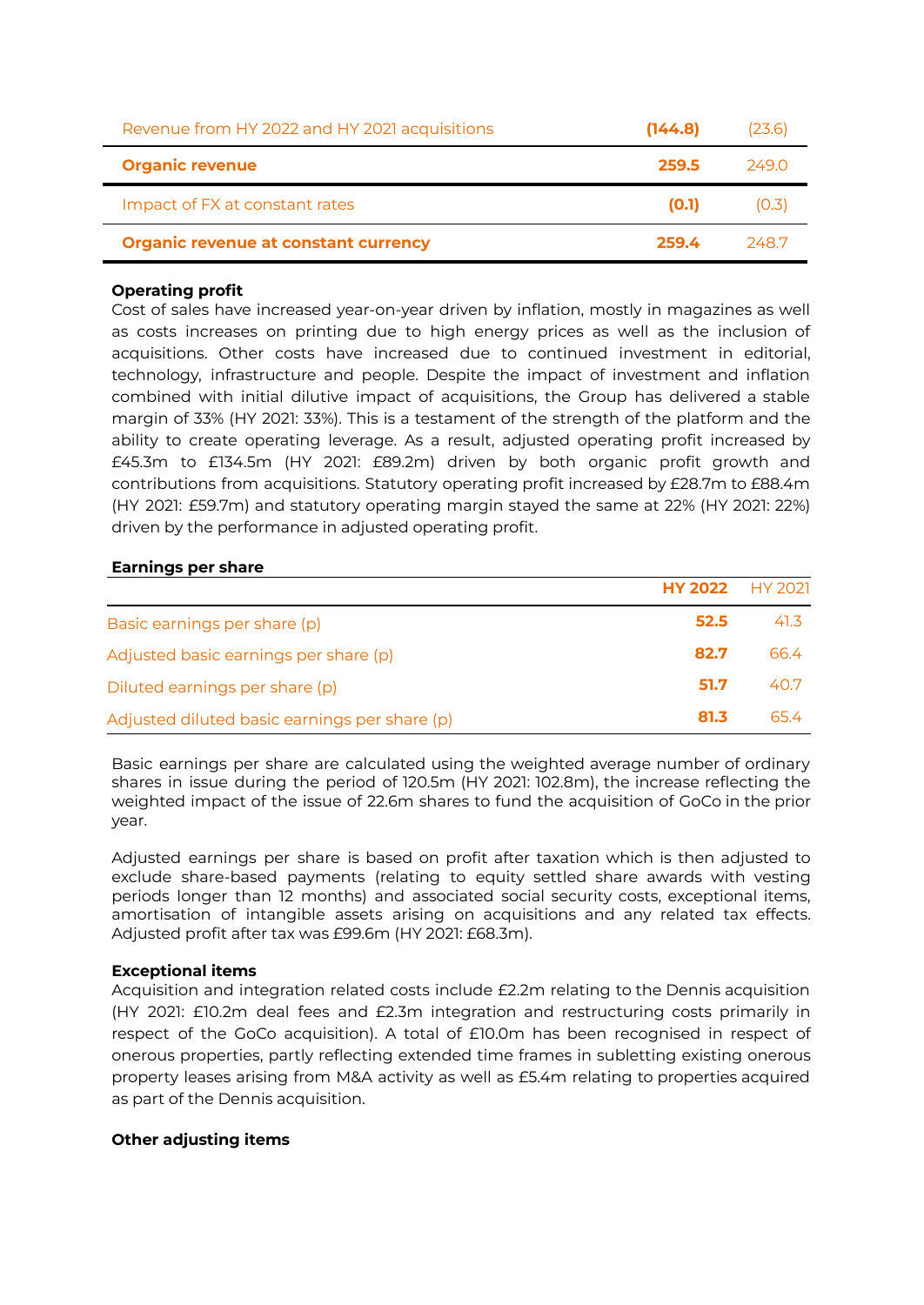Acquired amortisation increased by £14.9m to £30.2m (HY 2021: £15.3m) reflecting amortisation arising from the in-year acquisition of Dennis and the acquisition of GoCo in H1 2021.

Share-based payment expenses (relating to equity-settled share awards with vesting periods longer than 12 months), together with associated social security costs increased by £1.0m to £3.7m (HY 2021: £2.7m) reflecting the charge relating to the new all staff share scheme offset by a reduction in the accrual for employers' national insurance.

#### **Finance costs**

Finance costs increased to £7.4m (HY 2021: £2.8m) which includes external interest payable of £5.2m reflecting the drawdown of the RCF to fund the Dennis acquisition, higher interest rates and £1.2m in respect of the amortisation of arrangement fees relating to the Group's bank facilities.

Leverage at 31 March 2022 was 1.46 times down from 1.9 times following the Dennis acquisition on 1 October (excluding other cash movements) (FY 2021: 0.8 times).

#### **Taxation**

The tax charge for the six months ended 31 March 2022 is based on the effective tax rate, estimated on a full year basis, being applied to the statutory profit for the six months ended 31 March 2022. The Group's adjusted effective tax rate is 21.6% (HY 2021: 21%).

The Group's statutory effective tax rate is 21.9% (HY 2021: 26%) with the difference between the statutory rate and adjusted effective rate being the impact of exceptional costs, and the tax rate differential of UK and US tax acquired intangible asset amortisation that is excluded from adjusted profit before tax.

#### **Balance sheet**

Property, plant and equipment increased by £5.2m to £52.6m in the period (FY 2021: £47.4m, HY 2021: £22.6m) reflecting the acquisition of Dennis (£13.2m) offset by depreciation (£4.6m) and impairment of right of use assets (£6.3)m (included within exceptionals).

Intangible assets increased by £382.9m to £1,537.6m (FY 2021: £1,154.7m, HY 2021: £1,173.5m) mainly reflecting the in-year acquisitions of Dennis, WhatCulture and Waive (£403.3m) and capitalisation of website development costs (£4.5m) offset by amortisation (£36.3m) and the impact of FX (£11.4m).

Trade and other receivables increased by £29.4m to £127.4m (FY 2021: £98.0m, HY 2021: £105.6m) primarily driven by the acquisition of Dennis (£20.9m on acquisition).

Trade and other payables increased by £62.5m to £203.3m (FY 2021: £140.8m, HY 2021: £145.8m) primarily driven by the acquisition of Dennis (£60.7m on acquisition).

#### **Cash flow and net debt**

Net debt at 31 March 2022 was £388.7m (FY 2021: £176.3m, HY 2021: £241.3m) reflecting the Dennis, Waive and WhatCulture acquisitions, offset by strong cash generation.

During the year, there was a cash inflow from operations of £138.1m (HY 2021: £85.9m) reflecting the Group's strong trading performance.

Adjusted operating cash inflow was £144.0m (HY 2021: £98.0m). A reconciliation of cash generated from operations to adjusted free cash flow is included below: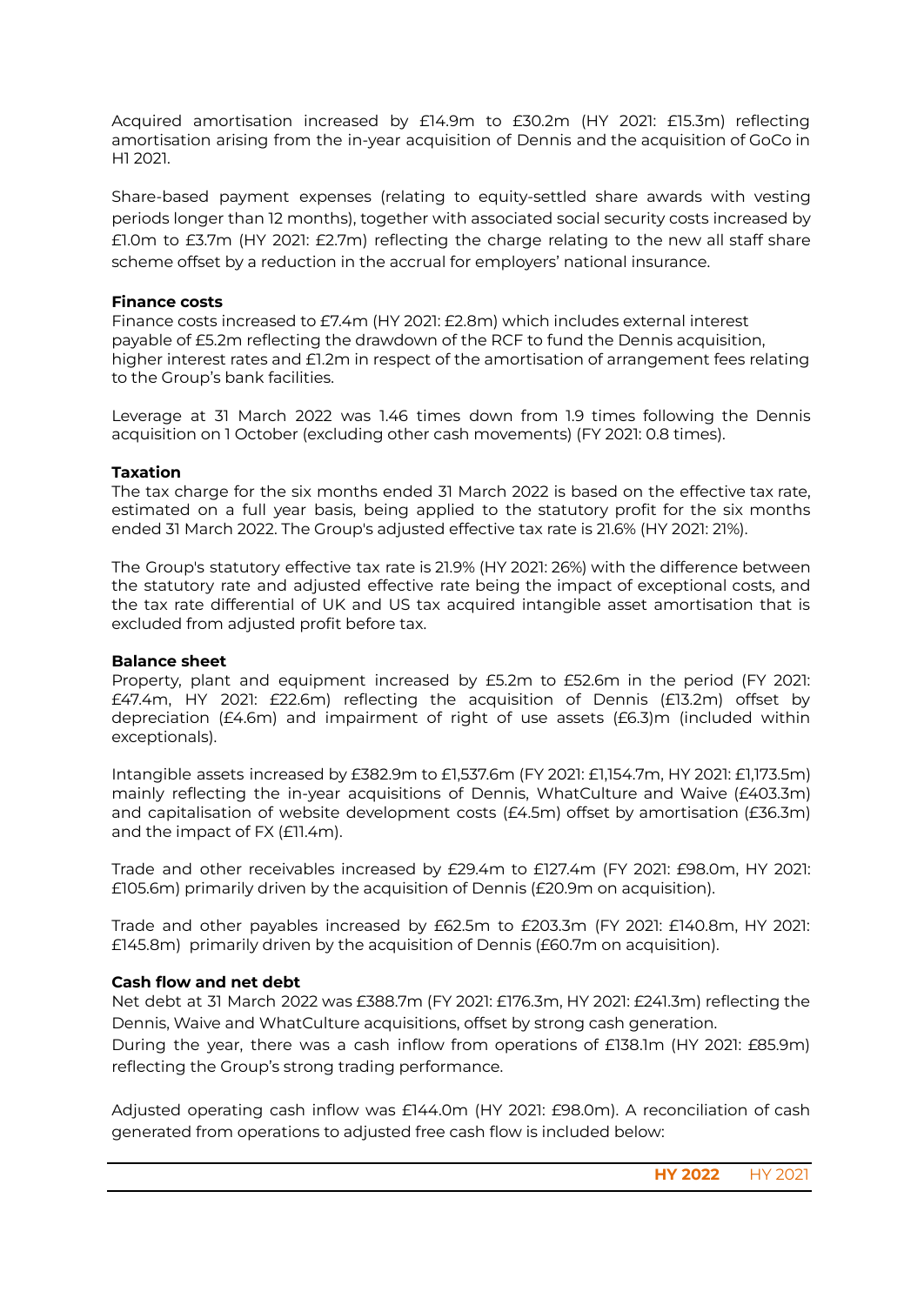|                                                                  | £m    | Em    |
|------------------------------------------------------------------|-------|-------|
| <b>Cash generated from operations</b>                            | 138.1 | 85.9  |
| Cash flows related to exceptional items                          | 7.2   | 15.3  |
| Settlement of employer's NI on share based payments <sup>1</sup> | 1.8   | 0.1   |
| Lease payments following adoption of IFRS 16 Leases              | (3.1) | (3.3) |
| <b>Adjusted operating cash inflow</b>                            | 144.0 | 98.0  |
| Cash flows related to capital expenditure                        | (6.2) | (4.1) |
| <b>Adjusted free cash flow</b>                                   | 137.8 | 93.9  |

 $1$  Relating to equity-settled share awards with vesting periods longer than 12 months.

Other significant movements in cash flows include £6.2m (HY 2021: £4.1m) of capital expenditure, net repayment of bank loans and overdraft (net of arrangement fees) of £388.9m, with £298.6m relating to debt settled on completion of the Dennis acquisition and the balance reflecting the Group's strong cash generation (HY 2021: net drawdown of £99.2m) and lease payments of £3.1m (HY 2021: £3.3m). The Group paid a dividend in the period of £3.4m (HY 2021: £1.6m). Foreign exchange and other movements accounted for the balance of cash flows.

Adjusted free cash flow increased to £137.8m (HY 2021: £93.9m), representing 102% of adjusted operating profit (HY 2021: 105%), reflecting the ongoing efficient cash management by the Group.

#### **Going concern**

The Group has produced forecasts which have been modelled for different plausible downside scenarios and include the impact of the increase in the Group's revolving credit facility by £100m in May 2022 as well as the post period end acquisition of WhoWhatWear for \$120m. These scenarios confirm that even in the most severe but plausible downside scenarios, the Group is able to generate profits and positive cash flows. As a result, the Directors have a reasonable expectation that the Group has adequate resources to meet its obligations as they fall due for a period of at least 12 months from the date of these results.

The Directors also note that at the period end the Group had net current liabilities of £138.2m (FY 2021: net current assets of £234.9m or net current liabilities of £65.1m on an underlying basis if the cash related to the Dennis acquisition is excluded). This is primarily driven by the current portion of the term loan (£70m), deferred income of £74.1m (which is materially higher following the acquisition of Dennis) and the nature of the Group's magazine business where the profile of cash receipts from wholesalers is often ahead of payment of certain magazine related costs. The Group has consistently delivered adjusted free cash flow conversion of around 100% or higher and is forecast to generate sufficient cash flows to meet its liabilities as they fall due.

After due consideration, the Directors have concluded that there is a reasonable expectation that the Group has adequate resources to continue in operational existence for at least 12 months from the date of this report. For this reason the Directors continue to adopt the going concern basis in preparing the consolidated financial statements for the HY 2022 results.

#### **Principal risks and uncertainties**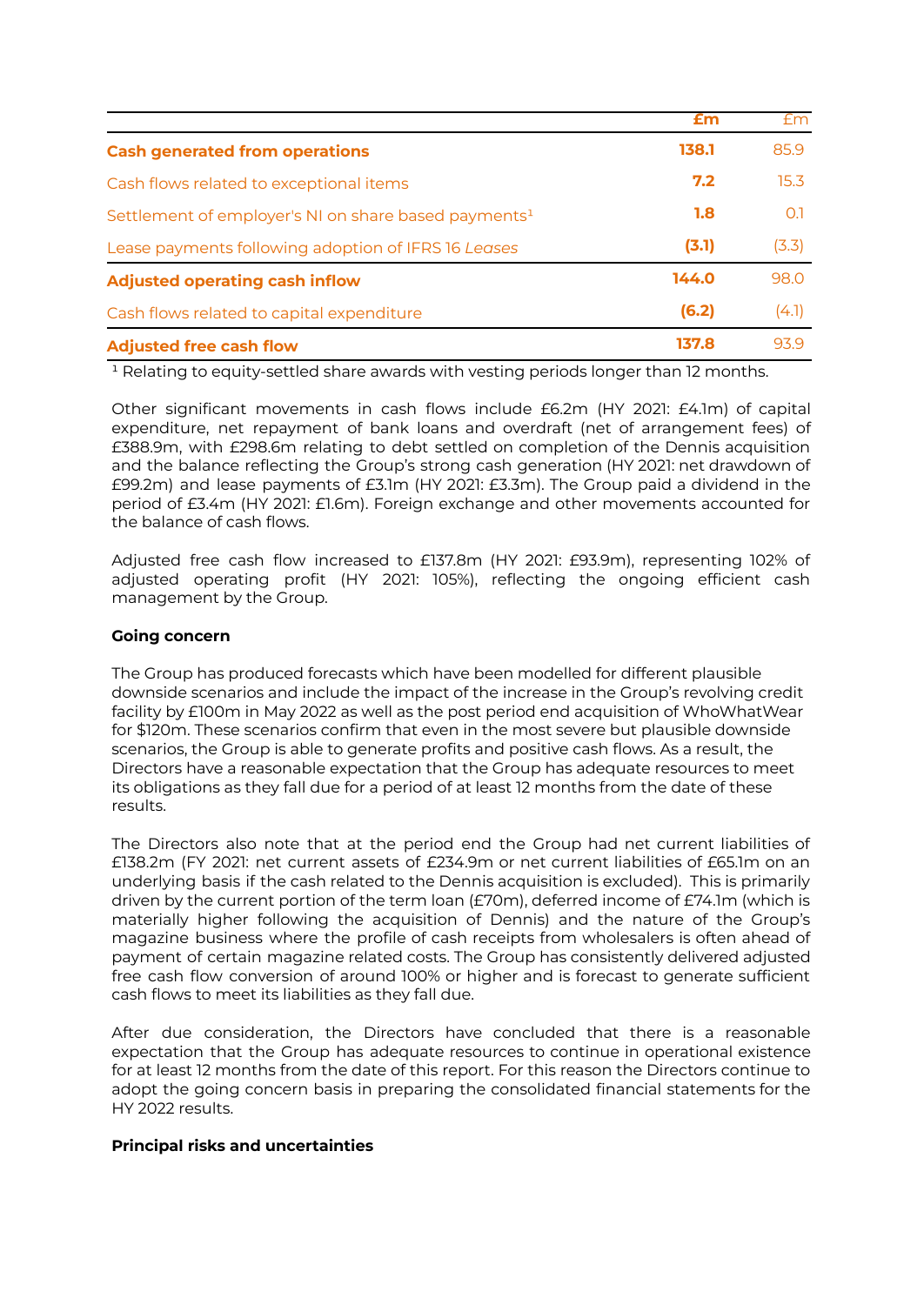The principal risks and uncertainties for the six months remain unchanged from those detailed in the Group's Annual Report and Accounts for the year ended 30 September 2021 and we do not see any material risk arising from the Russia and Ukraine conflict. Reference should be made to pages 60 to 64 of the 2021 Annual Report and Accounts for more detail on the potential impact of risks and examples of mitigation.

The principal risks relevant to the Group's activities at the half year are:

- **Personal data** The collection, storage and use of personal data presents a risk of misuse, loss, compromise or unauthorised access, which could result in reputational damage, regulatory intervention, financial penalties in the event of a serious breach along with a loss of trust amongst customers and partners.
- **Media market disruption and changing consumer habits** Failure to anticipate and respond to market disruption and changing content consumer habits may affect demand for our products and services and our ability to drive long-term growth.
- **Key person risk** Lack of skilled, experienced and motivated people at executive board level and throughout the wider group may lead to an inability to deliver on strategy and business and financial performance targets.
- **Cyber security and IT** A failure to manage and mitigate cyber-related incidents affecting datastores, tech infrastructure and websites may lead to unavailability of services, access to or compromise of data, which could have reputational, financial and regulatory consequences.
- **Reliance on third party distribution platforms** Changes in algorithms and strategies of tech giants could materially impact traffic and media revenues. For instance, search engines can make changes to their ranking algorithms, methodologies and design layouts that could reduce the prominence of links to websites offering our content and negatively impact traffic.
- **Digital advertising market changes** Failure to anticipate changing customer behaviour, developments in technology, privacy standards, changes on targeted personalised ads and the approach to customer acquisition by third parties advertisers may have a negative impact on market share, revenue and profit.
- **Economic & Geo-political uncertainty** An economic downturn, fiscal policy changes or unexpected developments linked to worsening economic conditions may have a negative impact on revenue and profit.
- **Reliance on key third party service providers** A failure of one of our critical third parties may cause disruption to business operations, impact our ability to deliver products and services, meet the needs of our customers and result in financial loss. The reputation of our businesses may be damaged by poor performance or a regulatory breach by critical third parties.
- **Pandemic impact continues** Further lockdowns or restrictions imposed by governments as a consequence of increasing COVID-19 infection rates, may have a negative effect on revenue and profit and on the wellbeing of colleagues across the Group.

## **Condensed consolidated interim financial statements**

#### **Consolidated income statement**

for the six months ended 31 March 2022 (unaudited)

**6 months to 31 March 2022** 6 months to 31 March 2021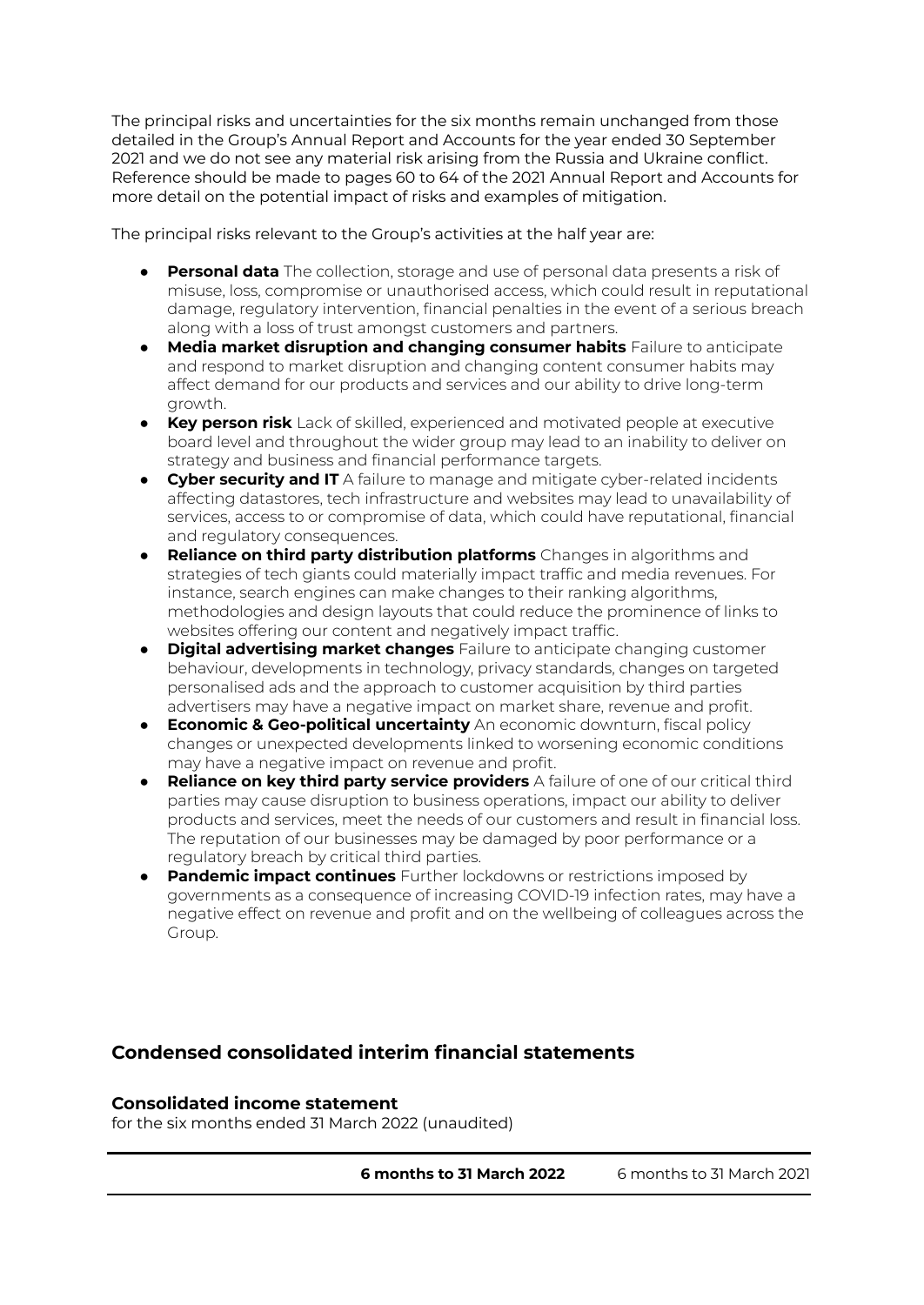|                                                                            | <b>Note</b> | <b>Non</b><br>-GAAP<br><b>Adjusted</b><br>results<br>£m | <b>Adjusting</b><br>items<br>£m | <b>Statutory</b><br>results<br>£m | Non<br>$-GAAP$<br>Adjusted<br>results<br>Em | Adjusting<br>items<br>Em | Statutory<br>results<br>Em |
|----------------------------------------------------------------------------|-------------|---------------------------------------------------------|---------------------------------|-----------------------------------|---------------------------------------------|--------------------------|----------------------------|
| <b>Revenue</b>                                                             | 1,2         | 404.3                                                   |                                 | 404.3                             | 272.6                                       |                          | 272.6                      |
| Net operating expenses                                                     | 3           | (269.8)                                                 | (46.1)                          | (315.9)                           | (183.4)                                     | (29.5)                   | (212.9)                    |
| <b>Operating profit</b>                                                    |             | 134.5                                                   | (46.1)                          | 88.4                              | 89.2                                        | (29.5)                   | 59.7                       |
| Finance costs                                                              | 6           | (7.4)                                                   | ۰                               | (7.4)                             | (2.8)                                       |                          | (2.8)                      |
| <b>Profit before tax</b>                                                   |             | 127.1                                                   | (46.1)                          | 81.0                              | 86.4                                        | (29.5)                   | 56.9                       |
| Tax (charge)/credit                                                        | 7           | (27.5)                                                  | 9.8                             | (17.7)                            | (18.1)                                      | 3.7                      | (14.4)                     |
| <b>Profit for the period</b><br>attributable to<br>owners of the<br>parent |             | 99.6                                                    | (36.3)                          | 63.3                              | 68.3                                        | (25.8)                   | 42.5                       |

### **Earnings per 15p Ordinary share**

|                               |             |                  | 6 months to 31 March 2022                             |                  |                              | 6 months to 31 March 2021   |                               |
|-------------------------------|-------------|------------------|-------------------------------------------------------|------------------|------------------------------|-----------------------------|-------------------------------|
|                               | <b>Note</b> | results<br>pence | <b>Adjusted Adjusting Statutory</b><br>items<br>pence | results<br>pence | Adjusted<br>results<br>pence | Adjusting<br>items<br>pence | Statutory<br>results<br>pence |
| Basic earnings<br>per share   | 9           | 82.7             | (30.2)                                                | 52.5             | 66.4                         | (25.1)                      | 41.3                          |
| Diluted earnings<br>per share | 9           | 81.3             | (29.6)                                                | 51.7             | 65.4                         | (24.7)                      | 40.7                          |

#### **Consolidated statement of comprehensive income**

for the six months ended 31 March 2022 (unaudited)

|                                                                                   | 6 months to<br><b>31 March</b><br>2022<br>£m | 6 months to<br>31 March<br>2021<br>£m |
|-----------------------------------------------------------------------------------|----------------------------------------------|---------------------------------------|
| <b>Profit for the period</b>                                                      | 63.3                                         | 42.5                                  |
| Items that may be reclassified to the consolidated income<br>statement            |                                              |                                       |
| Currency translation differences                                                  | 8.9                                          | (16.1)                                |
| Other comprehensive income / (expense) for the period                             | 8.9                                          | (16.1)                                |
| Total comprehensive income for the period attributable to<br>owners of the parent | 72.2                                         | 26.4                                  |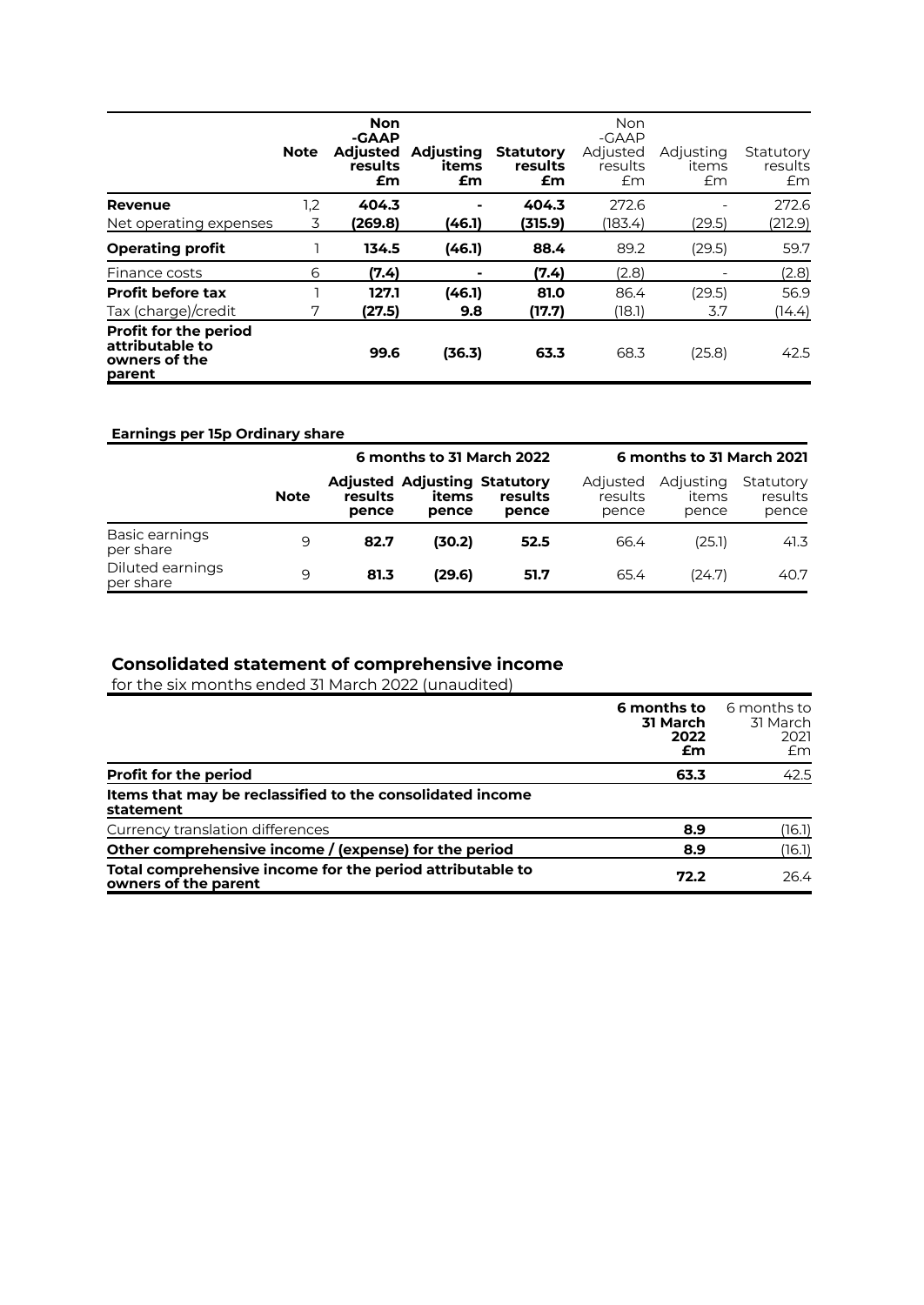#### **Consolidated statement of changes in equity**

for the six months ended 31 March 2022 (unaudited)

|                                                      | <b>Note</b> | Issued<br>share<br>capital<br>£m | <b>Share</b><br>premium<br>account<br>£m | reserve<br>£m     | <b>Merger Treasury</b><br>reserve<br>£m | <b>Accumulated</b><br>exchange<br>differences<br>£m | <b>Retained</b><br>earnings<br>£m | Total<br>equity<br>£m |
|------------------------------------------------------|-------------|----------------------------------|------------------------------------------|-------------------|-----------------------------------------|-----------------------------------------------------|-----------------------------------|-----------------------|
| <b>Balance at 1 October</b><br>2021                  |             | 18.1                             | 197.0                                    | 581.9             | (7.6)                                   | (10.1)                                              | 83.0                              | 862.3                 |
| <b>Profit for the period</b>                         |             | $\blacksquare$                   | Ĭ.                                       | $\blacksquare$    | -                                       |                                                     | 63.3                              | 63.3                  |
| Currency translation<br>differences                  |             | $\overline{a}$                   |                                          |                   |                                         | 8.9                                                 | $\overline{a}$                    | 8.9                   |
| Other comprehensive<br><u>expense for the period</u> |             |                                  |                                          |                   |                                         | 8.9                                                 | $\blacksquare$                    | 8.9                   |
| <b>Total comprehensive</b><br>income for the period  |             |                                  |                                          |                   |                                         | 8.9                                                 | 63.3                              | 72.2                  |
| Share schemes                                        |             |                                  |                                          |                   |                                         |                                                     |                                   |                       |
| - Issue of treasury shares<br>to employees           | 14          |                                  |                                          |                   | 6.4                                     |                                                     | (6.4)                             |                       |
| - Value of employees'<br>services                    | 5           |                                  |                                          |                   |                                         |                                                     | 6.3                               | 6.3                   |
| - Current tax on options                             |             |                                  |                                          |                   |                                         |                                                     | 1.0                               | 1.0                   |
| - Deferred tax on options                            |             |                                  |                                          |                   |                                         |                                                     | (7.2)                             | (7.2)                 |
| Dividends paid to<br>shareholders                    |             |                                  |                                          |                   |                                         |                                                     | (3.4)                             | (3.4)                 |
| <b>Balance at 31 March</b><br>2022                   |             | 18.1                             | 197.0                                    | 581.9             | (1.2)                                   | (1.2)                                               | 136.6                             | 931.2                 |
|                                                      |             |                                  |                                          |                   |                                         |                                                     |                                   |                       |
| Balance at 1 October 2020                            |             | 14.7                             | 197.0                                    | 170.9             | (8.8)                                   | 2.2                                                 | 5.3                               | 381.3                 |
| Profit for the period                                |             | $\overline{\phantom{0}}$         | $\overline{\phantom{0}}$                 | $\qquad \qquad -$ | $\overline{\phantom{0}}$                | $\overline{\phantom{0}}$                            | 42.5                              | 42.5                  |
| Currency translation<br>differences (net of tax)     |             | $\overline{a}$                   |                                          |                   |                                         | (16.1)                                              | $\overline{\phantom{0}}$          | (16.1)                |
| Other comprehensive<br>expense for the period        |             | $\overline{a}$                   |                                          |                   |                                         | (16.1)                                              | $\overline{a}$                    | (16.1)                |
| Total comprehensive<br>income for the period         |             |                                  |                                          |                   |                                         | (16.1)                                              | 42.5                              | 26.4                  |
| Share capital issued<br>during the period            | 13, 14      | 3.4                              |                                          | 411.0             |                                         |                                                     |                                   | 414.4                 |
| Acquisition of own shares                            |             |                                  |                                          |                   | (4.9)                                   |                                                     |                                   | (4.9)                 |
| Share schemes                                        |             |                                  |                                          |                   |                                         |                                                     |                                   |                       |
| - Issue of treasury shares<br>to employees           |             |                                  |                                          |                   | 1.2                                     |                                                     | (1.2)                             |                       |
| - Value of employees'<br>services                    | 5           |                                  |                                          |                   |                                         |                                                     | 2.8                               | 2.8                   |
| - Deferred tax on options                            |             |                                  |                                          |                   |                                         |                                                     | 0.8                               | 0.8                   |
| Dividends paid to<br>shareholders                    |             |                                  |                                          |                   |                                         |                                                     | (1.6)                             | (1.6)                 |
| Balance at 31 March 2021                             |             | 18.1                             | 197.0                                    | 581.9             | (12.5)                                  | (13.9)                                              | 48.6                              | 819.2                 |

**Consolidated balance sheet**

as at 31 March 2022 (unaudited)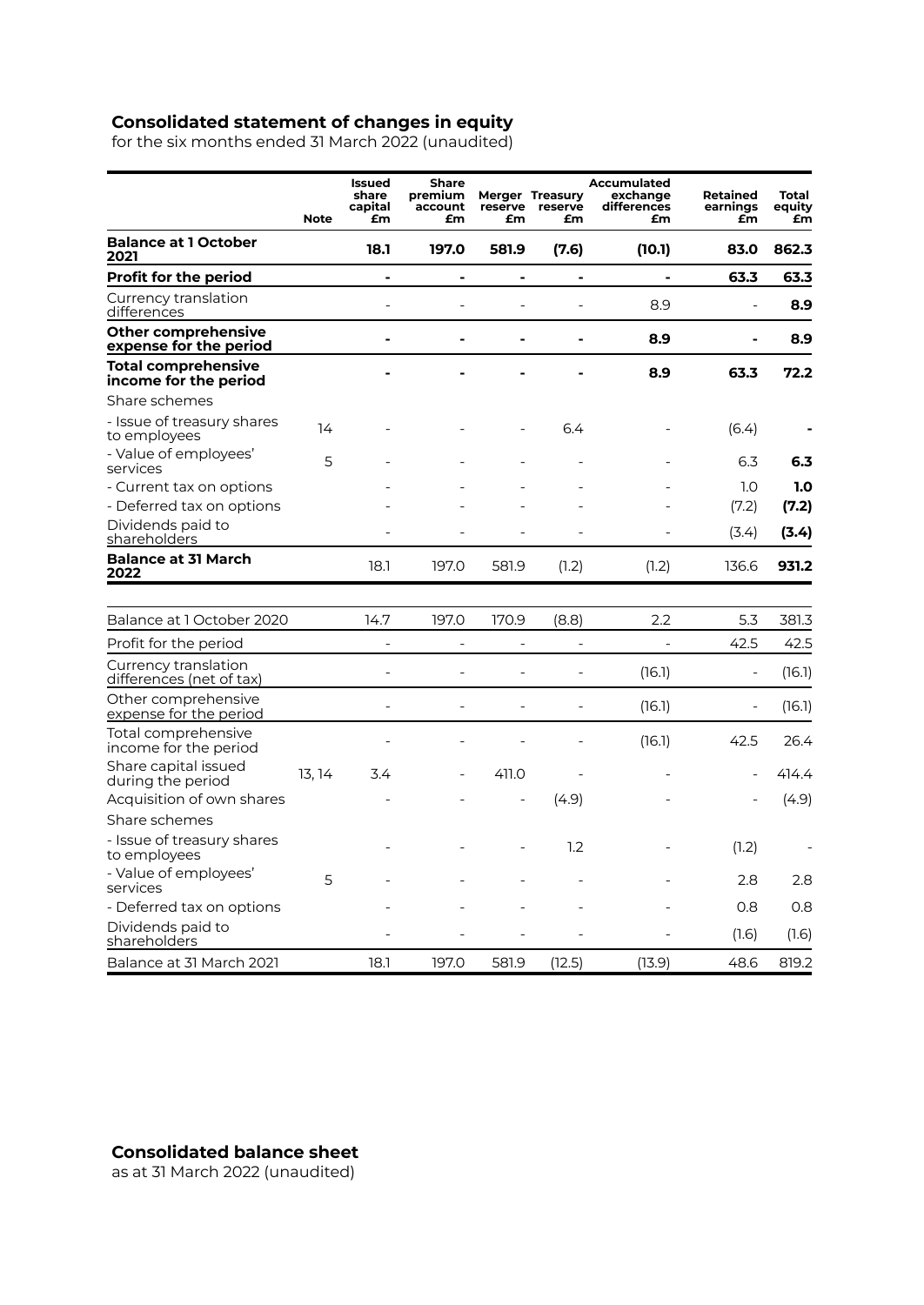|                                                               |             | 2022    | 31 March 31 March<br>2021 | 30 September<br>2021 |
|---------------------------------------------------------------|-------------|---------|---------------------------|----------------------|
|                                                               | <b>Note</b> | £m      | £m                        | £m                   |
| <b>Assets</b>                                                 |             |         |                           |                      |
| <b>Non-current assets</b>                                     |             |         |                           |                      |
| Property, plant and equipment                                 |             | 52.6    | 22.6                      | 47.4                 |
| Intangible assets - goodwill                                  | 10          | 940.5   | 679.3                     | 688.2                |
| Intangible assets - other                                     | 10          | 597.1   | 494.2                     | 466.5                |
| Deferred tax                                                  |             |         |                           | 3.8                  |
| <b>Total non-current assets</b>                               |             | 1,590.2 | 1,196.1                   | 1,205.9              |
| <b>Current assets</b>                                         |             |         |                           |                      |
| Inventories                                                   |             | 1.2     | 0.9                       | 1.0                  |
| Corporation tax recoverable                                   |             | 0.1     |                           |                      |
| Trade and other receivables                                   |             | 127.4   | 105.6                     | 98.0                 |
| Cash and cash equivalents                                     |             | 25.0    | 22.9                      | 324.3                |
| Finance lease receivable                                      |             | 4.2     | 1.2                       | 1.9                  |
| Total current assets                                          |             | 157.9   | 130.6                     | 425.2                |
| <b>Total assets</b>                                           |             | 1,748.1 | 1,326.7                   | 1,631.1              |
| <b>Equity and liabilities</b>                                 |             |         |                           |                      |
| <b>Equity</b>                                                 |             |         |                           |                      |
| Issued share capital                                          | 13          | 18.1    | 18.1                      | 18.1                 |
| Share premium account                                         |             | 197.0   | 197.0                     | 197.0                |
| Merger reserve                                                |             | 581.9   | 581.9                     | 581.9                |
| Treasury reserve                                              |             | (1.2)   | (12.5)                    | (7.6)                |
| Accumulated exchange differences                              |             | (1.2)   | (13.9)                    | (10.1)               |
| Retained earnings                                             |             | 136.6   | 48.6                      | 83.0                 |
| <b>Total equity</b>                                           |             | 931.2   | 819.2                     | 862.3                |
| <b>Non-current liabilities</b>                                |             |         |                           |                      |
| Financial liabilities - interest-bearing loans and borrowings |             | 344.2   | 182.8                     | 458.1                |
| Lease liability due in more than one year                     |             | 52.2    | 17.6                      | 44.0                 |
| Deferred tax                                                  |             | 100.4   | 65.8                      | 70.3                 |
| Provisions                                                    | 12          | 12.8    | 5.5                       | 6.1                  |
| Deferred income                                               |             | 11.2    |                           |                      |
| <b>Total non-current liabilities</b>                          |             | 520.8   | 271.7                     | 578.5                |
| <b>Current liabilities</b>                                    |             |         |                           |                      |
| Financial liabilities - interest-bearing loans and borrowings |             | 69.5    | 81.4                      | 42.5                 |
| Trade and other payables                                      | 11          | 203.3   | 145.8                     | 140.8                |
| Corporation tax payable                                       |             | 6.9     | 1.9                       | 2.1                  |
| Lease liability due within one year                           |             | 11.9    | 5.9                       | 4.9                  |
| Deferred consideration                                        |             | 4.5     | 0.8                       |                      |
| <b>Total current liabilities</b>                              |             | 296.1   | 235.8                     | 190.3                |
| <b>Total liabilities</b>                                      |             | 816.9   | 507.5                     | 768.8                |
| <b>Total equity and liabilities</b>                           |             | 1,748.1 | 1,326.7                   | 1,631.1              |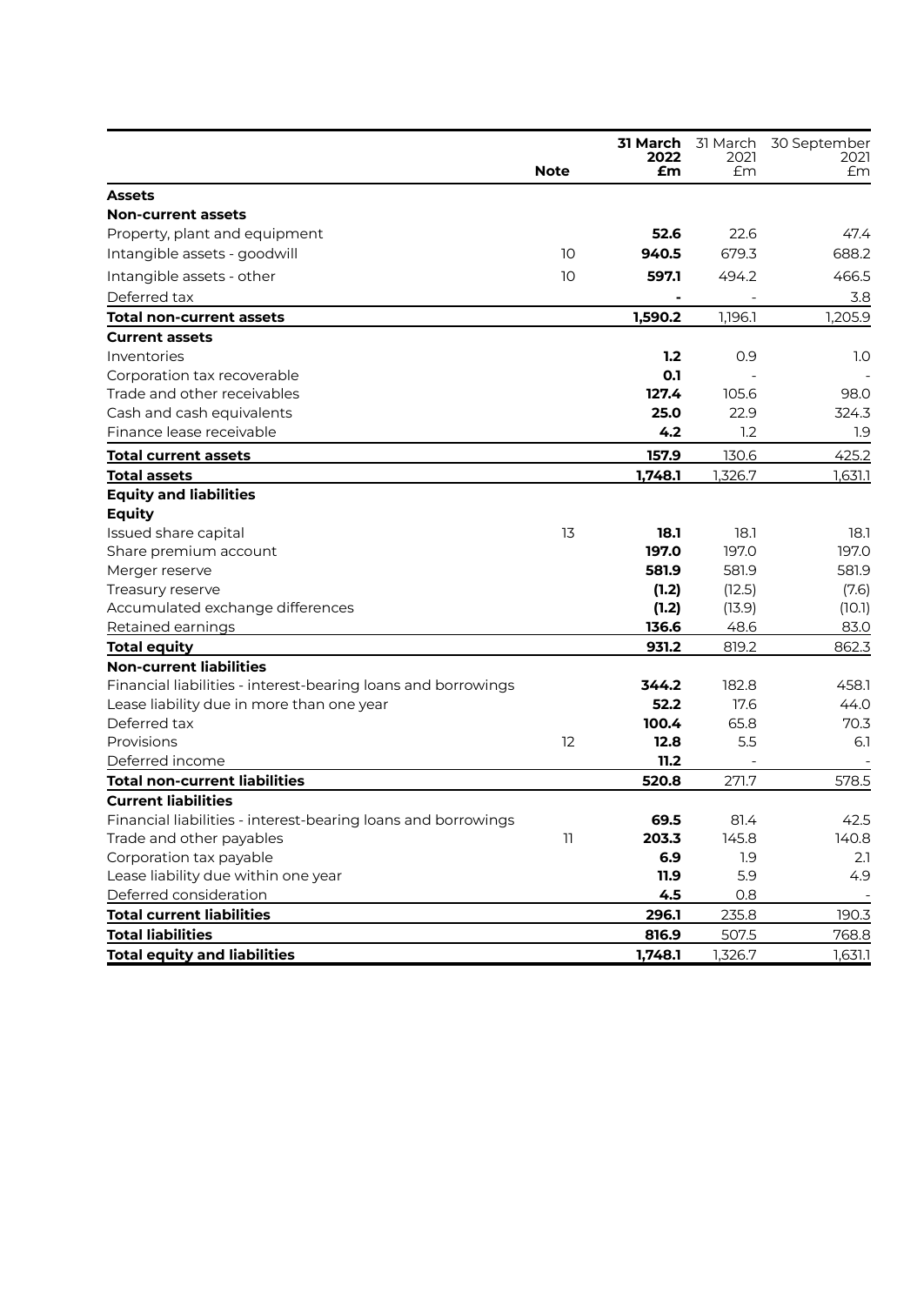## **Consolidated cash flow statement**

for the six months ended 31 March 2022 (unaudited)

|                                                           | <b>6 months to</b><br>31 March<br>2022<br>£m | 6 months to<br>31 March<br>2021<br>£m |
|-----------------------------------------------------------|----------------------------------------------|---------------------------------------|
| <b>Cash flows from operating activities</b>               |                                              |                                       |
| Cash generated from operations                            | 138.1                                        | 85.9                                  |
| Interest paid                                             | (5.1)                                        | (1.7)                                 |
| Interest paid on lease liabilities                        | (0.4)                                        | (0.5)                                 |
| Tax paid                                                  | (14.4)                                       | (6.2)                                 |
| Net cash generated from operating activities              | 118.2                                        | 77.5                                  |
| <b>Cash flows from investing activities</b>               |                                              |                                       |
| Purchase of property, plant and equipment                 | (1.7)                                        | (1.0)                                 |
| Purchase of computer software and website development     | (4.5)                                        | (3.1)                                 |
| Purchase of subsidiary undertakings, net of cash acquired | (14.6)                                       | (156.1)                               |
| Net cash used in investing activities                     | (20.8)                                       | (160.2)                               |
| <b>Cash flows from financing activities</b>               |                                              |                                       |
| Costs of share issue                                      |                                              | (0.7)                                 |
| Acquisition of own shares                                 |                                              | (4.9)                                 |
| Drawdown of bank loans                                    |                                              | 241.1                                 |
| Repayment of bank loans                                   | (385.7)                                      | (139.2)                               |
| Repayment of overdraft                                    | (3.1)                                        |                                       |
| Bank arrangement fees                                     | (0.1)                                        | (2.7)                                 |
| Repayment of principal element of lease liabilities       | (3.1)                                        | (3.3)                                 |
| Dividends paid                                            | (3.4)                                        | (1.6)                                 |
| Net cash (paid)/generated from financing activities       | (395.4)                                      | 88.7                                  |
| Net (decrease)/increase in cash and cash equivalents      | (298.0)                                      | 6.0                                   |
| Cash and cash equivalents at beginning of period          | 324.3                                        | 19.3                                  |
| Exchange adjustments                                      | (1.3)                                        | (2.4)                                 |
| Cash and cash equivalents at end of period                | 25.0                                         | 22.9                                  |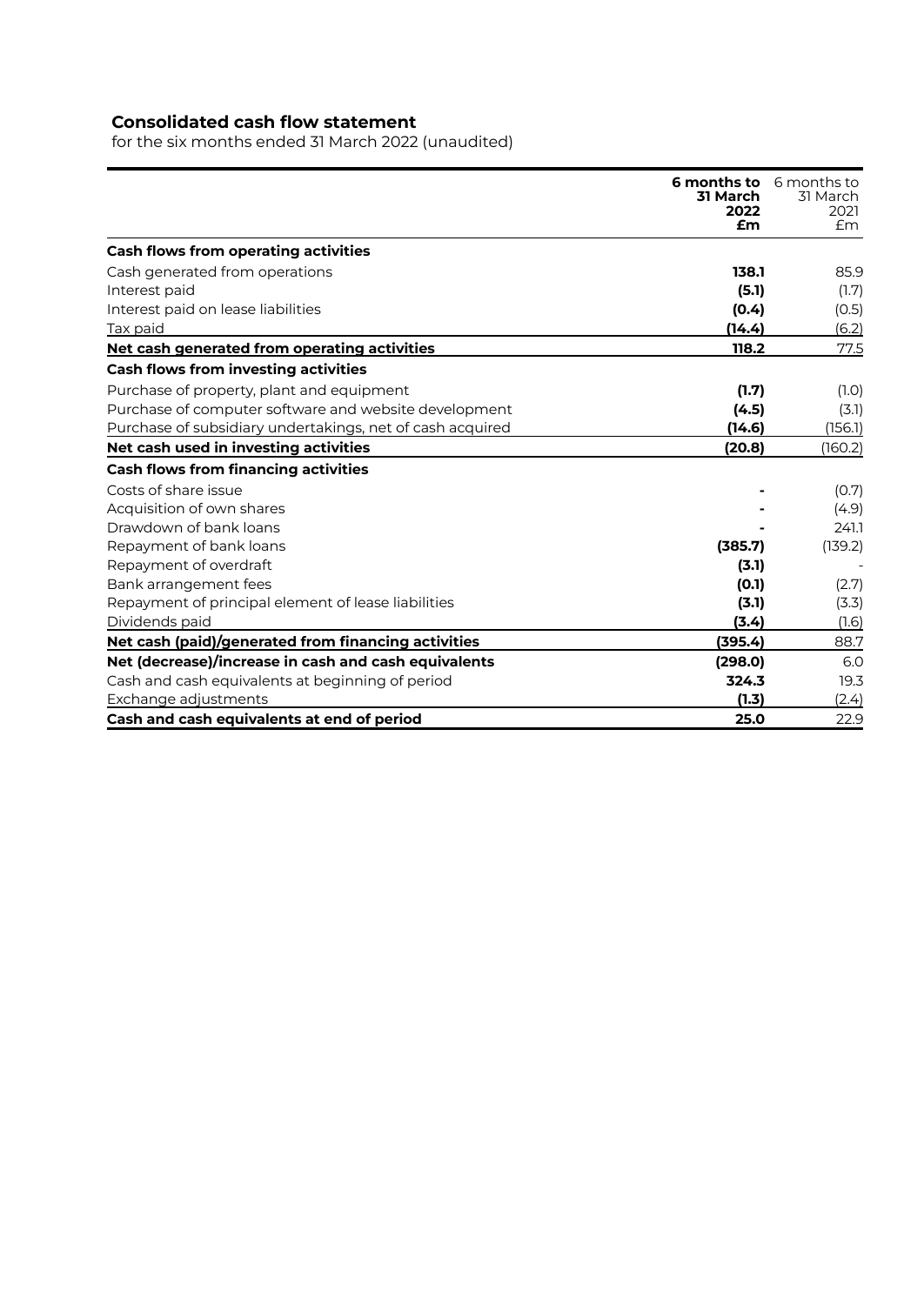## **Notes to the consolidated cash flow statement**

for the six months ended 31 March 2022 (unaudited)

### **A. Cash generated from operations**

The reconciliation of profit for the period to cash generated from operations is set out below:

|                                                                    | 6 months to<br>31 March<br>2022<br>£m | 6 months to<br>31 March<br>2021<br>Em |
|--------------------------------------------------------------------|---------------------------------------|---------------------------------------|
| <b>Profit for the period</b>                                       | 63.3                                  | 42.5                                  |
| Adjustments for:                                                   |                                       |                                       |
| Depreciation                                                       | 4.6                                   | 4.3                                   |
| Impairment charge                                                  | 6.3                                   | 0.5                                   |
| Amortisation of intangible assets                                  | 36.3                                  | 18.8                                  |
| Share schemes                                                      |                                       |                                       |
| - Value of employees' services                                     | 6.3                                   | 2.8                                   |
| Finance costs                                                      | 7.4                                   | 2.8                                   |
| Tax charge                                                         | 17.7                                  | 14.4                                  |
| Cash generated before changes in working capital and<br>provisions | 141.9                                 | 86.1                                  |
| Movement in provisions                                             | 1.3                                   | (1.0)                                 |
| Increase in inventories                                            | (0.1)                                 | (0.2)                                 |
| Increase in trade and other receivables                            | (6.2)                                 | (1.1)                                 |
| Increase in trade and other payables                               | 1.2                                   | 2.1                                   |
| <b>Cash generated from operations</b>                              | 138.1                                 | 85.9                                  |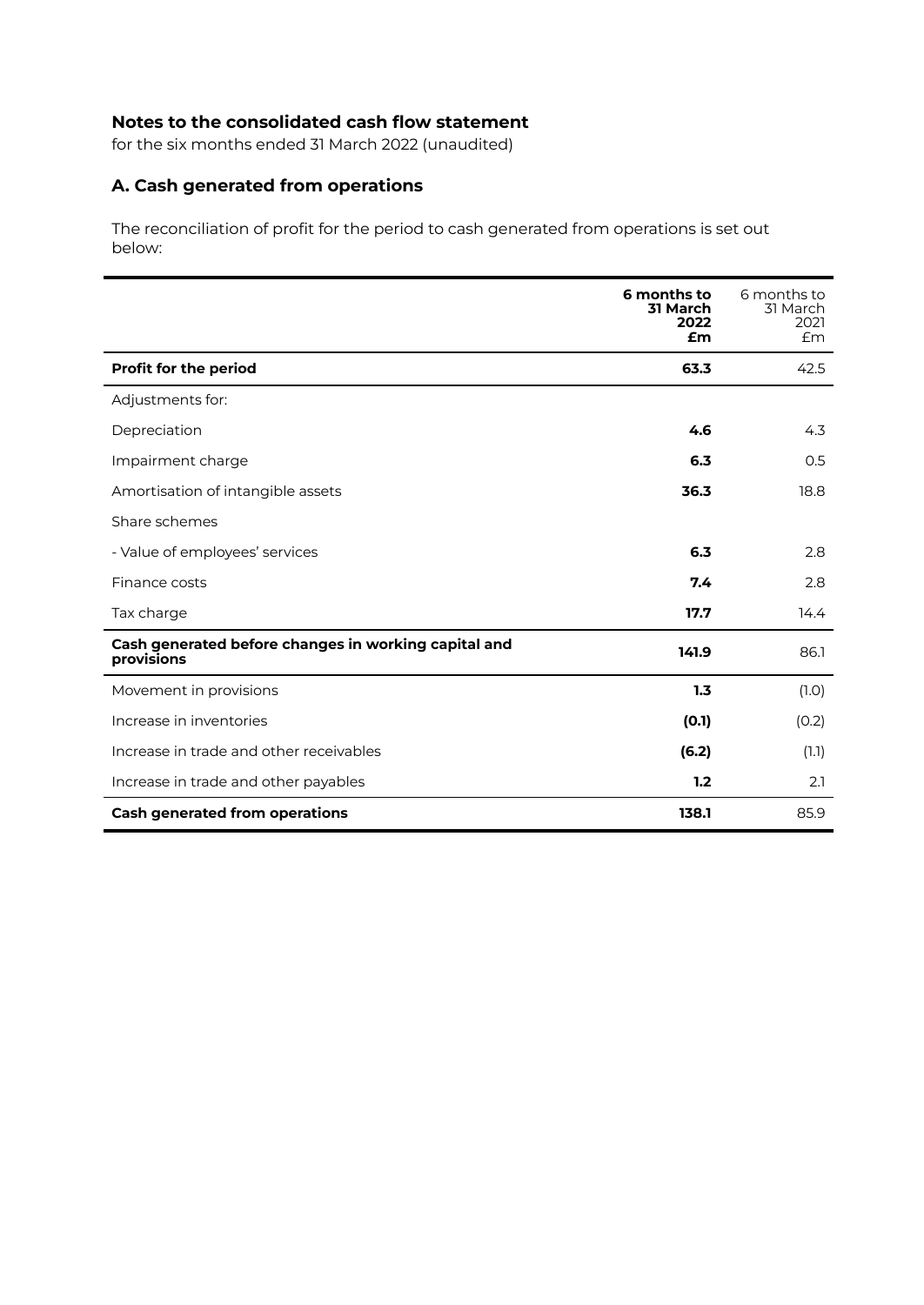### **B. Analysis of net debt**

|                                      | 30<br>September<br>2021<br>£m | Cash<br>flows<br>£m | On<br>acquisition<br>£m | Other<br>non-cash<br>changes<br>£m | <b>Exchange</b><br>movements<br>£m | 31<br>March<br>2022<br>£m |
|--------------------------------------|-------------------------------|---------------------|-------------------------|------------------------------------|------------------------------------|---------------------------|
| Cash and cash equivalents            | 324.3                         | 302.4)              | 4.4                     | $\overline{\phantom{0}}$           | (1.3)                              | 25.0                      |
| Debt due within one year             | (42.5)                        | (24.3)              | (2.4)                   | (0.3)                              | $\overline{\phantom{0}}$           | (69.5)                    |
| Debt due after more than<br>one year | (458.1)                       | 413.2               | (296.2)                 | (1.0)                              | (2.1)                              | (344.2)                   |
| Net debt                             | (176.3)                       | 86.5                | (294.2)                 | (1.3)                              | (3.4)                              | (388.7)                   |

### **C. Reconciliation of movement in net debt**

|                                                  | 6 months to<br>31 March<br>2022<br>£m | 6 months to<br>31 March<br>2021<br>Em |
|--------------------------------------------------|---------------------------------------|---------------------------------------|
| Net debt at start of period                      | (176.3)                               | (62.1)                                |
| (Decrease)/increase in cash and cash equivalents | (298.0)                               | 6.0                                   |
| Movement in borrowings                           | 90.3                                  | (182.4)                               |
| Other non-cash changes                           | (1.3)                                 | (0.6)                                 |
| Exchange movements                               | (3.4)                                 | (2.2)                                 |
| Net debt at end of period                        | (388.7)                               | (241.3)                               |

### **Basis of preparation**

The condensed consolidated interim financial statements for the six-month period ended 31 March 2022 are unaudited but have been subject to an independent review by the auditor. They do not constitute statutory financial statements as defined in section 434 of the Companies Act 2006. The comparative figures are for the six month period ended 31 March 2021.

This unaudited condensed consolidated interim financial information for the six months ended 31 March 2022 has been prepared in accordance with International Accounting Standard 34 *Interim Financial Reporting* in conformity with the requirements of the Companies Act 2006, and in accordance with the Disclosure Guidance and Transparency Rules of the Financial Conduct Authority.

The interim financial information contained in the Interim Report should be read in conjunction with the Annual Report for the year ended 30 September 2021.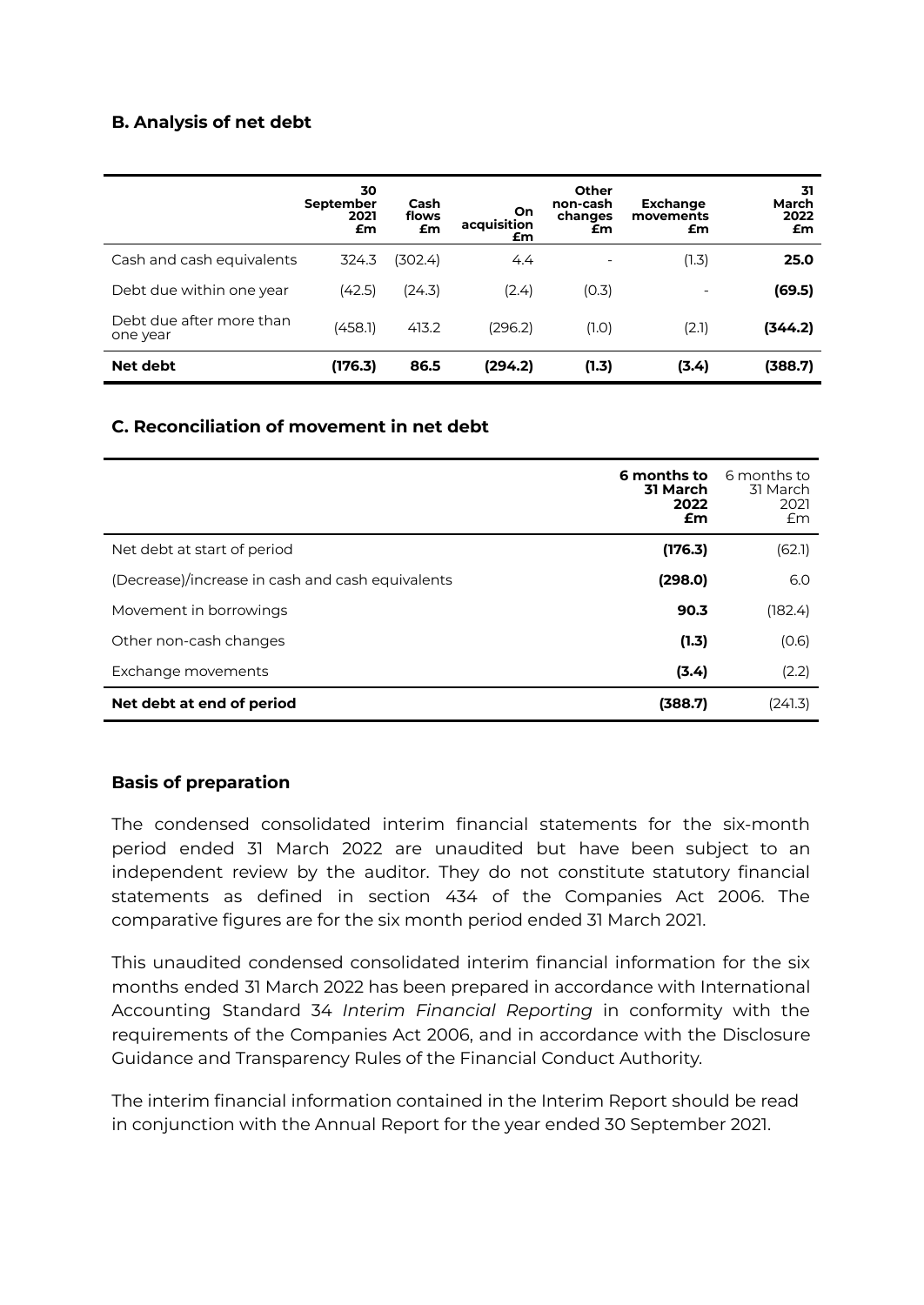Having considered the Group's funding position and latest forecasts, the Directors believe that there is a reasonable expectation that the Group has adequate resources to continue in operational existence for the foreseeable future. Accordingly, the Directors continue to adopt the going concern basis in preparing the condensed interim financial information.

As stated in the financial statements for the year ended 30 September 2021 the following amendments to existing standards have been applied where applicable: amendment to IFRS 3 *Clarifying the definition of a business,* amendment to IAS 1 and IAS 8 *Definition of material,* and amendments IFRS 9, IAS 39, IFRS 7, IFRS 4 and IFRS 16: Interest Rate Benchmark Reform Phase 2. The accounting policies adopted, methods of computation and presentation are otherwise consistent with those set out in the Group's statutory accounts for the financial year ended 30 September 2021.

There has been no material impact from the adoption of new standards, amendments to standards or interpretations which are relevant to the Group.

The Group's critical accounting judgments and other key sources of estimation uncertainty remain the same as those as set out in the Group's Consolidated Financial Statements for the year ended 31 September 2021.

### **Presentation of non-statutory measures**

The Directors believe that adjusted results and adjusted earnings per share provide additional useful information on the core operational performance of the Group to shareholders, and review the results of the Group on an adjusted basis internally. The term 'adjusted' is not a defined term under IFRS and may not therefore be comparable with similarly titled profit measurements reported by other companies. It is not intended to be a substitute for, or superior to, IFRS measurements of profit.

Adjustments are made in respect of:

Share-based payments – share-based payment expenses (relating to equity-settled share awards with vesting periods longer than 12 months), together with associated social security costs, are excluded from the adjusted results of the Group as the Directors believe they result in a level of charge that would distort the user's view of the core trading performance of the Group.

Exceptional items – the Group considers items of income and expense as exceptional and excludes them from the adjusted results where the nature of the item, or its size, is material and/or is not related to the core underlying trading of the Group so as to assist the user of the financial statements to better understand the results of the Group. Details of exceptional items are shown in note 4.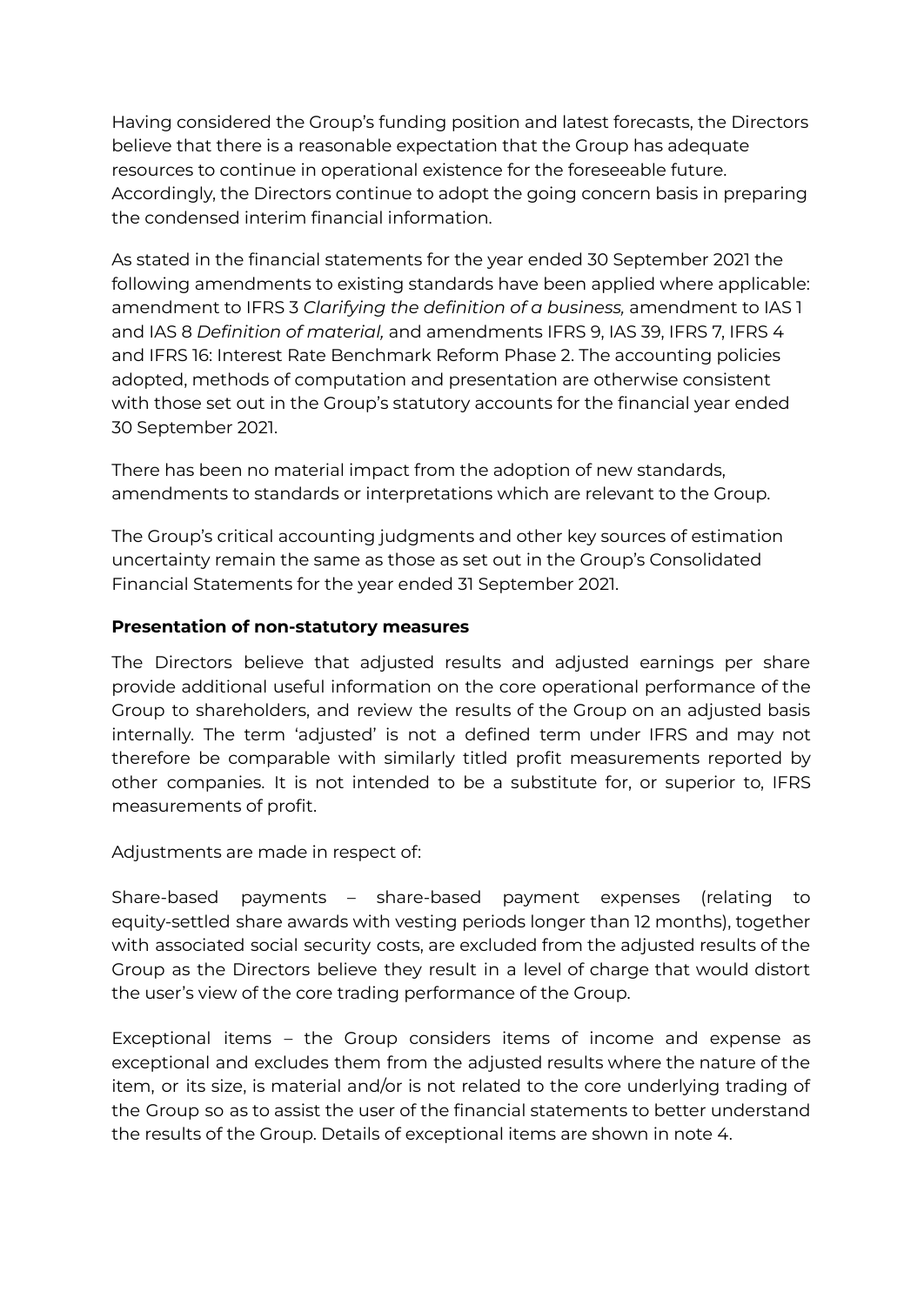Amortisation of acquired intangible assets – the amortisation charge for those intangible assets recognised on business combinations is excluded from the adjusted results of the Group since they are non-cash charges arising from non-trading investment activities. As such, they are not considered to be reflective of the core trading performance of the Group.

The tax related to adjusting items is the tax effect of the items above, calculated using the standard rate of corporation tax in the relevant jurisdiction.

Reference to 'core or underlying' reflects the trading results of the Group without the impact of amortisation of acquired intangible assets, exceptional items, share-based payment expenses (relating to equity-settled share awards with vesting periods longer than 12 months), together with associated social security costs and any tax related effects) that would otherwise distort the users understanding of the Group's performance.

**APM Closest equivalent statutory measure Definition** Adjusted operating profit Operating profit Adjusted operating profit represents earnings before share-based payments (relating to equity-settled awards with vesting periods longer than 12 months) and related social security costs, amortisation of acquired intangible assets and exceptional items. This is a key management incentive metric, used within the Group's Deferred Annual Bonus Plan. Adjusted operating profit margin is adjusted operating profit as a percentage of revenue. Adjusting items are shown in the table below and defined in the commentary. **Adjusted** profit before tax Profit before tax Adjusted profit before tax represents earnings before share-based payments (relating to equity-settled awards with vesting periods longer than 12 months) and related social security costs, interest, tax, amortisation of acquired intangible assets, exceptional items, and any related tax effects Adjusting items are shown in the table below and defined in the commentary. Adjusted diluted earnings per share Diluted earnings per share Adjusted diluted earnings per share (EPS) represents adjusted profit after tax divided by the weighted average dilutive number of shares at the year end date. This is a key management incentive metric, used within the Group's Performance Share Plan. A reconciliation is provided in note 9. Adjusted effective tax rate Effective tax rate Adjusted effective tax rate is defined as the effective tax rate adjusted for the tax impact of adjusting items. Adjusted operating cash flow Operating cash flow Adjusted operating cash flow represents cash generated from operations adjusted to exclude cash flows relating to exceptional items and for payment of employer's taxes on share-based payments relating to equity settled share awards with vesting

A summary table of all measures is included below: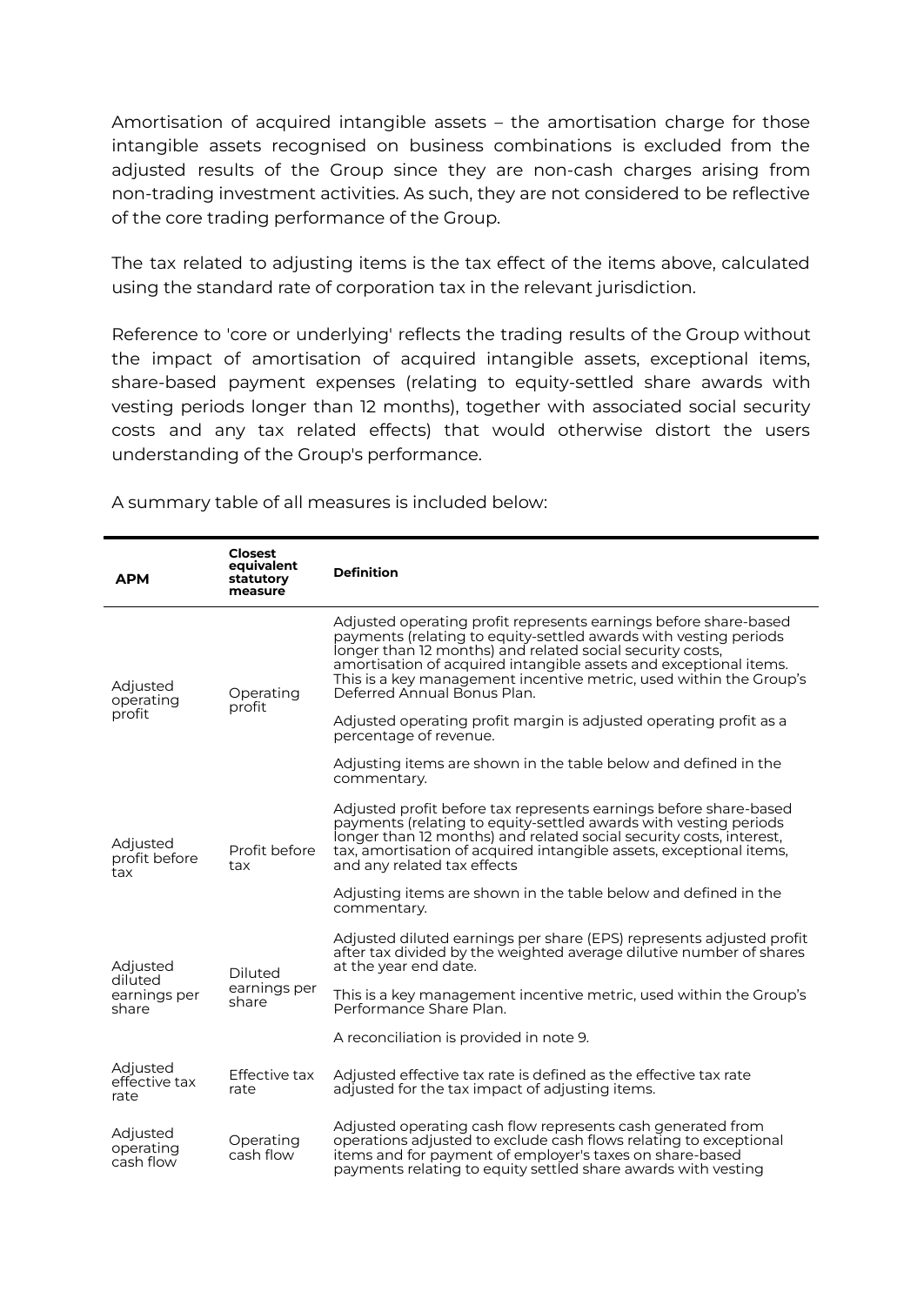|                            |                                           | periods longer than 12 months, and to include lease repayments<br>following the adoption of IFRS 16 Leases.                                                                                                                                                            |
|----------------------------|-------------------------------------------|------------------------------------------------------------------------------------------------------------------------------------------------------------------------------------------------------------------------------------------------------------------------|
| Adjusted free<br>cash flow | Free cash<br>flow                         | Adjusted free cash flow is defined as adjusted operating cash flow<br>less capital expenditure. Capital expenditure is defined as cashflows<br>relating to the purchase of property, plant and equipment and<br>purchase of computer software and website development. |
| Net debt                   | The<br>aggregation<br>of cash and<br>debt | Net debt is defined as the aggregate of the Group's cash and cash<br>equivalents and its external bank borrowings net of capitalised bank<br>arrangement fees. It does not include lease liabilities recognised<br>following the adoption of IFRS 16 Leases.           |

### A reconciliation of adjusted operating profit to profit before tax is shown below:

|                                                           | <b>6 months to</b> 6 months to<br>31 March<br>2022<br>£m | 31 March<br>2021<br>£m |
|-----------------------------------------------------------|----------------------------------------------------------|------------------------|
| <b>Adjusted operating profit</b>                          | 134.5                                                    | 89.2                   |
| Adjusted finance costs                                    | (7.4)                                                    | (2.8)                  |
| Adjusted profit before tax                                | 127.1                                                    | 86.4                   |
| <b>Adjusting items:</b>                                   |                                                          |                        |
| Share-based payments (including social<br>security costs) | (3.7)                                                    | (2.7)                  |
| Exceptional items (note 4)                                | (12.2)                                                   | (11.5)                 |
| Amortisation of acquired intangibles                      | (30.2)                                                   | (15.3)                 |
| <b>Profit before tax</b>                                  | 81.0                                                     | 56.9                   |

A reconciliation of cash generated from operations to adjusted free cash flow is shown below:

|                                                                  | <b>6 months to</b> 6 months to<br>31 March<br>2022<br>£m | 31 March<br>2021<br>£m |
|------------------------------------------------------------------|----------------------------------------------------------|------------------------|
| <b>Cash generated from operations</b>                            | 138.1                                                    | 85.9                   |
| Cash flows related to exceptional items                          | 7.2                                                      | 15.3                   |
| Settlement of employer's NI on share based payments <sup>1</sup> | 1.8                                                      | O.1                    |
| Lease payments                                                   | (3.1)                                                    | (3.3)                  |
| Adjusted operating cash inflow                                   | 144.0                                                    | 98.0                   |
| Cash flows related to capital expenditure                        | (6.2)                                                    | (4.1)                  |
| <b>Adjusted free cash flow</b>                                   | 137.8                                                    | 93.9                   |

<sup>1</sup> Relating to equity-settled share awards with vesting periods longer than 12 months.

A reconciliation between adjusted and statutory earnings per share measures is shown in note 9.

### **Notes to the financial information**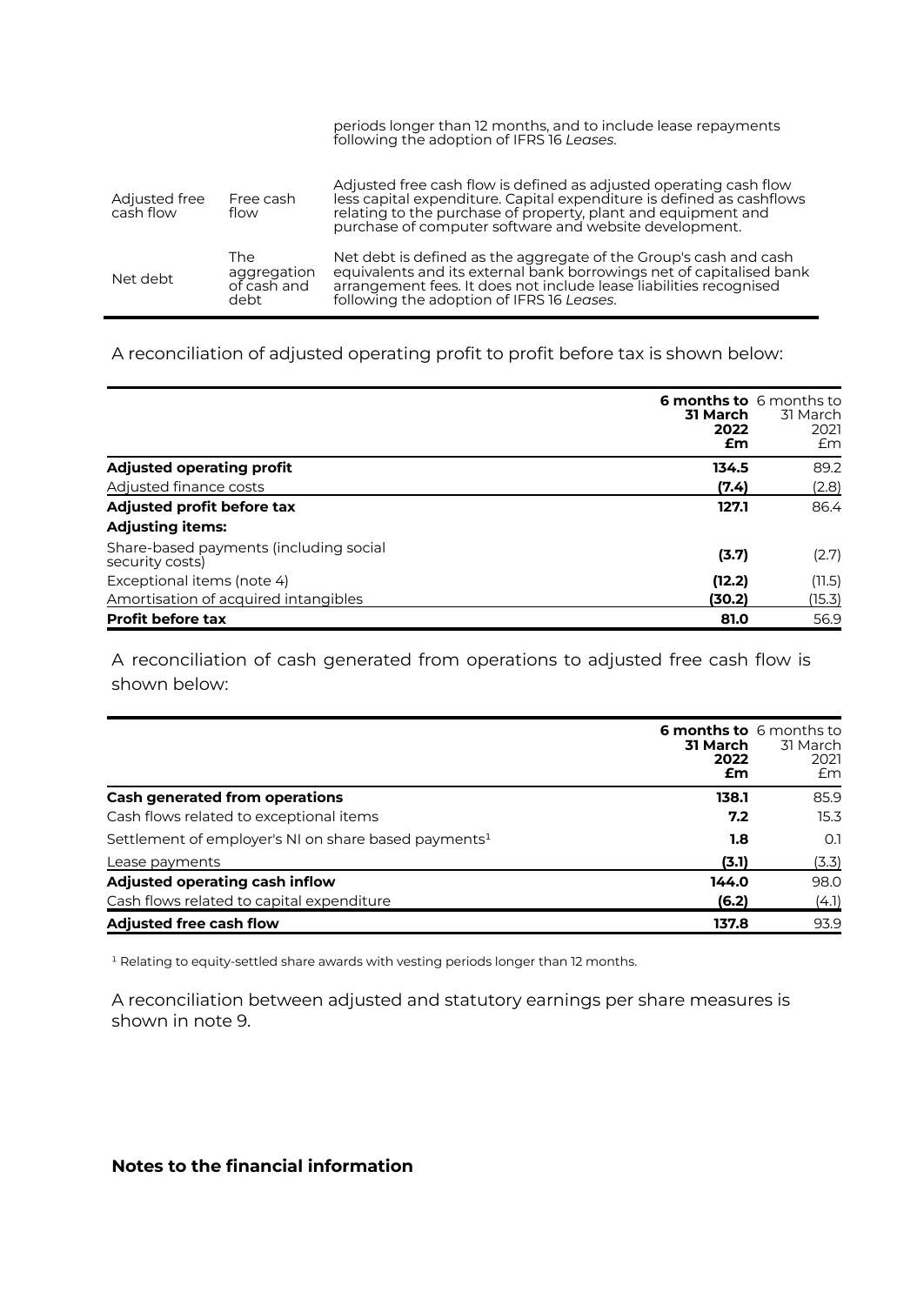### **1. Segmental reporting**

The Group is organised and arranged primarily by reportable segment. The Executive Directors consider the performance of the business from a geographical perspective, namely the UK and the US. The Australian business is considered to be part of the UK segment and is not reported separately due to its size. The Group also uses a sub-segment split of Media (websites and events) and Magazines for further analysis. The Group considers that the assets within each geographical segment are exposed to the same risks.

## **(a) Reportable segment**

### **(i) Segment revenue**

|              |             | Sub-segment            | 6 months to<br>31 March<br>2022<br>£m |             | Sub-segment     | 6 months to<br>31 March<br>2021<br>£m |
|--------------|-------------|------------------------|---------------------------------------|-------------|-----------------|---------------------------------------|
|              | Media<br>£m | <b>Magazines</b><br>£m | <b>Total</b><br>£m                    | Media<br>£m | Magazines<br>£m | Total<br>£m                           |
| Segment:     |             |                        |                                       |             |                 |                                       |
| UK           | 138.6       | 111.3                  | 249.9                                 | 75.3        | 86.2            | 161.5                                 |
| $US$         | 120.0       | 34.4                   | 154.4                                 | 107.3       | 3.8             | ו.ווו                                 |
| <b>Total</b> | 258.6       | 145.7                  | 404.3                                 | 182.6       | 90.0            | 272.6                                 |

Transactions between segments are carried out at arm's length.

### **(ii) Segment adjusted operating profit**

|              |                                                                      |                                              | 6 months to<br>31 March<br>2022<br>£m        |                                                                                                 |                   | 6 months to<br>31 March<br>2021<br>£m |
|--------------|----------------------------------------------------------------------|----------------------------------------------|----------------------------------------------|-------------------------------------------------------------------------------------------------|-------------------|---------------------------------------|
|              | <b>Adjusted</b><br>operating<br>profit prior to<br>intra-group<br>£m | Intra-group<br>adjustments adjustments<br>£m | <b>Adjusted</b><br>operating<br>profit<br>£m | <b>Adjusted</b><br>operating<br>profit prior to<br>intra-group<br>adjustments adjustments<br>£m | Intra-group<br>£m | Adjusted<br>operating<br>profit<br>Em |
| UK           | 52.2                                                                 | 40.0                                         | 92.2                                         | 19.3                                                                                            | 34.2              | 53.5                                  |
| US           | 82.3                                                                 | (40.0)                                       | 42.3                                         | 69.9                                                                                            | (34.2)            | 35.7                                  |
| <b>Total</b> | 134.5                                                                | $\blacksquare$                               | 134.5                                        | 89.2                                                                                            |                   | 89.2                                  |

A reconciliation of total segment adjusted operating profit to profit before tax is provided as follows:

| <b>6 months to</b> 6 months to<br>31 March | 31 March |
|--------------------------------------------|----------|
| 2022                                       | 2021     |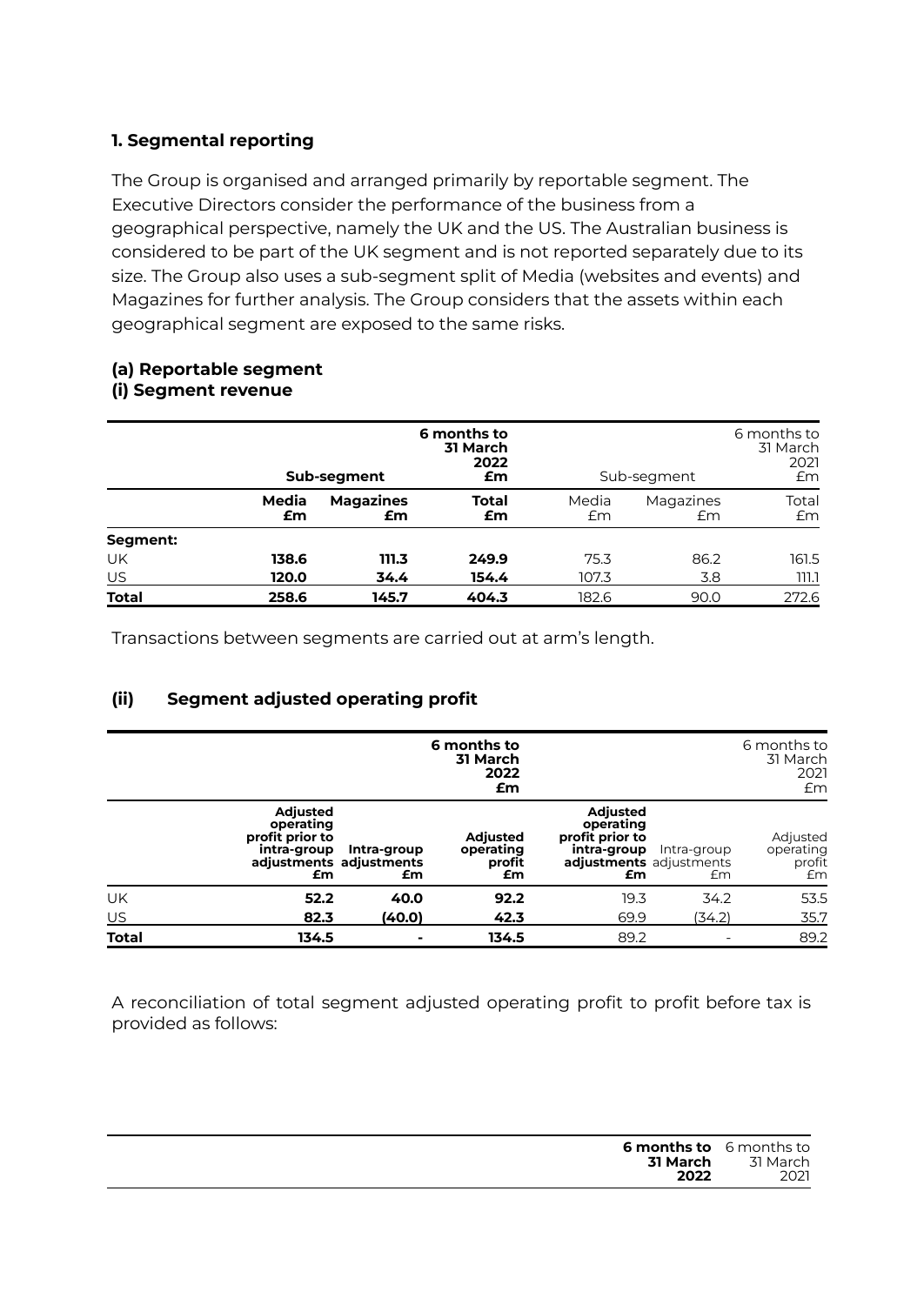|                                                        | £m     | £m     |
|--------------------------------------------------------|--------|--------|
| Total segment adjusted operating profit                | 134.5  | 89.2   |
| Share-based payments (including social security costs) | (3.7)  | (2.7)  |
| Amortisation of acquired intangibles                   | (30.2) | (15.3) |
| Exceptional items (note 4)                             | (12.2) | (11.5) |
| Finance costs                                          | (7.4)  | (2.8)  |
| <b>Profit before tax</b>                               | 81.0   | 56.9   |

### **2. Revenue**

The table below disaggregates revenue according to the timing of satisfaction of performance obligations:

|                      |                    |                        | 6 months to<br>31 March<br>2022<br>£m |                    |                        | 6 months to<br>31 March<br>2021<br>Em |
|----------------------|--------------------|------------------------|---------------------------------------|--------------------|------------------------|---------------------------------------|
|                      | Over<br>time<br>£m | Point in<br>time<br>£m | <b>Total</b><br>revenue<br>£m         | Over<br>time<br>£m | Point in<br>time<br>£m | Total<br>revenue<br>£m                |
| <b>Total revenue</b> | 7.6                | 396.7                  | 404.3                                 | 6.6                | 266.0                  | 272.6                                 |

See note 1 for disaggregation of revenue by geography.

### **3. Net operating expenses**

Operating profit is stated after charging:

|                                                           |                                  | 6 months to 31 March 2022       |                                   |               |                                   | 6 months to 31 March 2021  |
|-----------------------------------------------------------|----------------------------------|---------------------------------|-----------------------------------|---------------|-----------------------------------|----------------------------|
|                                                           | <b>Adjusted</b><br>results<br>£m | <b>Adjusting</b><br>items<br>£m | <b>Statutory</b><br>results<br>£m | results<br>£m | Adjusted Adjusting<br>items<br>Em | Statutory<br>results<br>Em |
| Cost of sales                                             | (187.2)                          | ۰.                              | (187.2)                           | (119.5)       |                                   | (119.5)                    |
| Distribution expenses                                     | (20.7)                           | ۰                               | (20.7)                            | (10.8)        |                                   | (10.8)                     |
| Share-based payments (including<br>social security costs) |                                  | (3.7)                           | (3.7)                             |               | (2.7)                             | (2.7)                      |
| Exceptional items (note 4)                                | ۰                                | (12.2)                          | (12.2)                            |               | (11.5)                            | (11.5)                     |
| Depreciation                                              | (4.6)                            |                                 | (4.6)                             | (4.3)         |                                   | (4.3)                      |
| Amortisation                                              | (6.1)                            | (30.2)                          | (36.3)                            | (3.5)         | (15.3)                            | (18.8)                     |
| Other administration expenses                             | (51.2)                           |                                 | (51.2)                            | (45.3)        |                                   | (45.3)                     |
| <b>Total</b>                                              | (269.8)                          | (46.1)                          | (315.9)                           | (183.4)       | (29.5)                            | (212.9)                    |

### **4. Exceptional items**

|                                           | <b>6 months to</b> 6 months to<br>31 March<br>2022<br>£m | 31 March<br>2021<br>£m |
|-------------------------------------------|----------------------------------------------------------|------------------------|
| Acquisition and integration related costs | 2.2                                                      | 12.5                   |
| Onerous property costs                    | 10.0                                                     | (1.O)                  |
| <b>Total charge</b>                       | 12.2                                                     | 11.5                   |

Acquisition and integration related costs include £2.2m relating to the Dennis acquisition (2021: £10.2m deal fees and £2.3m integration and restructuring costs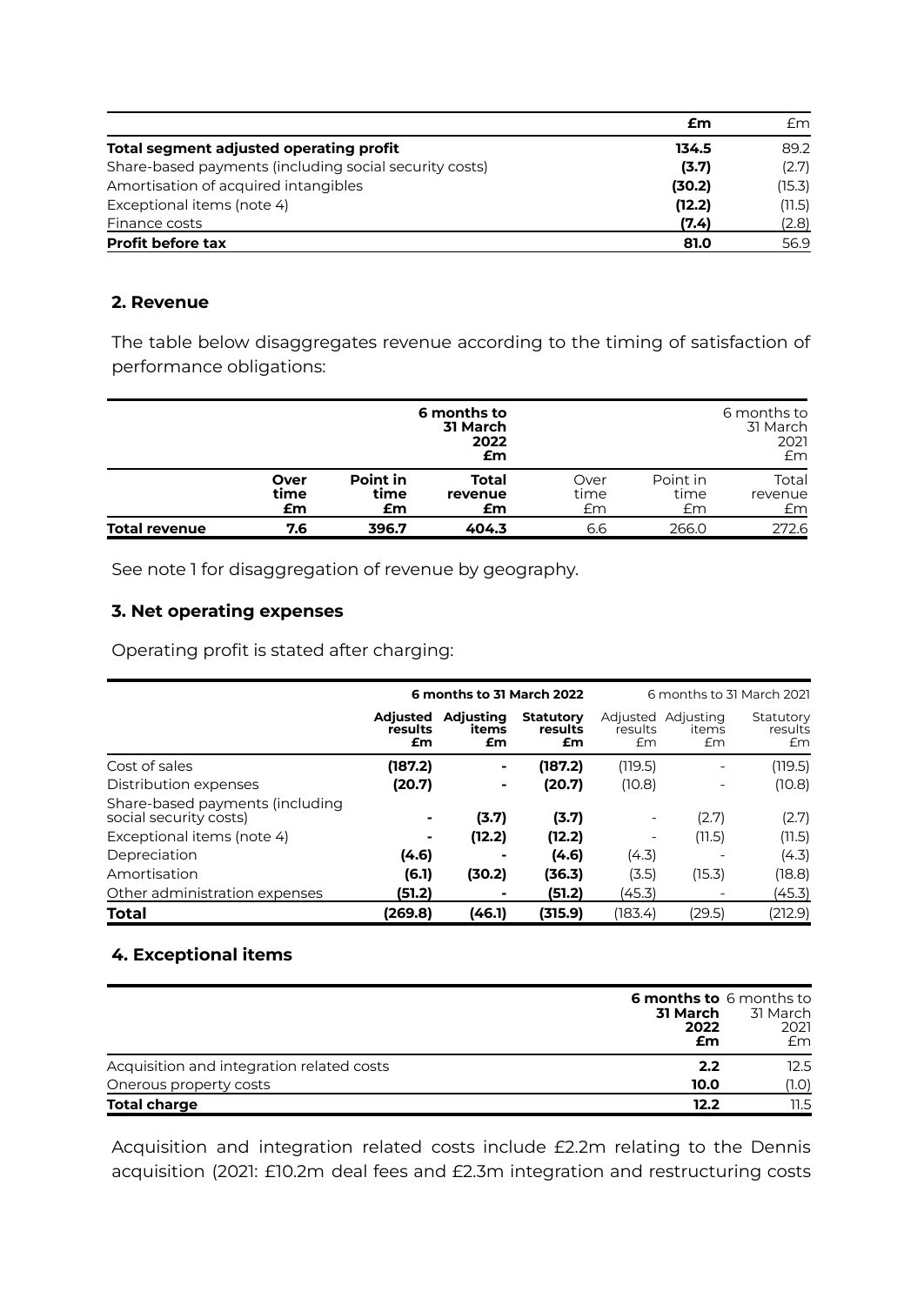primarily in respect of the GoCo acquisition). A total of £10.0m has been recognised in respect of onerous properties, partly reflecting extended time frames in subletting existing onerous property leases as well as £5.4m relating to properties acquired as part of the Dennis acquisition.

Further details in respect of the acquisitions are shown in note 16.

### **5. Employee costs**

|                              | 31 March<br>2022<br>£m | <b>6 months to</b> 6 months to<br>31 March<br>2021<br>£m |
|------------------------------|------------------------|----------------------------------------------------------|
| Wages and salaries           | 84.7                   | 68.9                                                     |
| Social security costs        | 4.9                    | 6.3                                                      |
| Other pension costs          | 2.6                    | 1.8                                                      |
| Share schemes                |                        |                                                          |
| Value of employees' services | 6.3                    | 2.8                                                      |
| <b>Total employee costs</b>  | 98.5                   | 79.8                                                     |

The table above includes the all-employee profit pool bonus.

IFRS 2 *Share-based Payment* requires an expense for equity instruments granted to be recognised over the appropriate vesting period, measured at their fair value at the date of grant.

The fair value has been calculated using the Monte Carlo and Black-Scholes models, using the most appropriate model for each scheme. Assumptions have been made in these models for expected volatility, risk-free rates and dividend yields.

#### **Key management personnel compensation**

|                                                 | 31 March<br>2022<br>£m | <b>6 months to</b> 6 months to<br>31 March<br>2021<br>Em |
|-------------------------------------------------|------------------------|----------------------------------------------------------|
| Salaries and other short-term employee benefits | 1.7                    | 1.3                                                      |
| Share schemes                                   |                        |                                                          |
| Value of employees' services                    | 1.3                    | 1.9                                                      |
| <b>Total employee costs</b>                     | 3.0                    | 3.2                                                      |

Key management personnel are deemed to be the members of the Board of Future plc.

#### **6. Finance costs**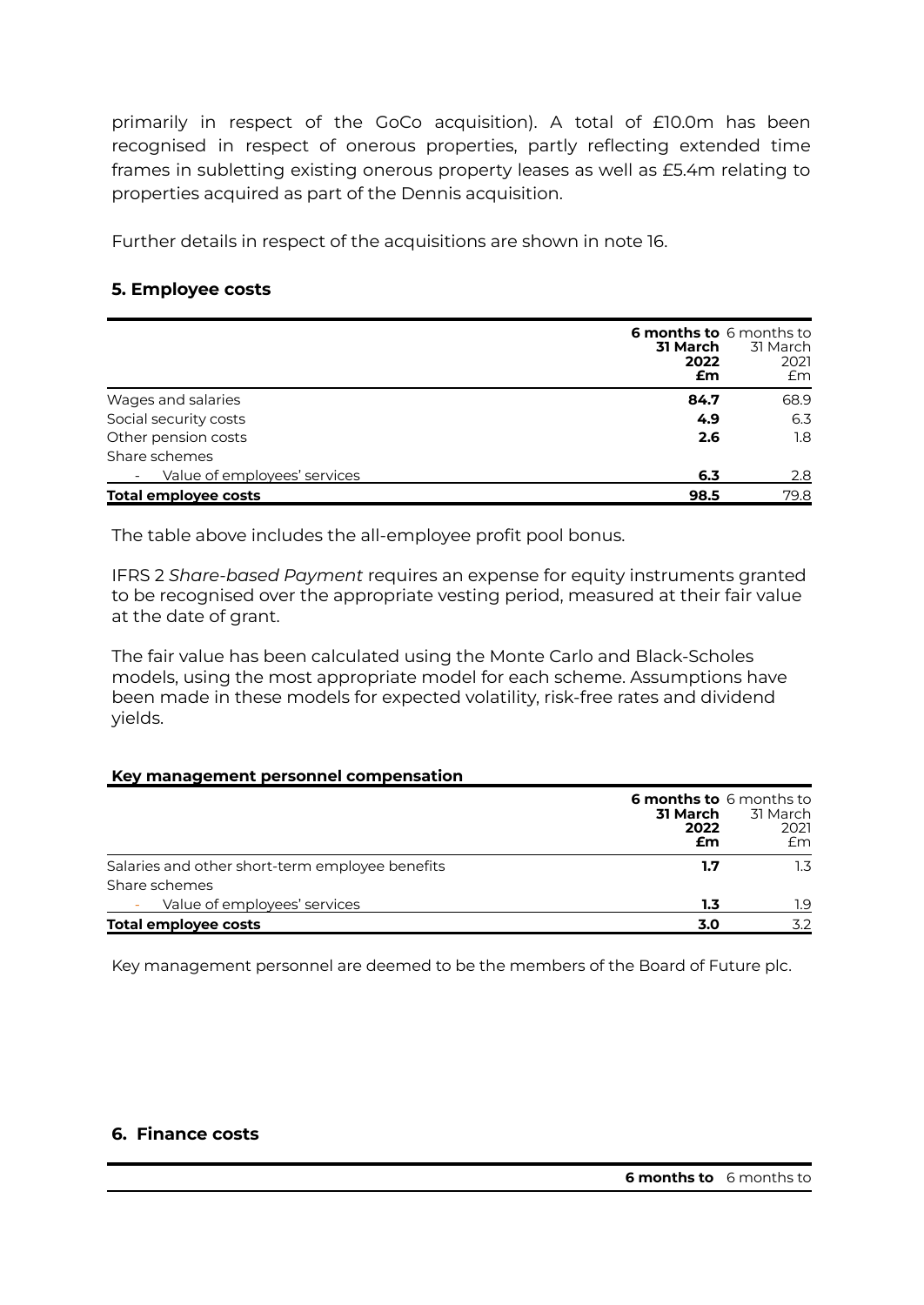|                                                           | <b>31 March</b><br>2022<br>£m | 31 March<br>2021<br>£m |
|-----------------------------------------------------------|-------------------------------|------------------------|
| Interest payable on interest-bearing loans and borrowings | (5.2)                         | (1.7)                  |
| Amortisation of bank loan arrangement fees                | (1.2)                         | (0.6)                  |
| Interest payable on lease liabilities                     | (1.0)                         | (0.5)                  |
| <b>Finance costs</b>                                      | (7.4)                         | (2.8)                  |

There is no finance income in the period (2021: Nil).

### **7. Tax on profit**

The tax charge for the six months ended 31 March 2022 is based on the effective tax rate, estimated on a full year basis, being applied to the statutory profit for the six months ended 31 March 2022. The Group's adjusted effective tax rate is 21.6% (HY 2021: 20.9%).

The Group's statutory effective tax rate is 21.9% (HY 2021: 25.3%) with the difference between the statutory rate and adjusted effective rate being the impact of exceptional costs, and the tax rate differential of UK and US acquired intangible asset amortisation that is excluded from adjusted profit before tax.

### **8. Dividends**

| Equity dividends                                       | <b>6 months to</b> 6 months to<br>31 March<br>2022 | 31 March<br>2021 |
|--------------------------------------------------------|----------------------------------------------------|------------------|
| Number of shares in issue at end of period (million)   | 120.8                                              | 120.6            |
| Dividends paid and payable in period (pence per share) | 2.8                                                | 1.6              |
| Dividends paid in period (£m)                          | (3.4)                                              | (1.6)            |

Interim dividends are recognised in the period in which they are paid and final dividends are recognised in the period in which they are approved. The dividend in respect of the year ended 30 September 2021 was paid on 9 February 2022. The Board has not proposed a dividend for the six months ended 31 March 2022.

### **9. Earnings per share**

Basic earnings per share are calculated using the weighted average number of Ordinary shares in issue during the year. Diluted earnings per share have been calculated by taking into account the dilutive effect of shares that would be issued on conversion into Ordinary shares of awards held under employee share schemes.

Adjusted earnings per share remove the effect of share based payments, exceptional items (note 4), amortisation of intangible assets arising on business combinations, and any related tax effects from the calculation.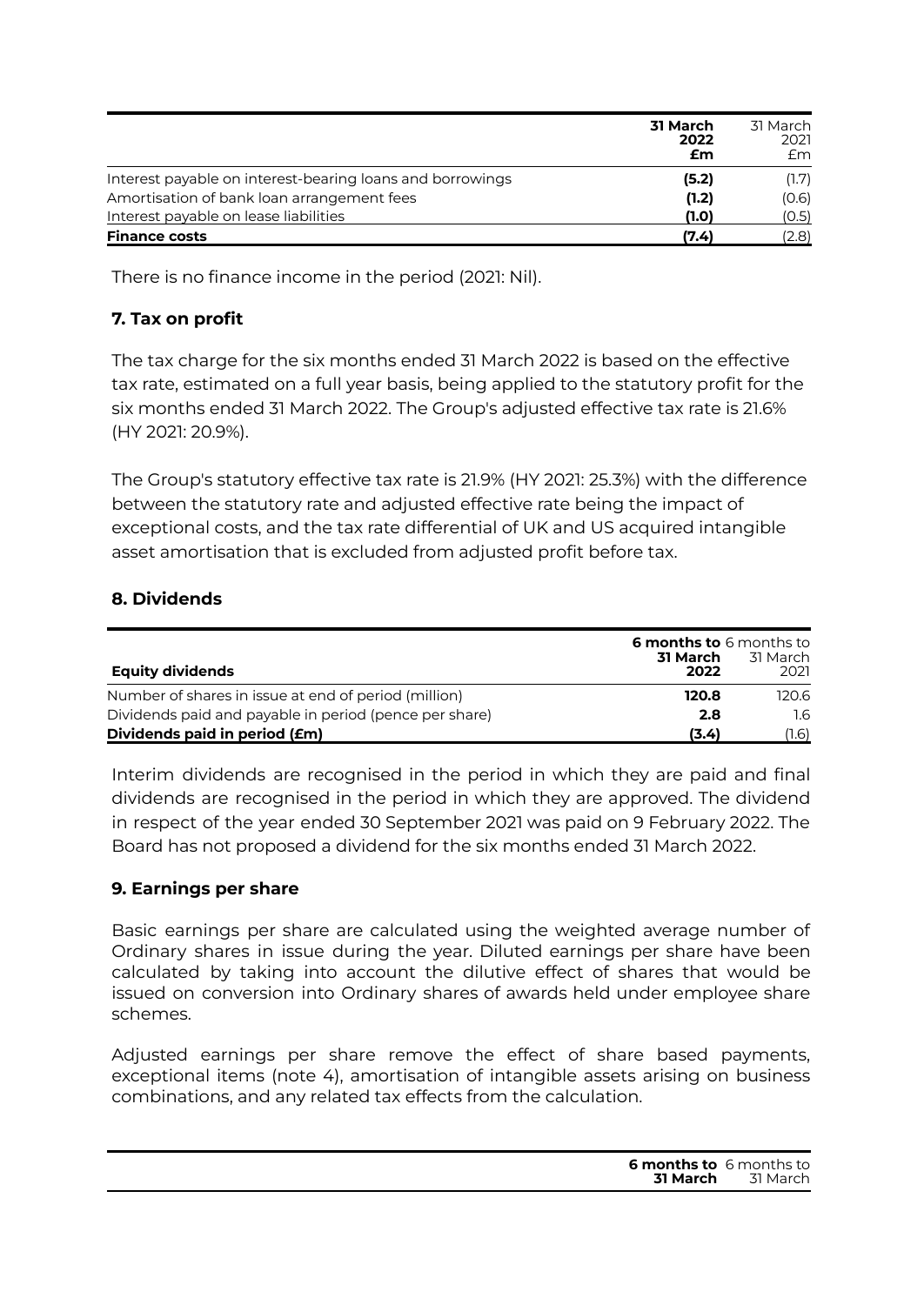|                                                                   | 2022        | 2021        |
|-------------------------------------------------------------------|-------------|-------------|
| Adjustments to profit after tax:                                  |             |             |
| Profit after tax (£m)                                             | 63.3        | 42.5        |
| Share-based payments (including social security costs) (£m)       | 3.7         | 2.7         |
| Exceptional items (£m)                                            | 12.2        | 11.5        |
| Amortisation of intangible assets arising on acquisitions (£m)    | 30.2        | 15.3        |
| Tax effect of the above adjustments (£m)                          | (9.8)       | (3.7)       |
| Adjusted profit after tax (£m)                                    | 99.6        | 68.3        |
| Weighted average number of shares in issue during the period:     |             |             |
| - Basic                                                           | 120,504,929 | 102,791,476 |
| - Dilutive effect of share options                                | 1,939,825   | 1,591,646   |
| - Diluted                                                         | 122,444,754 | 104,383,122 |
| Basic earnings per share (in pence)                               | 52.5        | 41.3        |
| Adjusted basic earnings per share (in pence)                      | 82.7        | 66.4        |
| Diluted earnings per share (in pence)                             | 51.7        | 40.7        |
| Adjusted diluted earnings per share (in pence)                    | 81.3        | 65.4        |
| The adjustments to profit after tax have the following effect:    |             |             |
| <b>Basic earnings per share (pence)</b>                           | 52.5        | 41.3        |
| Share-based payments (including social security costs) (pence)    | 3.1         | 2.6         |
| Exceptional items (pence)                                         | 10.1        | 11.2        |
| Amortisation of intangible assets arising on acquisitions (pence) | 25.1        | 14.9        |
| Tax effect of the above adjustments (pence)                       | (8.1)       | (3.6)       |
| Adjusted basic earnings per share (pence)                         | 82.7        | 66.4        |
| <b>Diluted earnings per share (pence)</b>                         | 51.7        | 40.7        |
| Share-based payments (including social security costs) (pence)    | 3.0         | 2.6         |
| Exceptional items (pence)                                         | 10.0        | 11.0        |
| Amortisation of intangible assets arising on acquisitions (pence) | 24.7        | 14.7        |
| Tax effect of the above adjustments (pence)                       | (8.1)       | (3.6)       |
| Adjusted diluted earnings per share (pence)                       | 81.3        | 65.4        |

## **10. Intangible assets**

| <b>Goodwill Publishing Brands Customer Subscribers</b><br>riahts<br>£m |  | <b>Em</b> relationships |  | Other Other<br><b>£m</b> acquired | <b>Em</b> | Total<br>£m |
|------------------------------------------------------------------------|--|-------------------------|--|-----------------------------------|-----------|-------------|
|------------------------------------------------------------------------|--|-------------------------|--|-----------------------------------|-----------|-------------|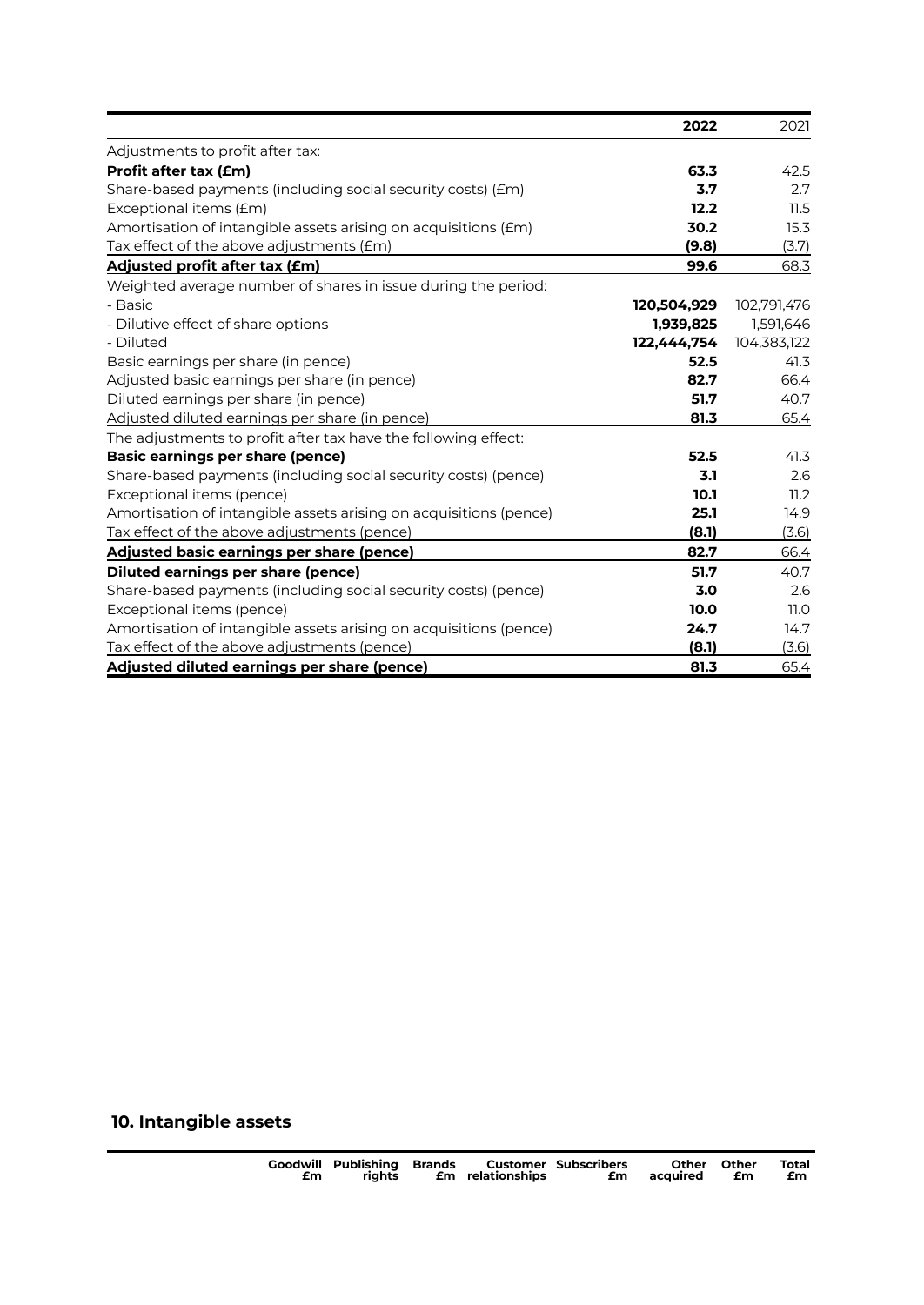|                                                      |                | £m                       |                   | £m              |                          | intangibles<br>£m        |                         |                |
|------------------------------------------------------|----------------|--------------------------|-------------------|-----------------|--------------------------|--------------------------|-------------------------|----------------|
| Cost                                                 |                |                          |                   |                 |                          |                          |                         |                |
| At 1 October 2020                                    | 574.3          | 90.5                     | 64.3              | 21.7            | 15.6                     | 38.4                     | 30.0                    | 834.8          |
| Additions through<br>business combinations           | 384.7          |                          | 287.7             | 33.5            | 0.1                      | 5.3                      | 10.1                    | 721.4          |
| Other additions                                      |                |                          |                   |                 |                          | $\blacksquare$           | 7.4                     | 7.4            |
| Disposal                                             |                |                          |                   |                 |                          | $\overline{\phantom{a}}$ | (0.8)                   | (0.8)          |
| Exchange adjustments                                 | (7.8)          | (0.1)                    | (2.3)             | (0.7)           | (0.5)                    | (1.1)                    | (0.7)                   | (13.2)         |
| At 30 September 2021                                 | 951.2          | 90.4                     | 349.7             | 54.5            | 15.2                     | 42.6                     |                         | 46.0 1,549.6   |
| Additions through<br>business combinations           | 244.2          |                          | 89.5              |                 | 61.9                     | 5.9                      | 1.8                     | 403.3          |
| Other additions                                      | $\blacksquare$ | $\blacksquare$           | $\blacksquare$    | $\blacksquare$  | $\blacksquare$           | $\blacksquare$           | 4.5                     | 4.5            |
| Exchange adjustments                                 | 9.4            | 0.1                      | 2.5               | 0.4             | 1.1                      | 0.5                      | ÷                       | 14.0           |
| <b>At 31 March 2022</b>                              | 1.204.8        | 90.5                     | 441.7             | 54.9            | 78.2                     | 49.0                     |                         | 52.3 1,971.4   |
| <b>Accumulated</b><br>amortisation and<br>impairment |                |                          |                   |                 |                          |                          |                         |                |
| At 1 October 2020                                    | (264.6)        | (13.1)                   | (11.7)            | (3.6)           | (4.1)                    | (21.2)                   | (22.9)                  | (341.2)        |
| Charge for the period                                |                | (9.0)                    | (15.7)            | (5.8)           | (1.8)                    | (6.0)                    | (10.4)                  | (48.7)         |
| Impairment                                           |                | $\overline{\phantom{0}}$ | (4.4)             | (4.4)           | $\overline{\phantom{0}}$ |                          |                         | (8.8)          |
| Disposal                                             |                |                          |                   |                 |                          |                          | 0.8                     | 0.8            |
| Exchange adjustments                                 | 1.6            | 0.1                      | 0.4               | 0.2             | 0.2                      | 0.1                      | 0.4                     | 3.0            |
| At 30 September 2021                                 | (263.0)        | (22.0)                   | (31.4)            | (13.6)          | (5.7)                    | (27.1)                   | (32.1)                  | (394.9)        |
| Charge for the period                                |                | (3.9)                    | (14.0)            | (4.5)           | (5.1)                    | (2.7)                    | (6.1)                   | (36.3)         |
| Exchange adjustments                                 | (1.3)          | -                        | (0.5)             | (0.1)           | (0.1)                    | (0.4)                    | (0.2)                   | (2.6)          |
| <b>At 31 March 2022</b>                              | (264.3)        | (25.9)                   | (45.9)            | (18.2)          | (10.9)                   | (30.2)                   |                         | (38.4) (433.8) |
| Net book value at 31<br><b>March 2022</b>            | 940.5          | 64.6                     | 395.8             | 36.7            | 67.3                     | 18.8                     |                         | 13.9 1,537.6   |
| Net book value at 30<br>September 2021               | 688.2          | 68.4                     | 318.3             | 40.9            | 9.5                      | 15.5                     | 13.9                    | 1,154.7        |
| Useful economic lives                                |                | $5-15$<br>years          | $3 - 20$<br>years | $8-10$<br>years | $7-11$<br>years          | $3-15$<br>years          | $\overline{2}$<br>years |                |

The other acquired intangibles category in the table above includes assets relating to customer lists, content and websites.

Any residual amount arising as a result of the purchase consideration being in excess of the value of acquired assets is recorded as goodwill.

Further details regarding the intangible assets acquired during the period through business combinations are set out in note 16.

Other intangibles relate to capitalised software costs and website development costs. Amortisation is included within administration expenses in the consolidated income statement.

### **11. Trade and other payables**

| 31 March | 30 September |
|----------|--------------|
| 2022     | 2021         |
| £m       | £m           |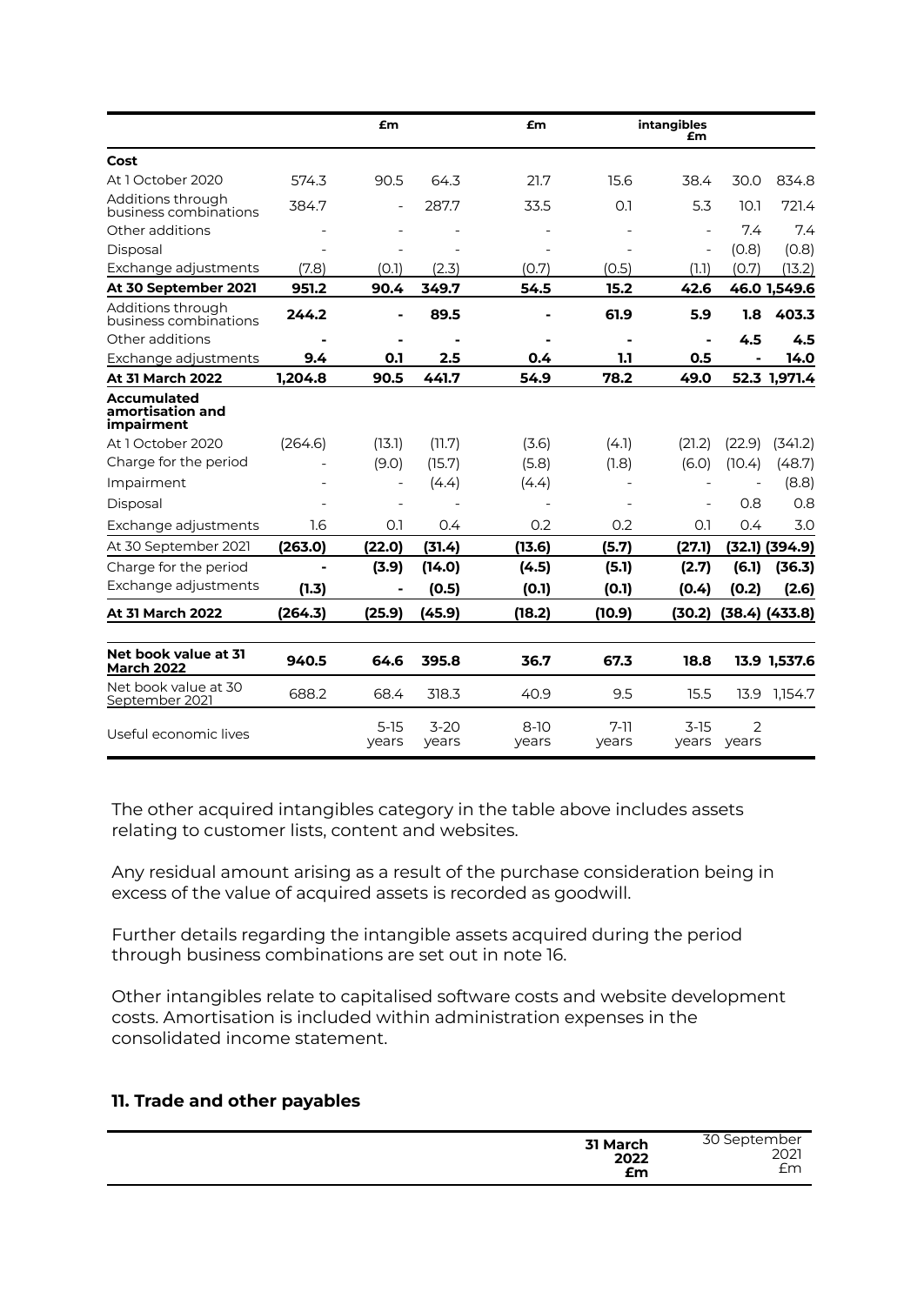| Trade payables                     | 29.7  | 25.8  |
|------------------------------------|-------|-------|
| Other taxation and social security | 7.8   | 8.2   |
| Other payables                     | 10.3  | ו.וו  |
| Accruals                           | 92.6  | 88.6  |
| Deferred income                    | 62.9  | 7.1   |
| <b>Total</b>                       | 203.3 | 140.8 |

The increase in deferred income primarily relates to the Dennis acquisition.

### **12. Provisions**

|              | 31 March<br>2022<br>£m | 30 September<br>2021<br>Em |
|--------------|------------------------|----------------------------|
| Property     | 8.5                    | 5.6                        |
| Other        | 4.3                    | 0.5                        |
| <b>Total</b> | 12.8                   | 6.1                        |

The provision for property relates to dilapidations and obligations under short leasehold agreements on vacant property. The majority of the vacant property provision is expected to be utilised over the next three years.

### **13. Issued share capital**

During the period 165,891 Ordinary shares with a nominal value of £24,884 were issued by the Company pursuant to share scheme exercises throughout the period (31 March 2021: no shares were issued). 700 Ordinary shares were issued under the Share Incentive Plan for a combined total cash commitment of £nil.

As at 31 March 2022 there were 120,791,225 Ordinary shares in issue (31 March 2021: 120,624,133; 30 September 2021: 120,624,634).

### **14. Reserves**

#### **Treasury reserve**

The treasury reserve represents the cost of shares in Future plc purchased in the market and held by the Employee Benefit Trust ('EBT') to satisfy awards made by the trustees.

During the period 365,505 of the shares held by the EBT were used to satisfy the vesting of share options and 22,216 shares were purchased to fund the future vesting of share options (31 March 2021 276,132 were purchased, at a total value of £4.9m).

#### **Merger reserve**

During the period there was no movement on the merger reserve. In the comparative period the merger reserve increased by £411.0m, consisting of £411.7m relating to the premium on shares issued as consideration for the acquisition of GoCo Group plc, offset by £0.7m of related share issuance costs.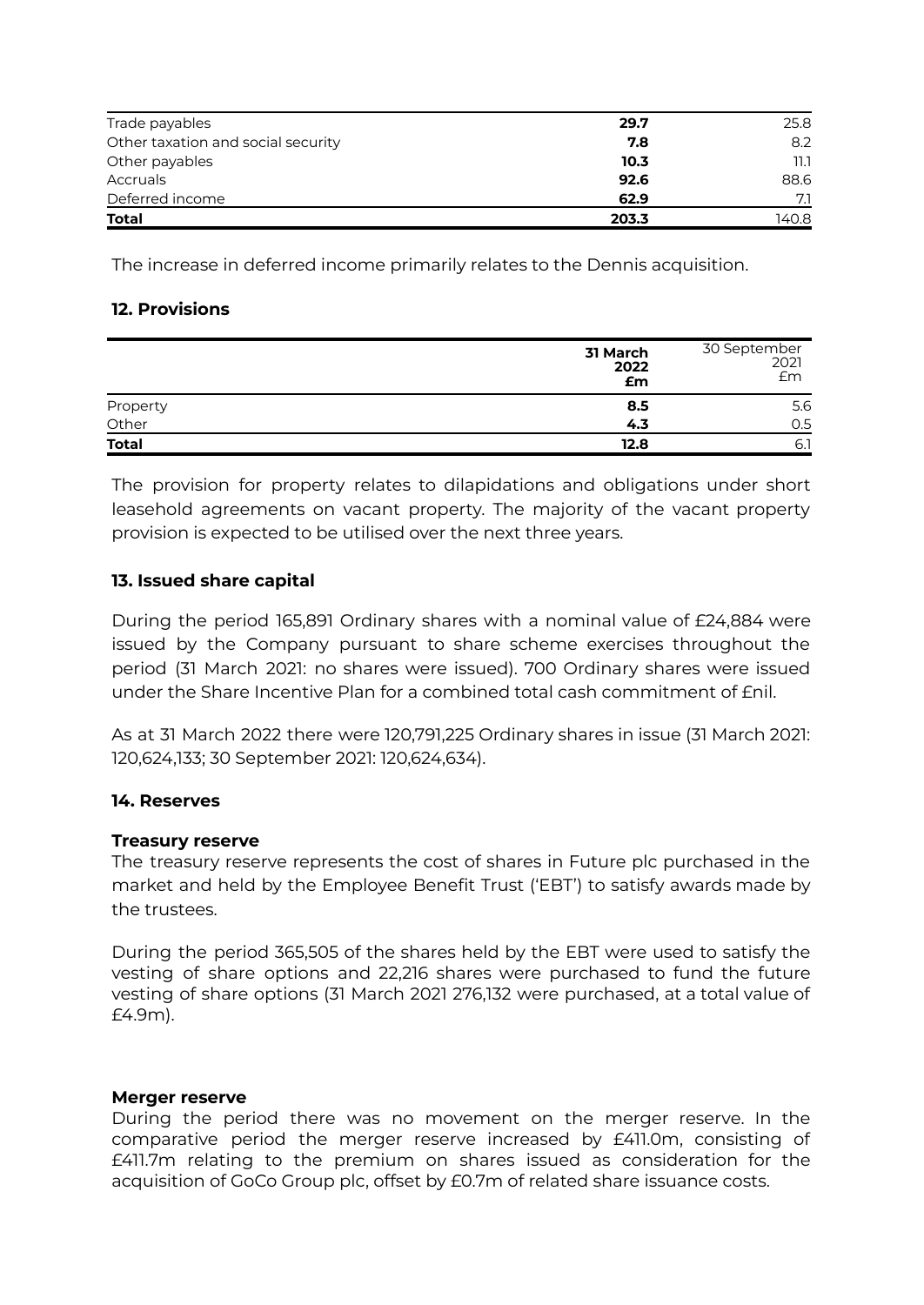### **Accumulated exchange differences**

The reserve for accumulated exchange differences comprises the revaluation of the Group's foreign currency entities, principally the US and Australia, on consolidation.

### **15. Contingent liabilities**

There were no material contingent liabilities as at 31 March 2022.

### **16. Acquisitions**

### **Acquisition of Dennis**

On 1 October 2021, Future acquired Dennis Publishing, a leading consumer media subscriptions business, which includes trusted Wealth, Knowledge and B2B technology specialist titles such as Kiplinger, MoneyWeek, The Week & IT Pro.

The consideration was £1m however the acquired debt of £298.6m was required to be repaid immediately following the acquisition.

The impact of the acquisition on the consolidated balance sheet was: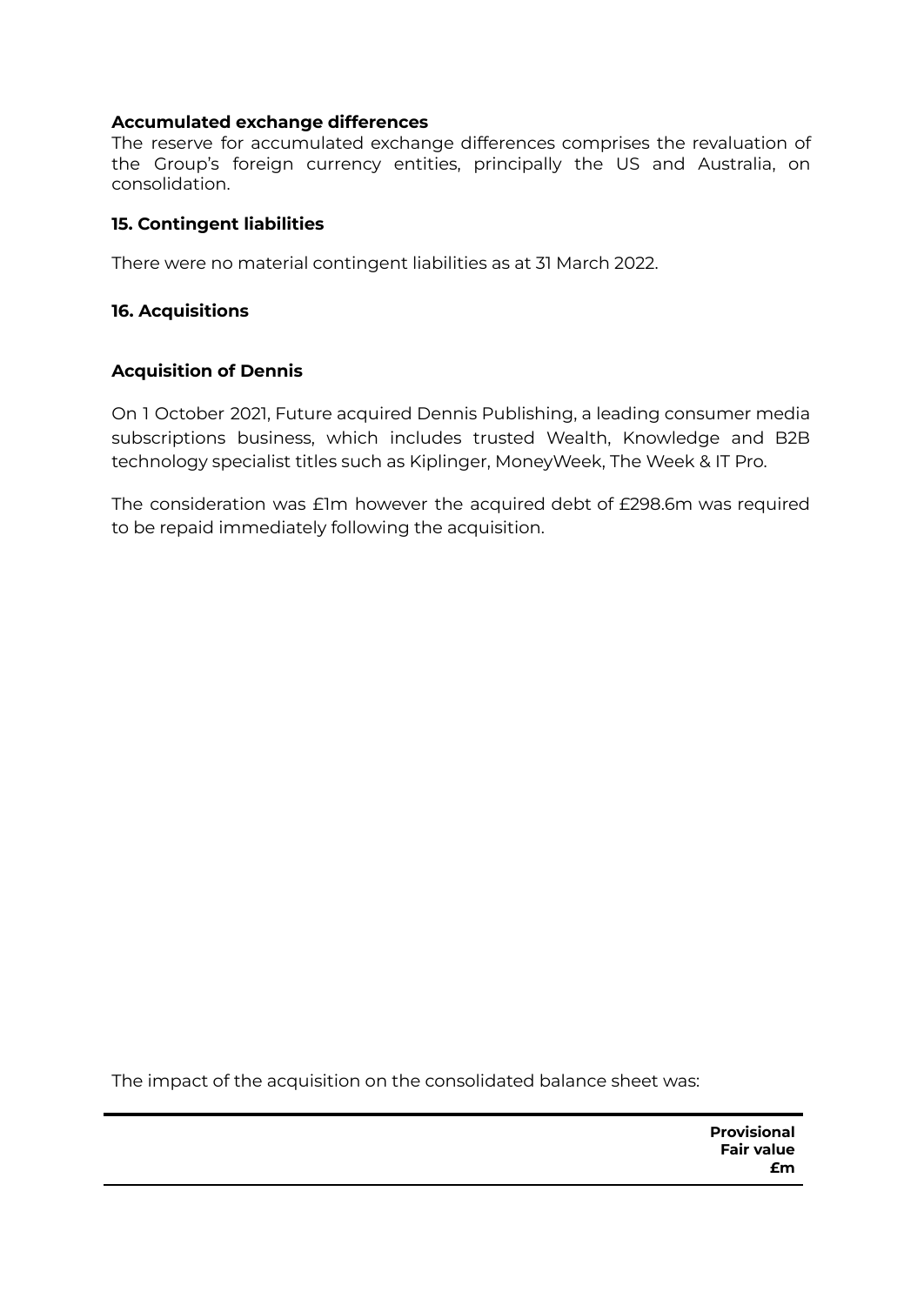| Tangible assets<br>- Right-of-use lease assets<br>- Other tangible assets                           | 11.2<br>2.0      |
|-----------------------------------------------------------------------------------------------------|------------------|
| Intangible assets                                                                                   |                  |
| - Brand                                                                                             | 89.5             |
| - Advertiser relationships                                                                          | 5.9              |
| - Subscriber relationships                                                                          | 61.9             |
| - Software                                                                                          | 1.5              |
| Cash and cash equivalents                                                                           | 0.8              |
| Inventory                                                                                           | O.1              |
| Trade and other receivables                                                                         | 20.9             |
| Finance lease receivable due within 1 year                                                          | 0.5              |
| Corporation tax receivable                                                                          | 0.4              |
| Trade and other receivables due in more than 1 year                                                 | 0.6              |
| Finance lease receivables due in more than 1 year                                                   | 2.2              |
| Trade and other payables                                                                            | (60.7)           |
| Lease liability due within one year                                                                 | (1.9)            |
| Financial liabilities – interest bearing loans and borrowings                                       | (2.4)            |
| due in less than one year<br>Non-current liabilities                                                |                  |
| - Provisions                                                                                        |                  |
| -Deferred income                                                                                    | (7.1)            |
|                                                                                                     | (10.8)<br>(14.1) |
| - Lease liability due in more than one year<br>- Financial liabilities - interest bearing loans and | (296.2)          |
| borrowings due in more than one year                                                                |                  |
| Deferred tax                                                                                        | (29.0)           |
|                                                                                                     |                  |
| Net assets acquired                                                                                 | (224.7)          |
| Goodwill                                                                                            | 225.7            |
|                                                                                                     | 1.0              |
| Consideration:                                                                                      |                  |
| Cash                                                                                                | 1.0              |
| <b>Total Consideration</b>                                                                          | 1.0              |

The acquisition will scale the Group's 'Wealth & Savings' vertical, further diversify the Group's revenue by materially increasing the Group's recurring revenues through subscriptions and extending the Group's reach in the North American market, deepen the Group's existing presence in the 'B2B Pro Technology' vertical and enhance the Group's 'Knowledge' vertical with high subscription rates and growth potential. Goodwill is attributable to the synergies of the combined Group and the opportunities noted above. The intangibles recognised, including goodwill, are not expected to be deductible for tax purposes.

Included within the Group's results for the period are revenues of £63.0m from Dennis. Given that Dennis is now fully integrated and using the Group's shared back office functions it is impractical to disclose the profit before tax generated as it is not monitored at this level internally.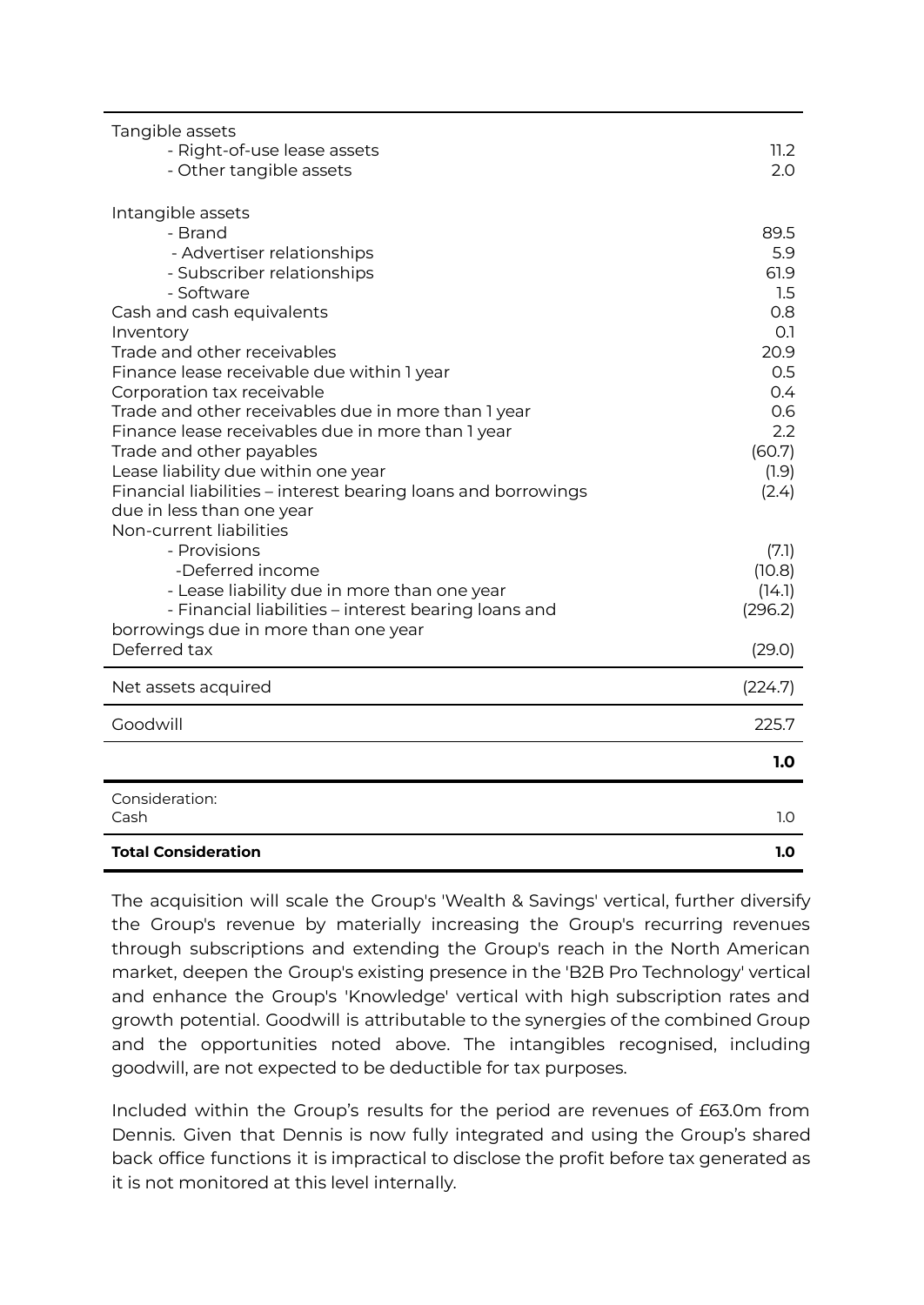The acquisition was completed on the first day of the financial year and so the amounts included within the Group's results reflect its ownership for the full period.

Gross trade receivables were £5.6m on acquisition, of which £5.2m were expected to be recovered.

### **Acquisition of WhatCulture**

On 23 March 2022, the Group acquired WhatCulture, an entertainment based website, for total consideration of £22.3m. WhatCulture further strengthens Future's position in video, notably with its expertise in the monetisation on YouTube and will benefit from the Future proprietary technology stack and operating model to drive the platform effect whilst bolstering Future's gaming and entertainment verticals, forming part of the Group's UK cash generating unit.

The provisional impact of the acquisition on the consolidated balance sheet was:

|                                                                                                                                       | <b>Provisional</b><br><b>Fair value</b><br>£m |
|---------------------------------------------------------------------------------------------------------------------------------------|-----------------------------------------------|
| Tangible assets<br>- Land and buildings<br>Cash<br>Trade and other receivables<br>Corporation tax payable<br>Trade and other payables | $0.4^{\circ}$<br>3.6<br>0.3<br>(0.4)<br>(0.1) |
| Net assets acquired                                                                                                                   | 3.8                                           |
| Goodwill                                                                                                                              | 18.5                                          |
|                                                                                                                                       | 22.3                                          |
| Consideration:<br>Cash<br>Deferred consideration                                                                                      | 17.8<br>4.5                                   |
| <b>Total Consideration</b>                                                                                                            | 22.3                                          |

Goodwill is attributable to the opportunities that exist to further monetise the Group's brands and audience and is not expected to be deductible for tax purposes.

The fair values included for the WhatCulture acquisition are described as 'provisional' as the acquisition occurred within one month of the balance sheet date and so further time is required in order to fully ascertain the fair value of assets and liabilities acquired.

#### **17. Post balance sheet events**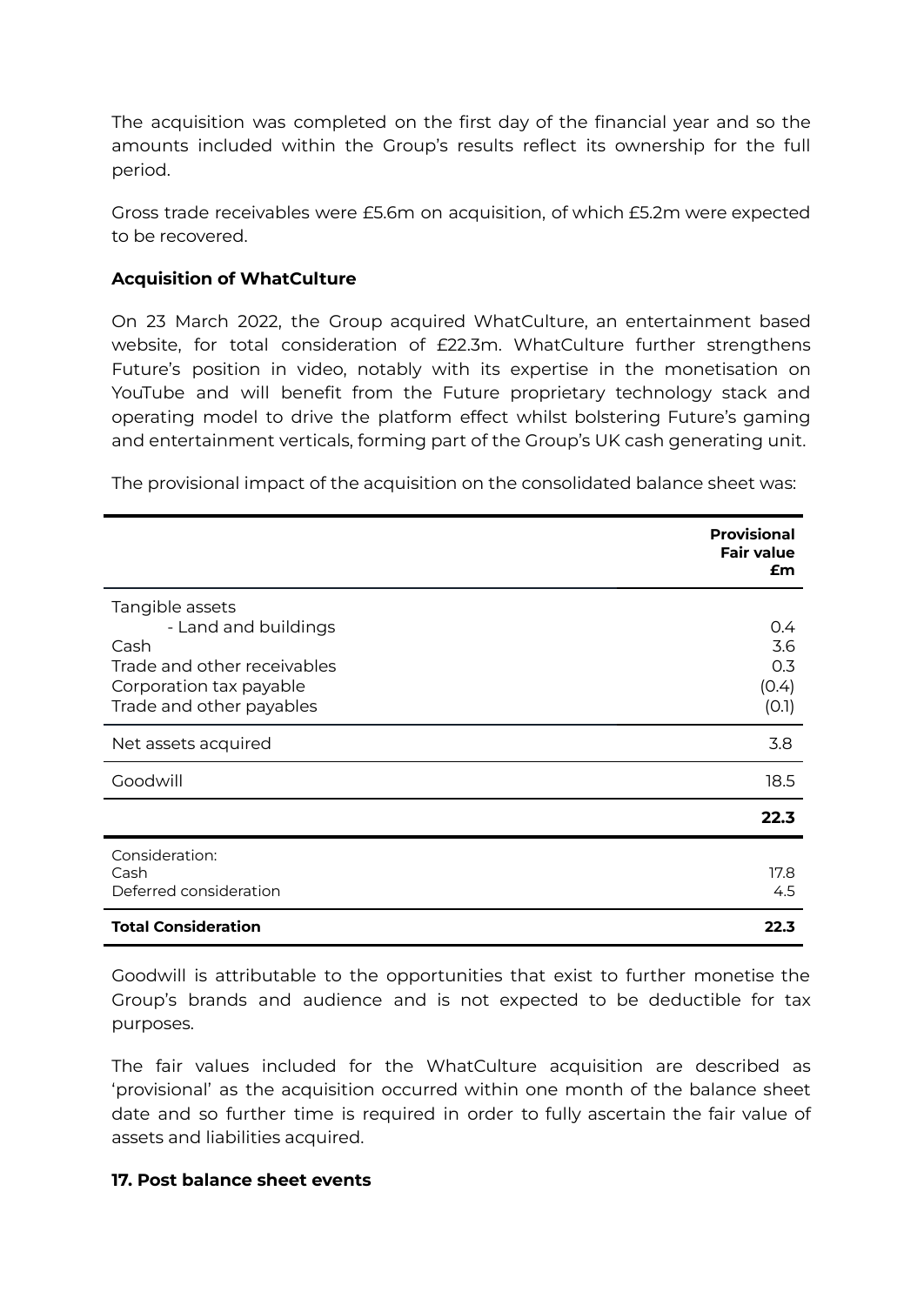On 10th May 2022 the Group announced the acquisition of WhoWhatWear, a leading digital-only women's lifestyle publisher based in the US from Clique Brands Inc for consideration of \$120m.

WhoWhatWear is a brand highly-regarded by both consumers and advertisers with a strong social presence and diverse revenue streams ranging from digital advertising to eCommerce. The publisher has 12m online users (source: GoogleAnalytics) and 10m social followers, with around 90% of its unaudited 2021 revenue (\$38m) being generated from the US.

The acquisition further strengthens Future's position in the Women's Lifestyle vertical and gives the Group greater scale and reach in North America to further monetise its audience. Combined with the Group's existing business, Future will become the 6th largest Beauty and Fashion publisher in the US (source: ComScore).

With Future's content already reaching 1 in 3 adults online in the US, the transaction will accelerate Future's scale and revenue opportunities in the US. The Group's existing Women's Lifestyle brands will benefit from WhoWhatWear's leading direct advertising sales capabilities, whilst WhoWhatWear will benefit from Future's proprietary technology stack and operating model to drive the platform effect.

The acquisition will be funded from the Group's existing debt facilities and is expected to complete in June 2022 following US regulatory approval. Following the acquisition, leverage is expected to remain at under 2x Adjusted EBITDA.

On 17th May 2022 the Group exercised the first one year extension option and also increased the size of its Revolving Credit Facility ('RCF') from £400m to £500m. The enlarged and extended facility is now repayable in July 2025 and there were no changes to covenants arising as a result.

### **Statement of Directors' responsibilities**

We confirm that to the best of our knowledge:

• the condensed set of financial statements has been prepared in accordance with IAS 34 Interim Financial Reporting in conformity with the requirements of the Companies Act 2006;

• the interim management report includes a fair review of the information required by:

a) DTR 4.2.7R of the Disclosure Guidance and Transparency Rules, being an indication of important events that have occurred during the first six months of the financial year and their impact on the condensed set of financial statements; and a description of the principal risks and uncertainties for the remaining six months of the year; and

b) DTR 4.2.8R of the Disclosure Guidance and Transparency Rules, being related party transactions that have taken place in the first six months of the current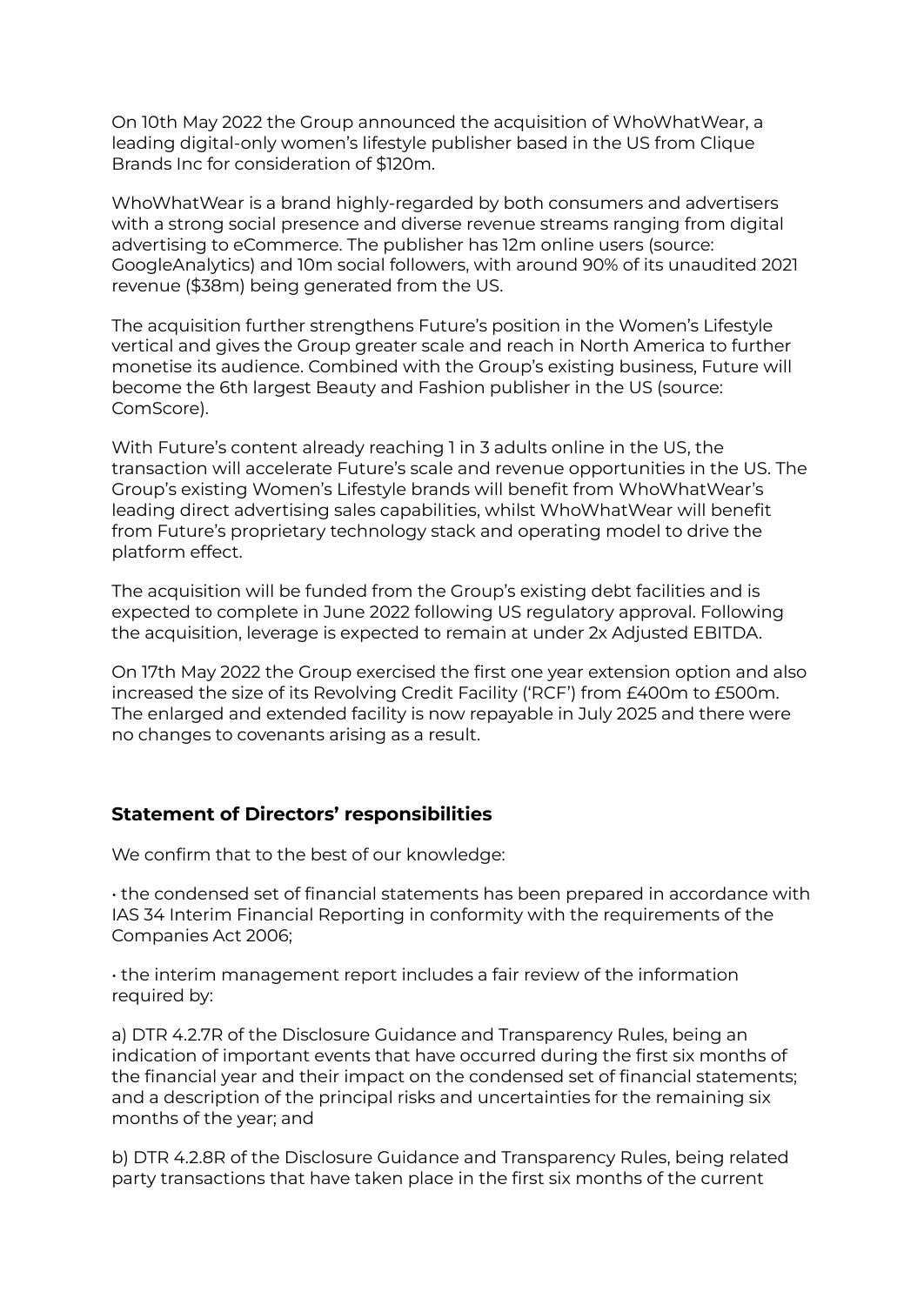financial year and that have materially affected the financial position or performance of the entity during that period; and any changes in the related party transactions described in the last annual report that could do so.

A list of current Directors is maintained on the Future plc website, www.futureplc.com

By order of the Board

#### **Directors**

**Richard Huntingford** Independent Non-Executive Chairman

**Zillah Byng-Thorne** Chief Executive Officer

**Penny Ladkin-Brand** Chief Financial Officer

**Hugo Drayton** Senior Independent Non-Executive

**Alan Newman** Independent Non–Executive

**Rob Hattrell** Independent Non–Executive

**Meredith Amdur** Independent Non–Executive

**Mark Brooker** Independent Non–Executive

**Angela Seymour-Jackson** Independent Non–Executive

17 May 2022

The maintenance and integrity of the Future plc website is the responsibility of the Directors; the work carried out by the auditors does not involve consideration of these matters and, accordingly, the auditors accept no responsibility for any changes that may have occurred to the financial statements since they were initially presented on the website.

Legislation in the United Kingdom governing the preparation and dissemination of financial statements may differ from legislation in other jurisdictions.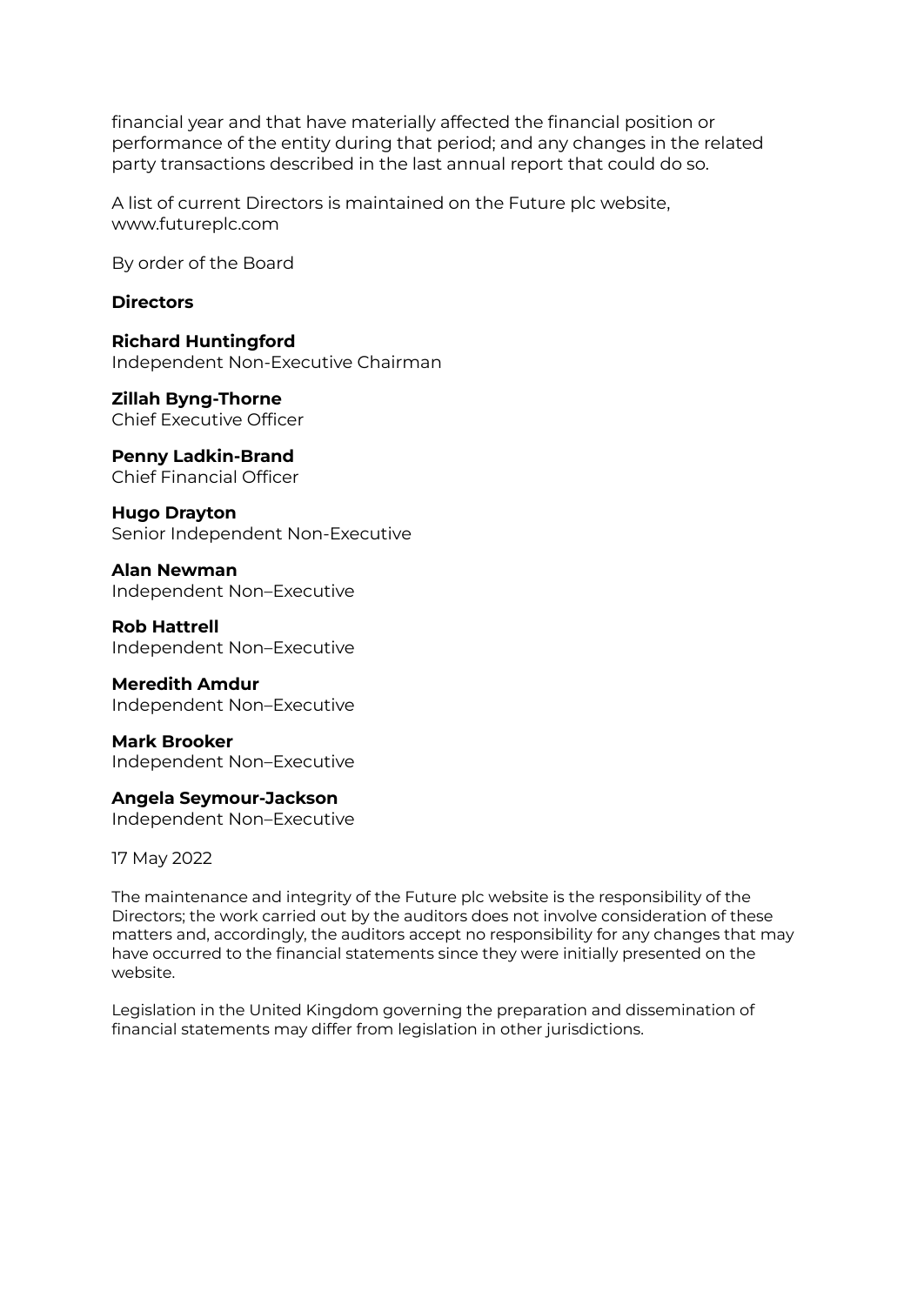### **Independent review report to Future plc**

We have been engaged by the company to review the condensed set of financial statements in the half-yearly financial report for the six months ended 31 March 2022 which comprises the consolidated income statement, consolidated balance sheet, the consolidated statement of changes in equity, the consolidated cash flow statement and related notes 1 to 17. We have read the other information contained in the half-yearly financial report and considered whether it contains any apparent misstatements or material inconsistencies with the information in the condensed set of financial statements.

#### **Directors' responsibilities**

The half-yearly financial report is the responsibility of, and has been approved by, the directors. The directors are responsible for preparing the half-yearly financial report in accordance with the Disclosure Guidance and Transparency Rules of the United Kingdom's Financial Conduct Authority.

As disclosed in note 1, the annual financial statements of the Group will be prepared in accordance with United Kingdom adopted international accounting standards. The condensed set of financial statements included in this half-yearly financial report has been prepared in accordance with United Kingdom adopted International Accounting Standard 34, "Interim Financial Reporting".

#### **Our responsibility**

Our responsibility is to express to the Company a conclusion on the condensed set of financial statements in the half-yearly financial report based on our review.

#### **Scope of review**

We conducted our review in accordance with International Standard on Review Engagements (UK and Ireland) 2410 "Review of Interim Financial Information Performed by the Independent Auditor of the Entity" issued by the Financial Reporting Council for use in the United Kingdom. A review of interim financial information consists of making inquiries, primarily of persons responsible for financial and accounting matters, and applying analytical and other review procedures. A review is substantially less in scope than an audit conducted in accordance with International Standards on Auditing (UK) and consequently does not enable us to obtain assurance that we would become aware of all significant matters that might be identified in an audit. Accordingly, we do not express an audit opinion.

#### **Conclusion**

Based on our review, nothing has come to our attention that causes us to believe that the condensed set of financial statements in the half-yearly financial report for the six months ended 31 March 2022 is not prepared, in all material respects, in accordance with United Kingdom adopted International Accounting Standard 34 and the Disclosure Guidance and Transparency Rules of the United Kingdom's Financial Conduct Authority.